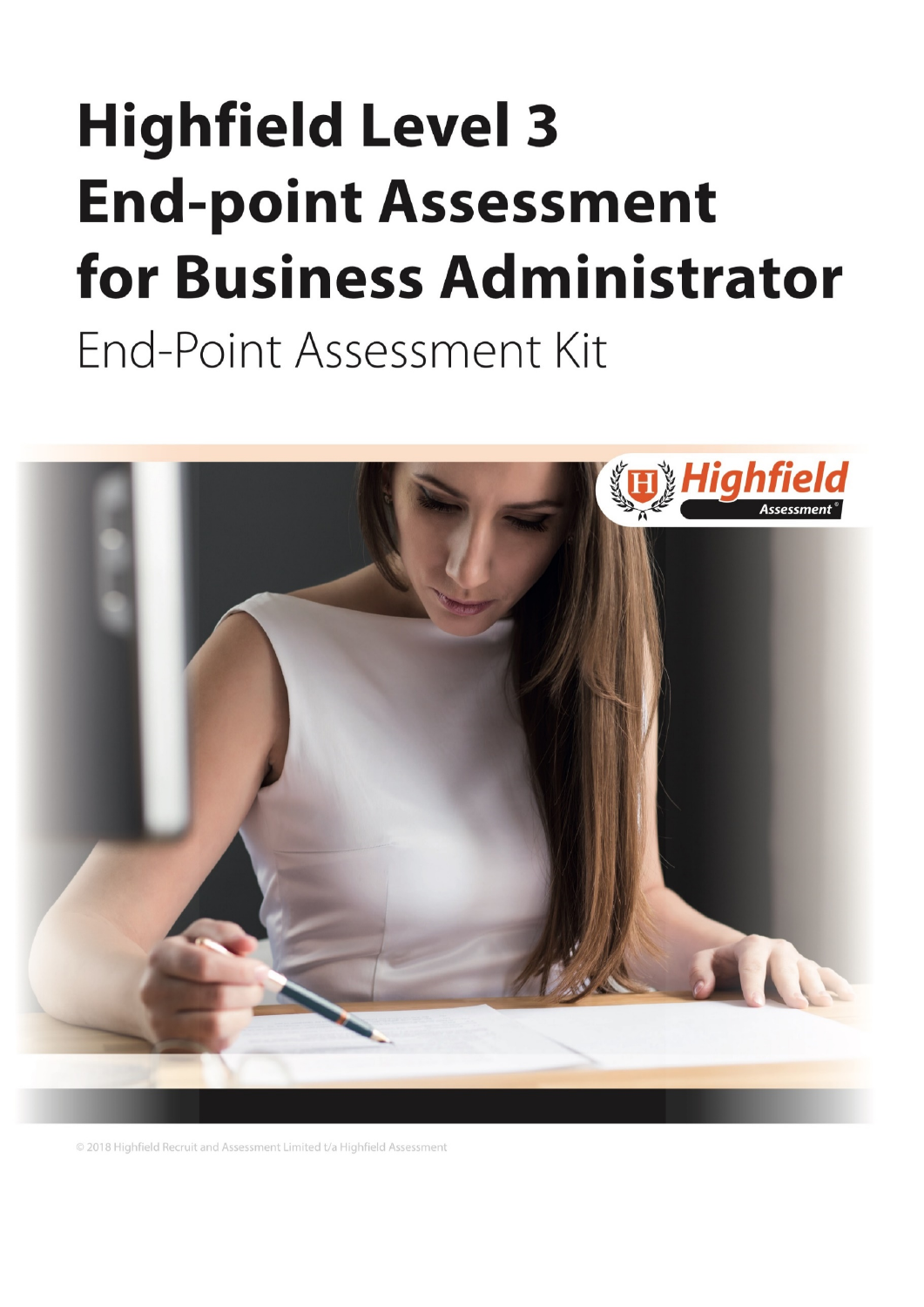## **Highfield Level 3 End-Point Assessment for Business Administrator**

## EPA Kit

## Contents

Please click on the headings below to navigate to the associated section of the EPA kit.

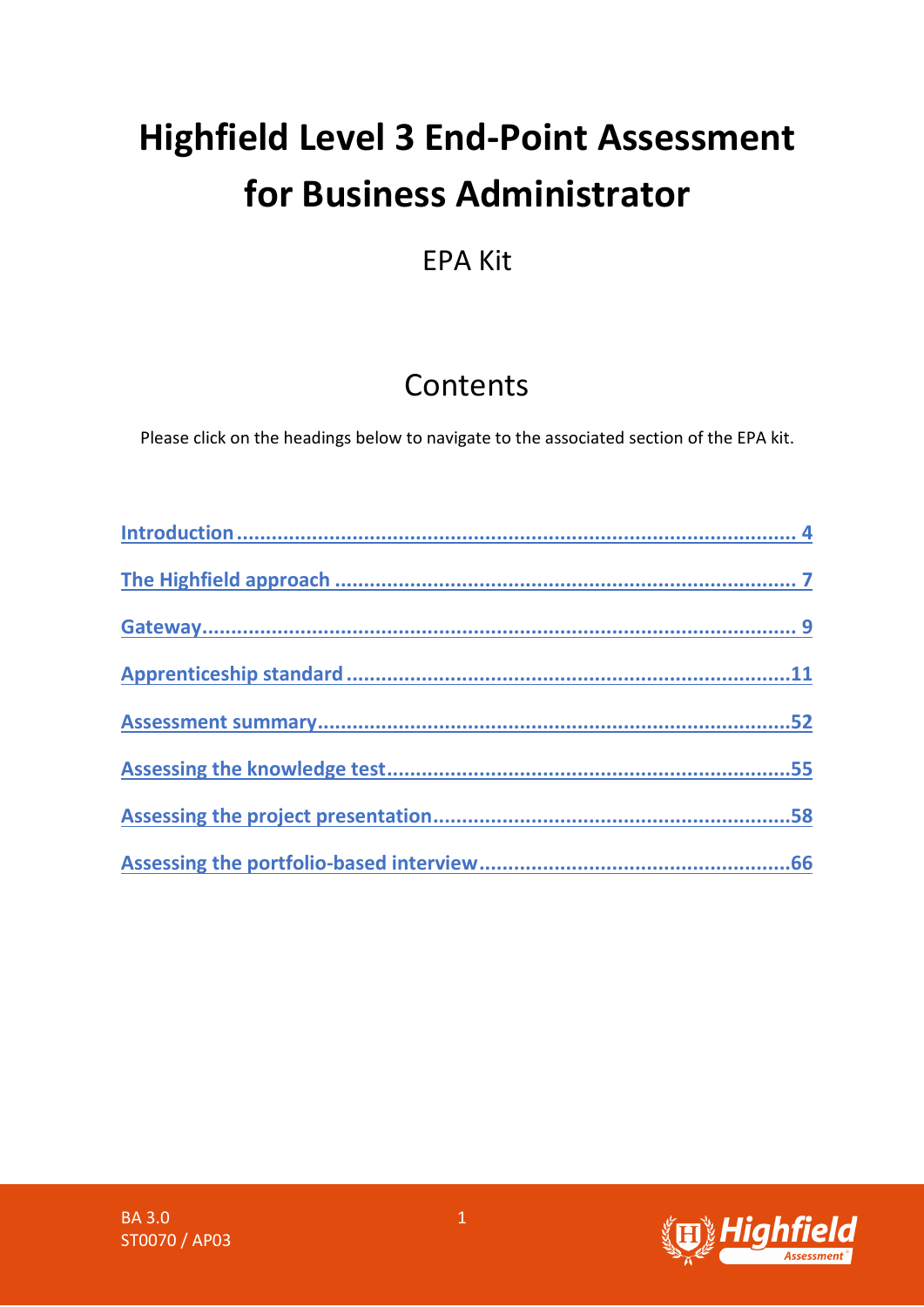## **How to use this EPA kit**

Welcome to the Highfield end-point assessment kit for the Level 3 Business Administrator Apprenticeship Standard, assessment plan version AP03.

Highfield is an independent end-point assessment organisation that has been approved to offer and carry out the end-point assessments for the Level 3 Business Administrator Apprenticeship Standard. Highfield internally quality assures all end-point assessments in accordance with its IQA process. Additionally, all end-point assessments are externally quality assured by the relevant EQA organisation.

This EPA Kit is designed to outline all you need to know about the end-point assessments for this standard and will also provide an overview of the on-programme delivery requirements. In addition**,** advice and guidance for trainers on how to prepare apprentices for the endpoint assessment is included. The approaches suggested are not the only way in which an apprentice may be prepared for their assessments, but trainers may find them helpful as a starting point.

Highfield also offers the Highfield Business Administrator Apprenti-kit that is a comprehensive learning resource, which is designed to be used on-programme.

For more information, please go to [https://www.highfieldproducts.com/products/item/408/apprenticeship-standard-level-3](https://www.highfieldproducts.com/products/item/408/apprenticeship-standard-level-3-business-administrator) [business-administrator](https://www.highfieldproducts.com/products/item/408/apprenticeship-standard-level-3-business-administrator)

Please note that the use of this kit is not a prerequisite for apprentices undertaking the business administrator end-point assessment.

For employers/training providers that use the Apprenti-kit, a criteria mapping document is available from Highfield if required.

#### **Key facts**

| <b>Apprenticeship standard:</b>      | R |
|--------------------------------------|---|
| Level:                               | 3 |
| <b>On-programme duration:</b>        | Λ |
| <b>EPA window duration:</b>          | Т |
| Grading:                             | P |
| <b>End-point assessment methods:</b> | К |
|                                      |   |

**Apprenticeship standard:** Business Administrator **Minimum of 12 months Typically, within 3 months Grading:** Pass/distinction **End-point assessment methods:** Knowledge test, portfolio-based interview, project presentation

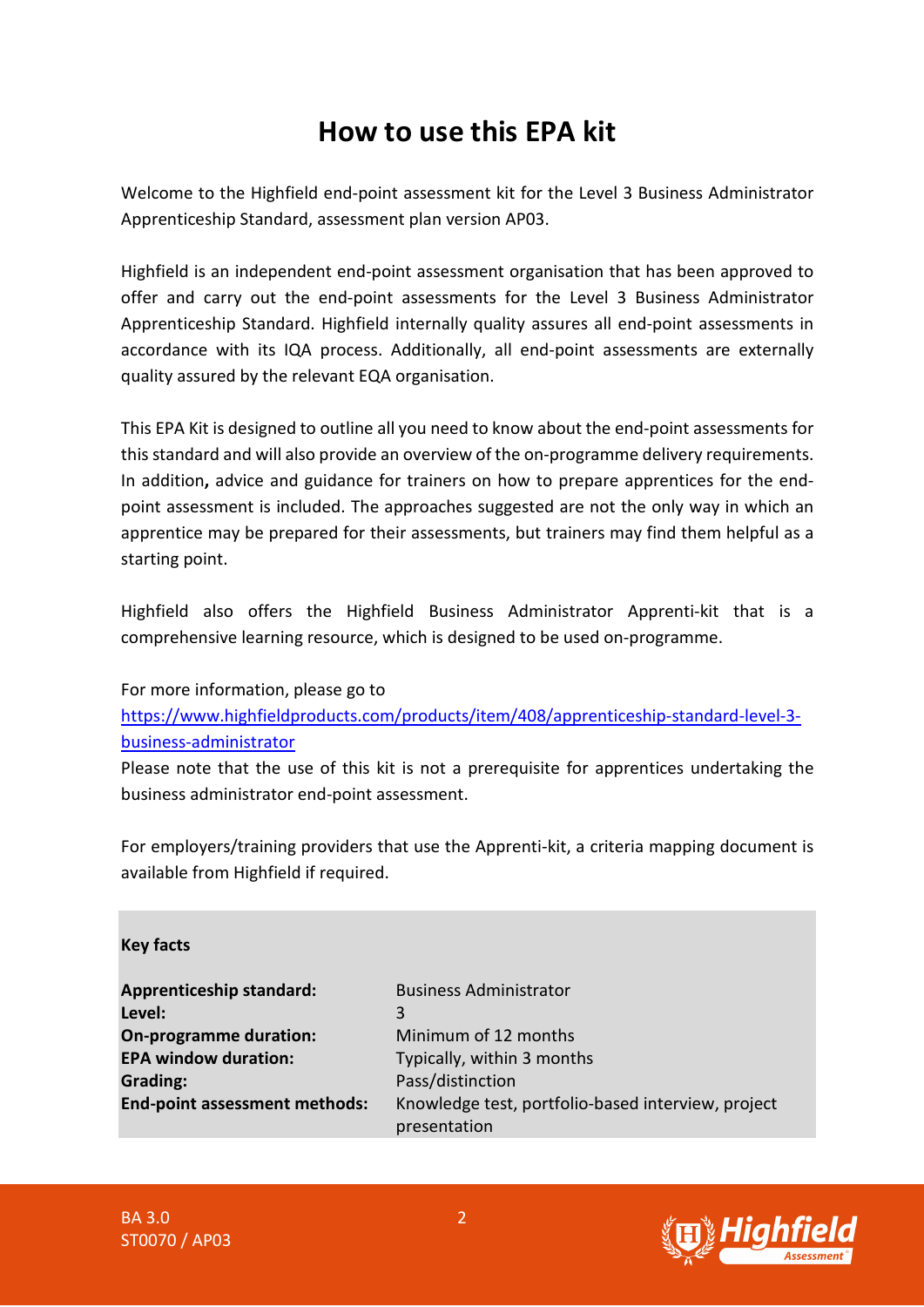#### **In this kit, you will find:**

- an overview of the standard and any on-programme requirements
- a section focused on delivery, where the standard and assessment criteria are presented in a suggested format that is suitable for delivery
- guidance on how to prepare the apprentice for gateway
- detailed information on which part of the standard is assessed by which assessment method
- a section focused on the end-point assessment method where the assessment criteria are presented in a format suitable for carrying out mock assessments
- suggestions on how to prepare the apprentice for each part of the end-point assessment

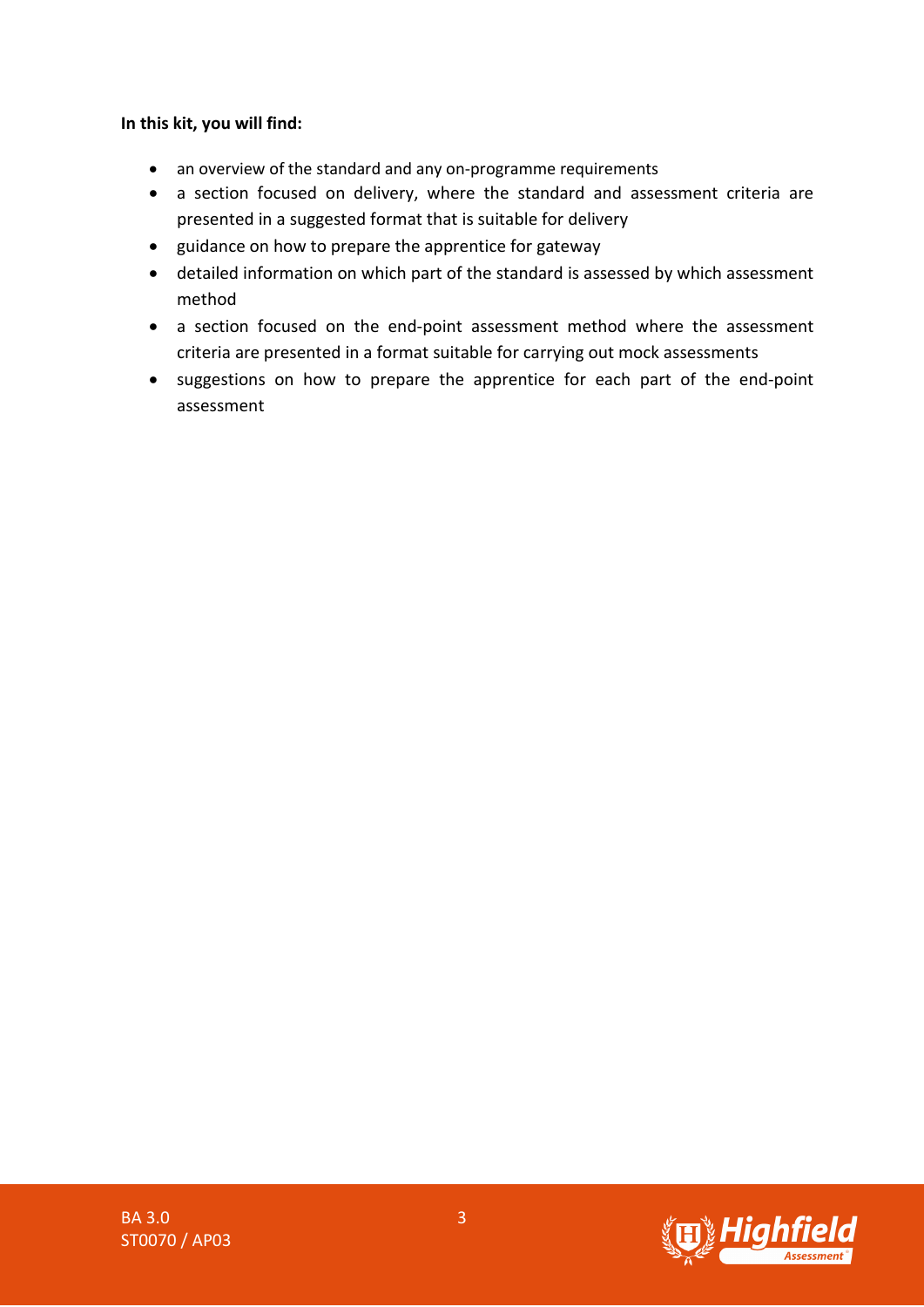## **Introduction**

#### <span id="page-4-0"></span>**Standard overview**

Business administrators have a highly transferable set of knowledge, skills and behaviours (KSBs) that can be applied in all sectors. This includes small and large businesses alike from the public sector, private sector and charitable sector. The role may involve working independently or as part of a team and will involve developing, implementing, maintaining and improving administrative services. Business administrators develop key skills and behaviours to support their own progression towards management responsibilities.

The responsibilities of the role are to support and engage with different parts of the organisation and interact with internal or external customers. With a focus on adding value, the role of business administrator contributes to the efficiency of an organisation through the support of functional areas, working across teams and resolving issues as requested. The flexibility and responsiveness required allow the apprentice to develop a wide range of skills.

The business administrator is expected to deliver their responsibilities efficiently and with integrity - showing a positive attitude. The role involves demonstrating strong communication skills (both written and verbal) and adopting a proactive approach to developing their skills. The business administrator is also expected to show initiative, manage their priorities and their own time, demonstrate problem-solving skills, decisionmaking and potentially people management through mentoring or coaching others.

#### **On-programme requirements**

Although learning, development and on-programme assessment are flexible, and the process is not prescribed, the following is the recommended baseline expectation for an apprentice to achieve full competence in line with the business administrator standard.

Throughout the period of learning and development, and at least every 2 months (typically every 6 weeks), the apprentice should meet with the employer and on-programme assessor to record their progress against the standard. At these reviews, the employer and onprogramme assessor should:

- set learning goals
- track the apprentice's progress
- create a forum for coaching and guidance
- coordinate 20% of the apprentice's time being spent in off-the-job training

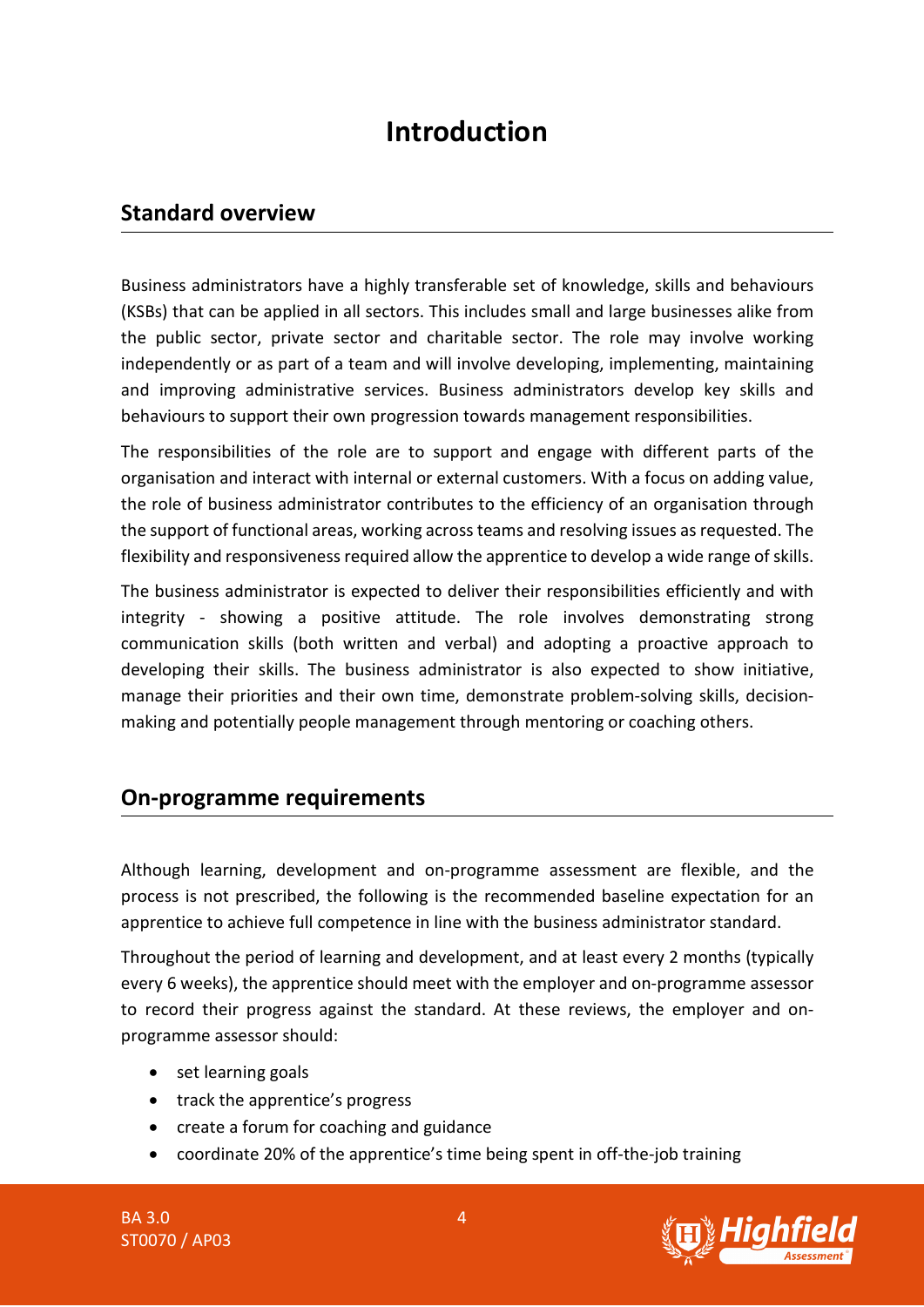Once the apprentice is deemed competent, the relevant section(s) of the standard should be signed off by the on-programme assessor and employer.

The maintenance of an on-programme record is important to support the apprentice, onprogramme assessor and employer in monitoring the progress of the apprentice's learning and development and to determine when the apprentice has achieved full competence in their job role and is ready for end-point assessment. The on-programme assessment log is **not** a portfolio of evidence, but a record of what the apprentice can do following periods of training, development and assessment.

#### **Portfolio of learning**

A portfolio of learning, containing at least 1 piece of evidence for each of the specified criteria that are outlined later in this EPA kit, should be submitted to Highfield at gateway. This will inform the interview.

The portfolio should contain:

- a minimum of 8-12 pages
- evidence of at least one of each of the minimum knowledge, skills and behaviours as outlined in the below assessment criteria
- documented evidence of practical observation and/or evaluation by the employer, such as acknowledgement of a skill shown or evidencing work completed on a particular project with manager comments, which is then discussed at interview

#### **Project**

A project is completed from month 9 of the apprenticeship and should be completed prior to EPA being triggered. The project is submitted to Highfield at gateway, who will provide a question for the apprentice to answer in the presentation.

- This could be a project they have completed or a process they have improved.
- A project or process improvement should account for 21 to 35 working hours over the apprenticeship, to adequately apply themselves.
- It must be work-based, incorporating scoping, planning, managing, communicating to stakeholders, monitoring and reporting results.
- The apprentice chooses the project/process improvement with the guidance of the employer and training provider.

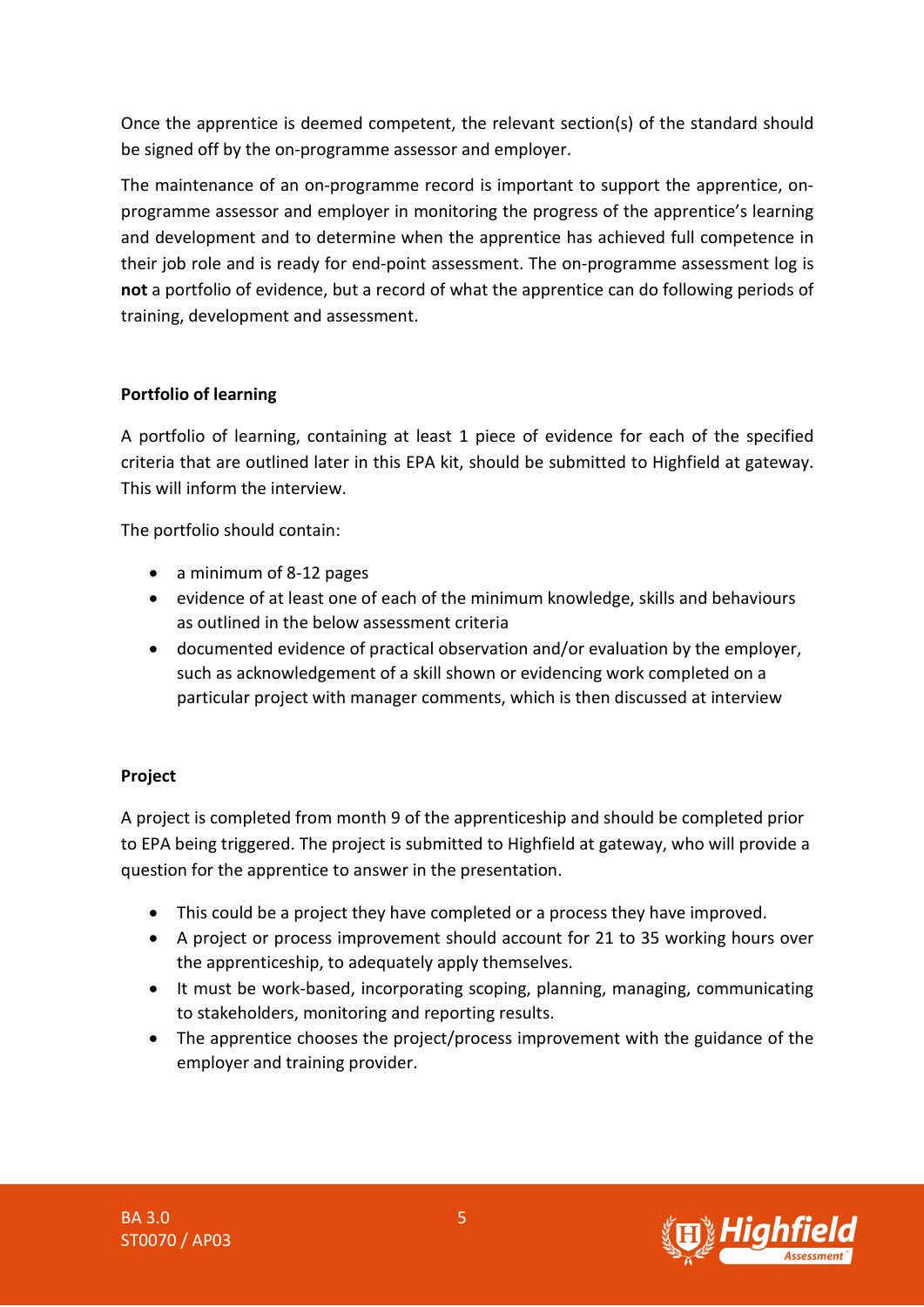#### **Additional, relevant on-programme qualification**

There are no mandatory qualifications for apprentices for this standard. Employers may wish to choose the Highfield Level 3 Diploma in Business Administration Skills (RQF) to help structure the on-programme delivery.

#### **Readiness for end-point assessment**

For an apprentice to be ready for the end-point assessment:

- they must have successfully completed the Level 2 English and maths components of the apprenticeship.
- the employer must be confident that the apprentice has developed all the knowledge, skills and behaviours defined in the apprenticeship standard. To ensure this, the apprentice must attend a formal meeting with their employer to complete the gateway readiness report.
- the portfolio must be completed and submitted to Highfield at gateway.
- the project must be completed and submitted to Highfield at gateway.

The apprentice and the employer should then engage with Highfield to agree a plan and schedule for each assessment activity to ensure all components can be completed within a 3-month end-assessment window. Further information about the gateway process is covered later in this kit.

#### **Order of end-point assessments**

The knowledge test should typically be the first assessment component undertaken and passed.

The portfolio and project will be submitted at gateway. Once the portfolio and project have been reviewed, the end-point assessor will provide a question for the project presentation and both the project presentation and portfolio-based interview will be scheduled.

[Click here to return to contents](#page-0-0)

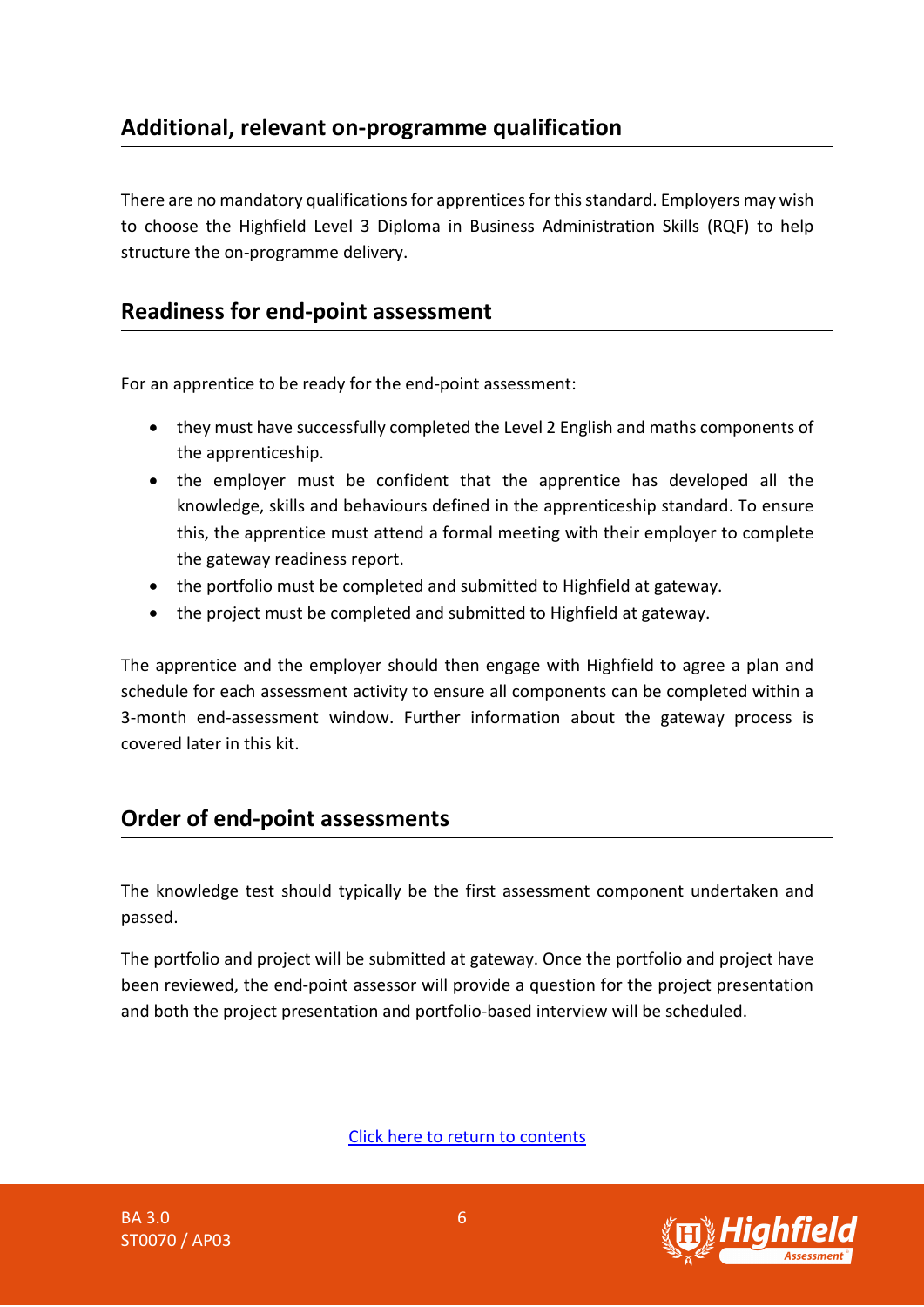## **The Highfield approach**

<span id="page-7-0"></span>This section describes the approach Highfield has adopted in the development of this endpoint assessment, in terms of its interpretation of the requirements of the end-point assessment plan and other relevant documents.

#### **Documents used in developing this end-point assessment**

Standard (ST0070, 2019):

[https://www.instituteforapprenticeships.org/apprenticeship-standards/business](https://www.instituteforapprenticeships.org/apprenticeship-standards/business-administrator/)[administrator/](https://www.instituteforapprenticeships.org/apprenticeship-standards/business-administrator/)

End-point assessment plan (AP03, 2020):

[https://www.instituteforapprenticeships.org/media/4504/st0070\\_business-admin\\_l3\\_ap](https://www.instituteforapprenticeships.org/media/4504/st0070_business-admin_l3_ap-for-publication_100920.pdf)[for-publication\\_100920.pdf](https://www.instituteforapprenticeships.org/media/4504/st0070_business-admin_l3_ap-for-publication_100920.pdf)

#### **Specific considerations**

The assessment criteria used for the portfolio-based interview and project presentation have been taken from the assessment plan. The assessment criteria used for the knowledge test have been written by Highfield and are based on the criteria from the assessment plan.

In accordance with the business administrator assessment plan, Highfield has detailed which criteria **must** be covered by which assessment method at the end of this kit. Additionally, some criteria within the assessment plan are open for assessment by multiple assessment methods.

Where criteria are open for assessment in both the portfolio-based interview and project presentation methods, we have allowed the apprentice to cover the criteria within either the project presentation or the portfolio-based interview. However, to allow the apprentice the best opportunity to cover all criteria sufficiently, we have recommended that at least 50% of the 'either/or' criteria are covered within the project presentation and ideally more. This then reduces the amount f criteria to be 'mopped up' during the portfolio-based interview.

Where criteria are open for assessment between the knowledge test and either of the other assessment methods Highfield has determined which criteria must be covered during the knowledge test, and which must be covered in either the portfolio-based interview or project

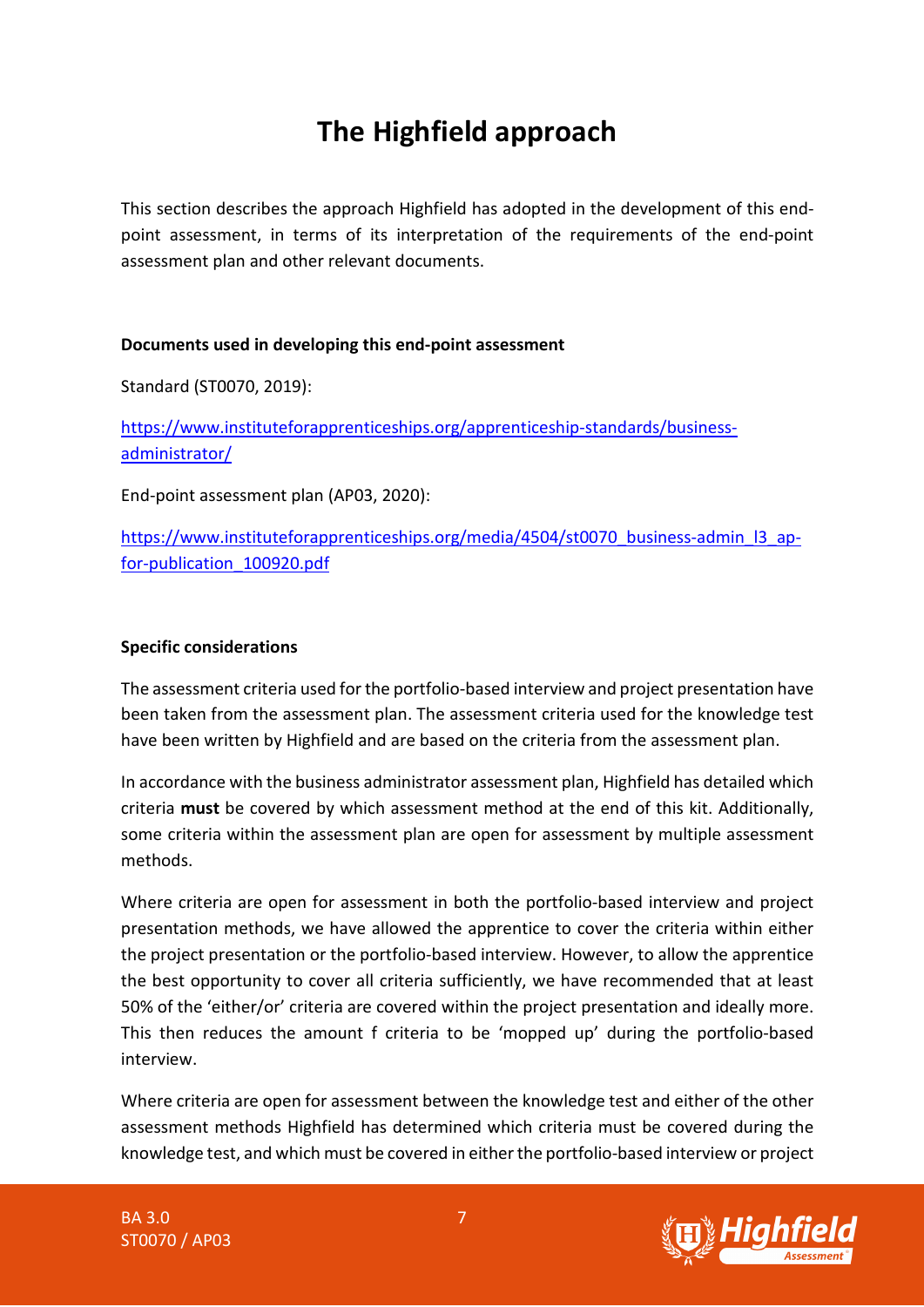presentation, as it is not possible for individual criteria requiring further evidence to be identified and carried over from the knowledge test.

The assessment plan states that the knowledge test should typically be passed before progressing to the portfolio-based interview and project presentation. Highfield will schedule all 3 assessments at once, the knowledge test taking place on a separate day prior to the portfolio-based interview and project presentation. Typically, the apprentice will pass the test before they take the other 2 assessment methods. However, if they do not pass the knowledge test on their first attempt, they may proceed with attempting the other assessment methods before re-attempting the test. This interpretation of the assessment plan has been adopted to facilitate manageability for the employer, the training provider and Highfield as the EPAO.

[Click here to return to contents](#page-0-0)

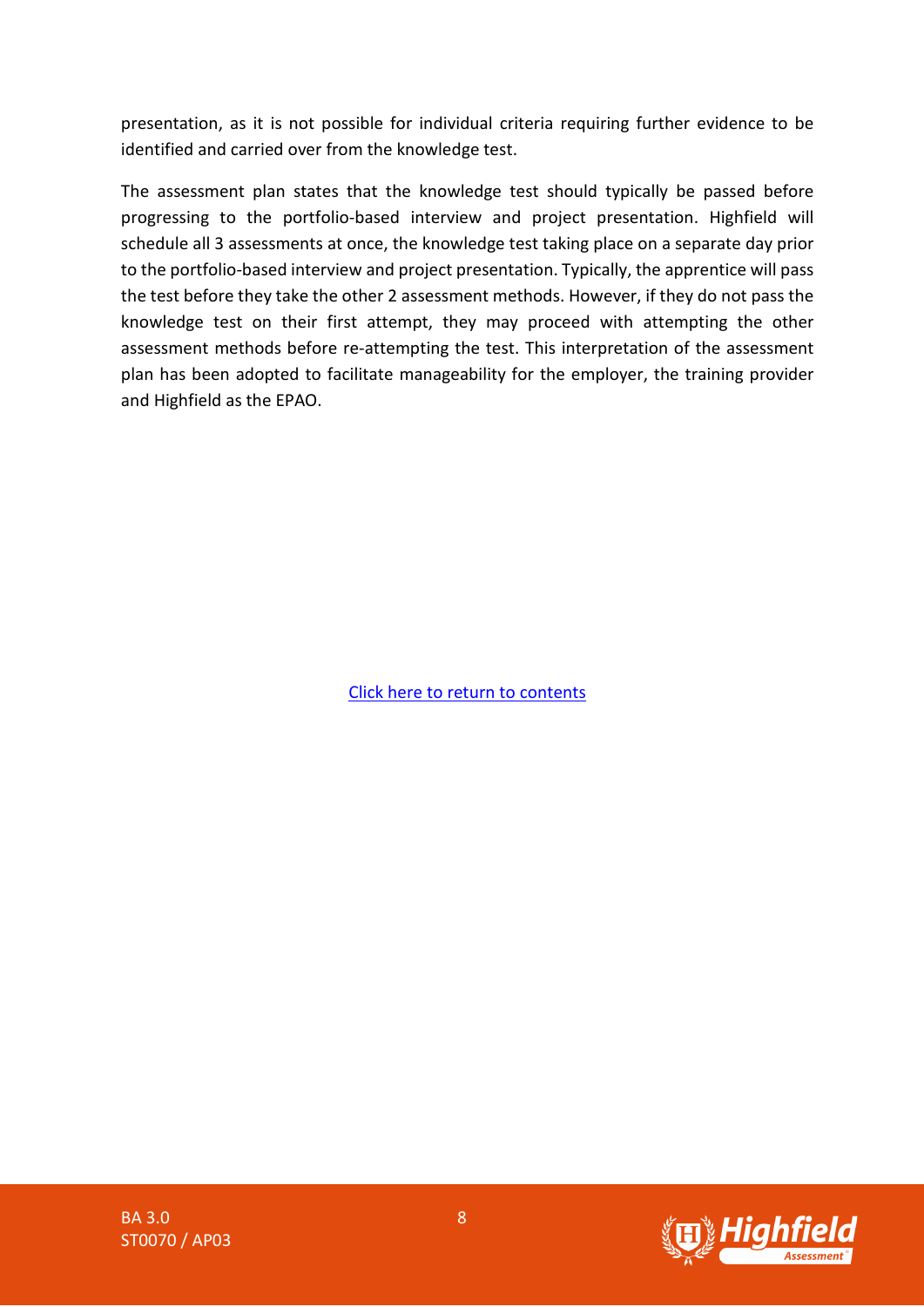## **Gateway**

#### <span id="page-9-0"></span>**How to prepare for gateway**

After apprentices have completed their on-programme learning, they should be ready to pass through 'gateway' to their end-point assessment.

Gateway is a meeting that should be arranged between the apprentice, their employer and training provider to determine that the apprentice is ready to undertake their end-point assessment. The apprentice should prepare for this meeting by bringing along work-based evidence, including:

- customer feedback
- recordings
- manager statements
- witness statements

As well as evidence from others, such as:

- mid and end-of-year performance reviews
- feedback to show how they have met the apprenticeship standards while onprogramme

In advance of gateway, apprentices will need to have:

- achieved Level 2 English
- achieved Level 2 maths
- completed their portfolio of learning
- completed their project

Therefore, apprentices should be advised by employers and providers to gather this evidence throughout their on-programme training. It is recommended that employers and providers complete regular checks and reviews of this evidence to ensure the apprentice is progressing and achieving the standards before the formal gateway meeting is arranged.

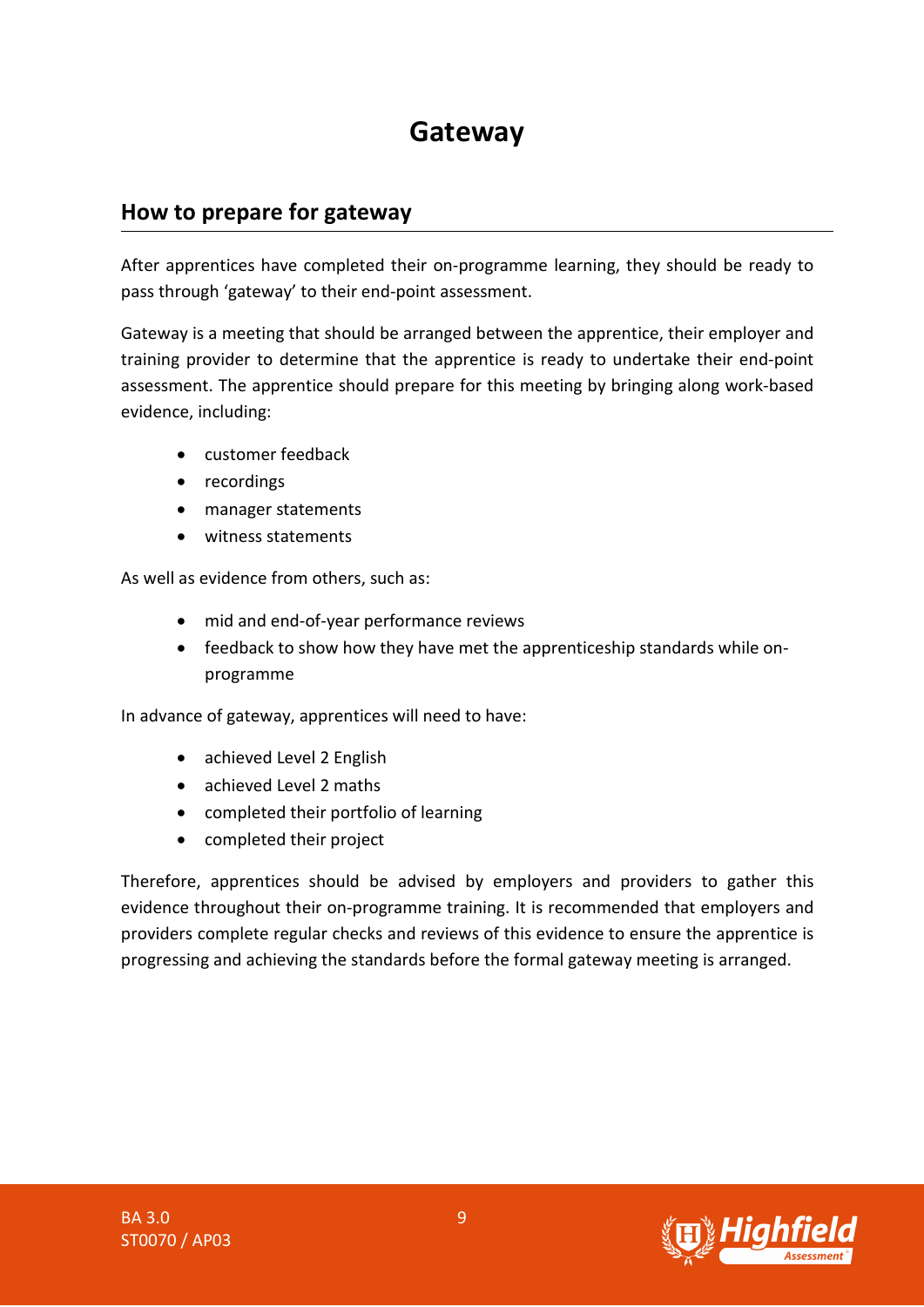#### **The gateway meeting**

The gateway meeting should last around an hour and must be completed on or after the apprenticeship on-programme end date. It should be attended by the apprentice and the relevant people who have worked with the apprentice on-programme, such as the line manager/employer or mentor, the on-programme trainer/training provider and/or a senior manager (as appropriate to the business).

During the meeting, the apprentice, employer and training provider will discuss the apprentice's progress to date and confirm if the apprentice has met the full criteria of the apprenticeship standard during their on-programme training. The gateway readiness report should be used to log the outcomes of the meeting and agreed by all 3 parties. This report is available to download from the Highfield Assessment website.

The report should then be submitted to Highfield to initiate the end-point assessment process. If you require any support completing the gateway readiness report, please contact your employer engagement manager at Highfield Assessment.

**Please note:** a copy of the standard should be available to all attendees during the gateway meeting.

#### **Reasonable adjustments and special considerations**

Highfield Assessment has measures in place for apprentices who require additional support. Please refer to the Highfield Assessment Reasonable Adjustments Policy for further information/guidance.

#### **ID requirements**

Highfield Assessment will need to ensure that the person undertaking an assessment is indeed the person they are claiming to be. All employers are therefore required to ensure that each apprentice has their identification with them on the day of the assessment so the end-point assessor can check.

Highfield Assessment will accept the following as proof of an apprentice's identity:

- a valid passport (any nationality)
- a signed UK photocard driving licence
- a valid warrant card issued by HM forces or the police
- another photographic ID card, e.g. employee ID card or travel card

[Click here to return to contents](#page-0-0)



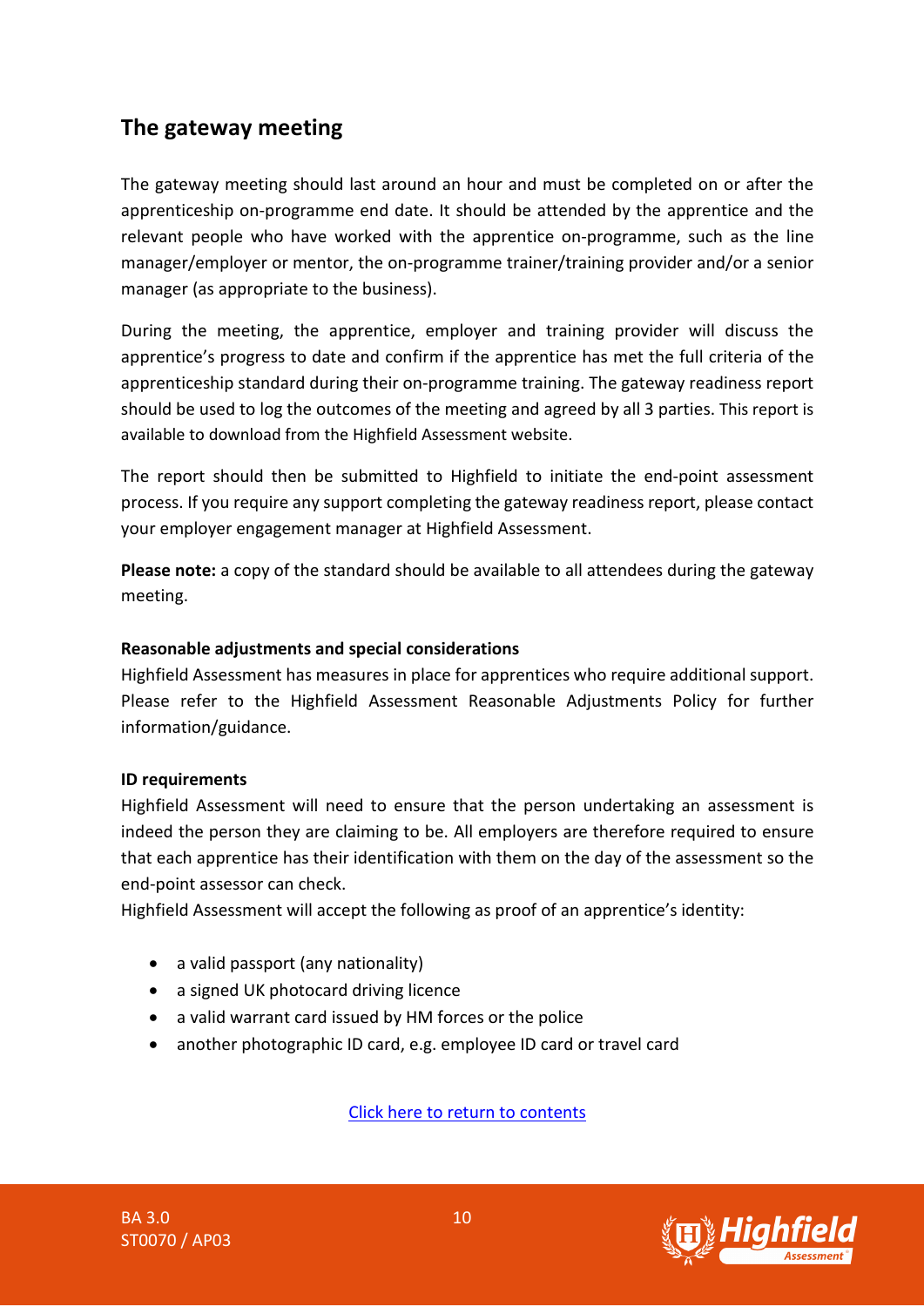## **Highfield Level 3 End-Point Assessment for Business Administrator Apprenticeship Standard**

The following pages contain the Level 3 Business Administrator Apprenticeship Standard and the assessment criteria in a suggested format that is suitable for delivery.

<span id="page-11-0"></span>

| The organisation                                                                                                                                                                                                 |                                                                                                                                                                       |  |
|------------------------------------------------------------------------------------------------------------------------------------------------------------------------------------------------------------------|-----------------------------------------------------------------------------------------------------------------------------------------------------------------------|--|
|                                                                                                                                                                                                                  | Knowledge                                                                                                                                                             |  |
| Learners need to show they understand their organisational purpose, activities, aims, values, vision for the future, resources, and the way<br>that the political/economic environment affects the organisation. |                                                                                                                                                                       |  |
| <b>Portfolio-based interview</b>                                                                                                                                                                                 |                                                                                                                                                                       |  |
| To pass, the following must be evidenced                                                                                                                                                                         | To gain a distinction, the following must be evidenced                                                                                                                |  |
| TO1 Shows a working knowledge of the organisation's purpose,<br>aims and ways of working, putting it in context of the local (or<br>sector) environment                                                          | TO3 Shows a thorough understanding of the organisation's<br>purpose, aims and way of working, putting it in context of the<br>wider economy and political environment |  |
| TO2 Provides some understanding of the political and economic<br>environment                                                                                                                                     |                                                                                                                                                                       |  |
| Knowledge test                                                                                                                                                                                                   |                                                                                                                                                                       |  |
| Indicative assessment criteria                                                                                                                                                                                   |                                                                                                                                                                       |  |
| Describe the purpose and vision of the organisation<br>TO <sub>4</sub>                                                                                                                                           |                                                                                                                                                                       |  |
| Explain how the wider political and economic environment can affect the organisation<br>TO <sub>5</sub>                                                                                                          |                                                                                                                                                                       |  |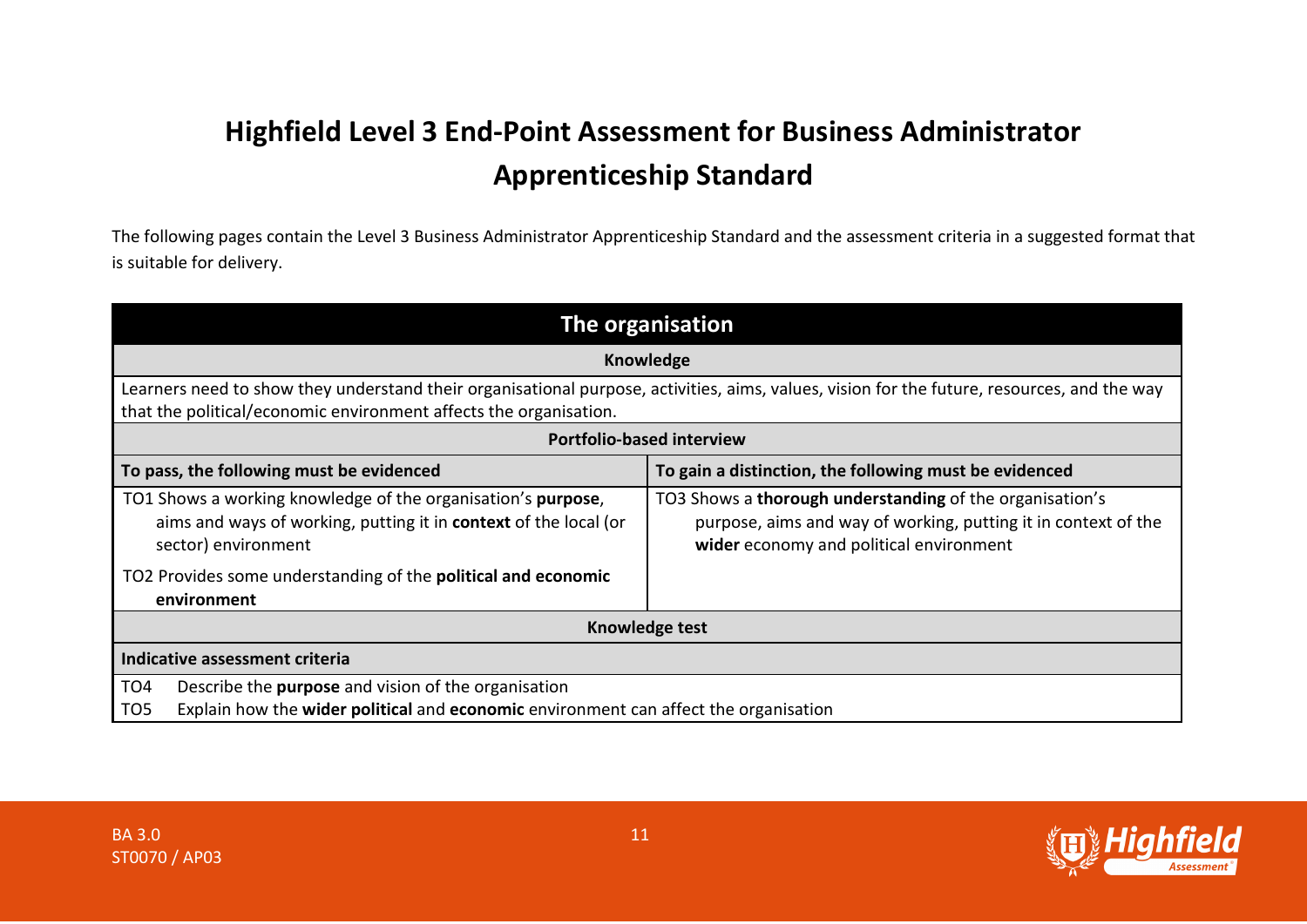#### **Amplification and guidance**

**Purpose:** public, private, non-profit, goal

**Context:** perspective, circumstance, setting

**Thorough understanding:** be able to show a **detailed** understanding of why they carry out and complete tasks in the manner/method that they do

**Wider:** a broader, deeper understanding of the political **and** economic environment

#### **Political environment:**

Government actions/activity that affect the operation of the organisation or sector. These may be:

- local
- regional
- national
- international
- the party in power
- issues being discussed by the majority
- policy making
- institutions/government departments

#### **Economic environment:**

- employment
- income
- interest rates
- productivity
- behaviour of consumers and institutions

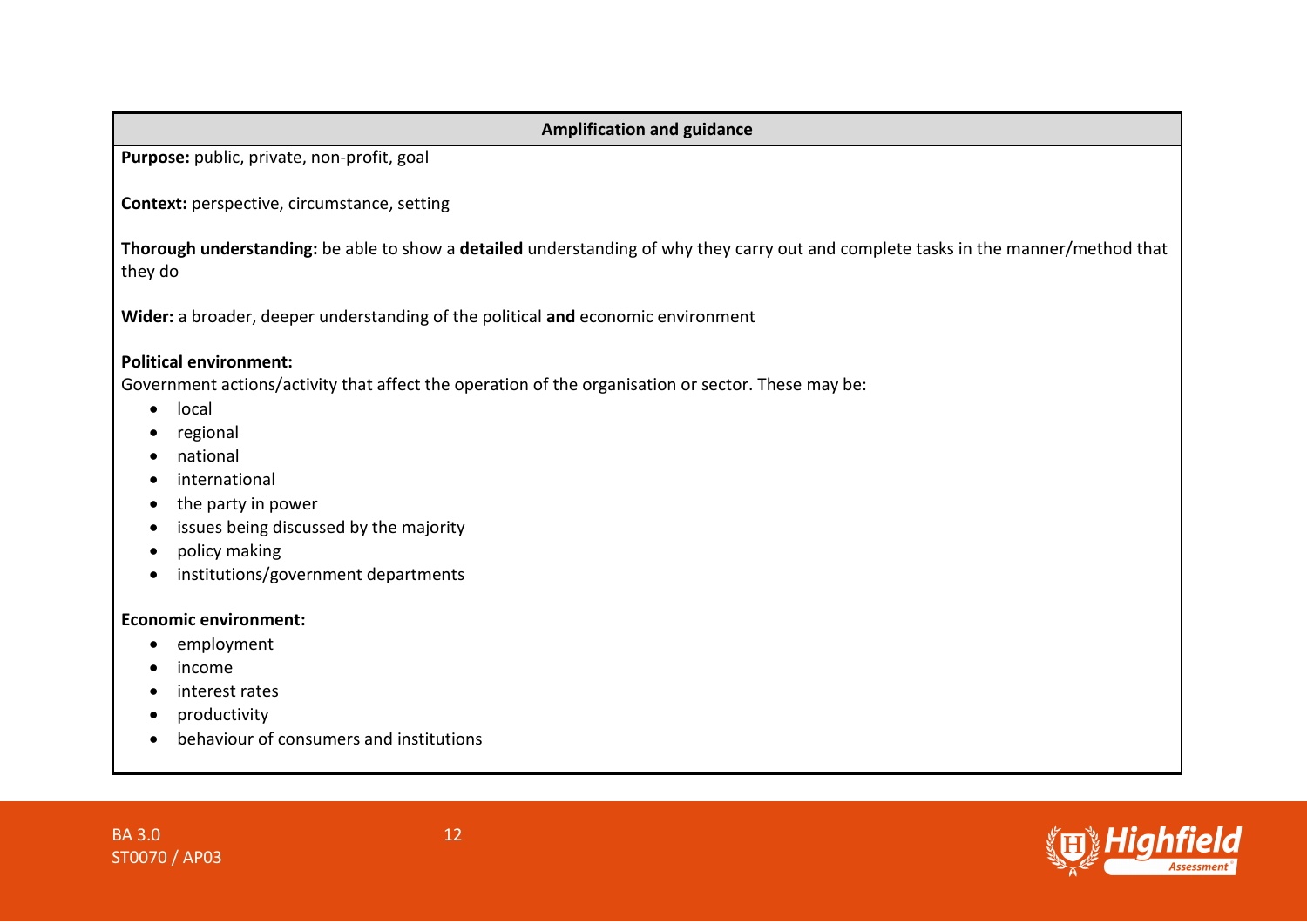#### **Guidance: TO4 Describe the purpose and vision of the organisation** Content areas to cover:

- learning and development needs, appraisals, objectives
- mission statements
- organisational structures, e.g. tall, wide, functional, flat, etc.
- partnerships and sole traders
- private and public sector features, aims, objectives, etc.

#### **Guidance: TO5 Explain how the wider political and economic environment can affect the organisation**

Content areas to cover:

- economic upturns, recessions
- how political and economic environment affect: costs, revenues, profits, turnover, morale, supply, demand, customer image, etc.
- span of control

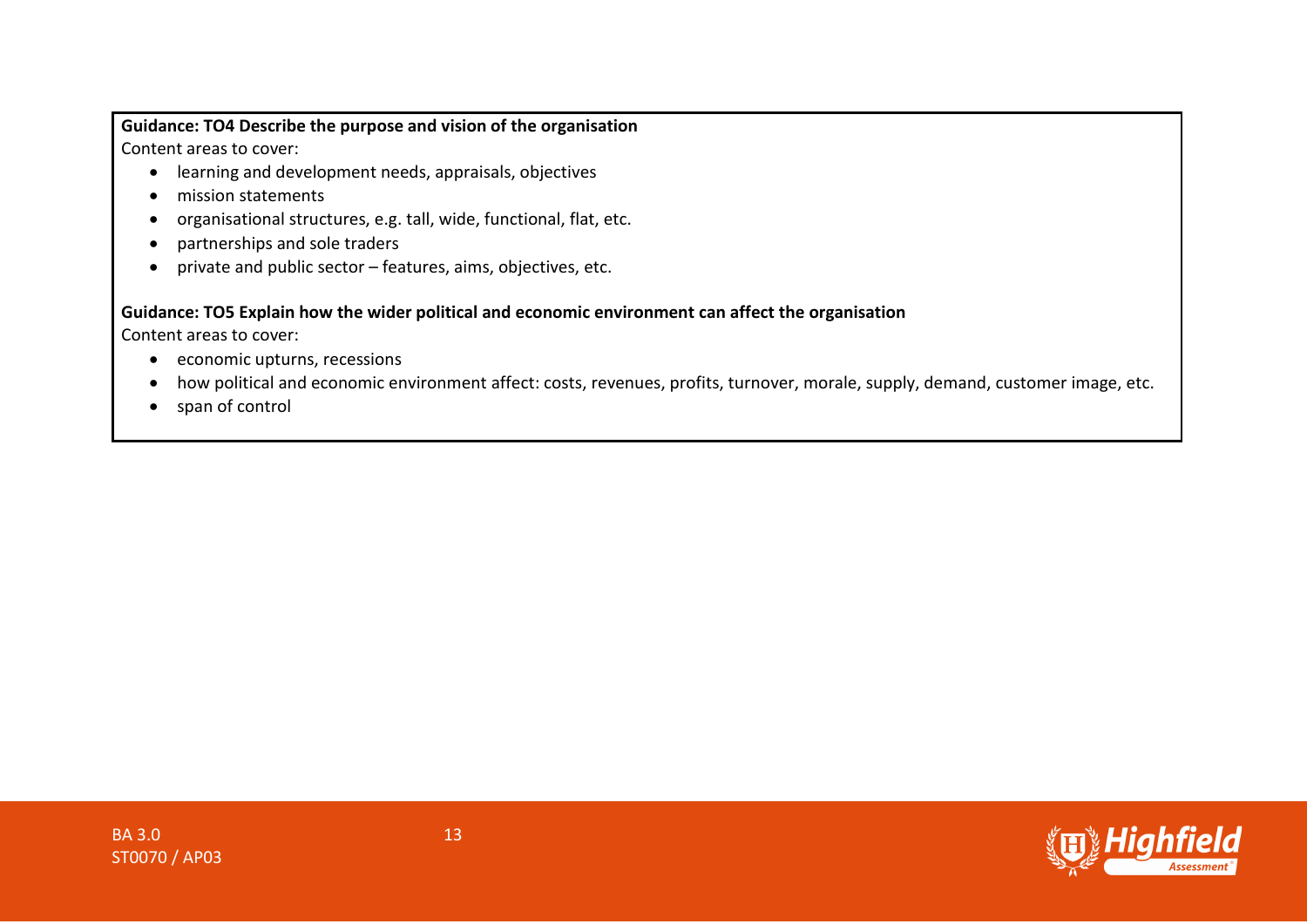| <b>Value of their skills</b>                                                                                                                                                                                               |                                                                                                                    |  |
|----------------------------------------------------------------------------------------------------------------------------------------------------------------------------------------------------------------------------|--------------------------------------------------------------------------------------------------------------------|--|
| Knowledge                                                                                                                                                                                                                  |                                                                                                                    |  |
| Knows organisational structure and demonstrates understanding of how their work benefits the organisation. Knows how they fit within<br>their team and recognises how their skills can help them to progress their career. |                                                                                                                    |  |
| Project presentation / Portfolio-based interview                                                                                                                                                                           |                                                                                                                    |  |
| To pass, the following must be evidenced                                                                                                                                                                                   | To gain a distinction, the following must be evidenced                                                             |  |
| VS1 Understands the structure of the organisation and how their<br>work contributes                                                                                                                                        | VS3 Understands the structure of the organisation and is able to<br>discuss how different teams support each other |  |
| VS2 Identifies their role within the team and value of their skills                                                                                                                                                        | VS4 Understands the contribution their work makes and promotes<br>its value                                        |  |
|                                                                                                                                                                                                                            | VS5 Identifies their role within the team and is able to compare<br>their skills with others                       |  |
|                                                                                                                                                                                                                            | <b>Amplification and guidance</b>                                                                                  |  |
| <b>Structure:</b>                                                                                                                                                                                                          |                                                                                                                    |  |
| the rules and policies which define work roles and responsibilities                                                                                                                                                        |                                                                                                                    |  |
| how information flows from level to level within the organisation                                                                                                                                                          |                                                                                                                    |  |
| a specific hierarchy, each employee's job role                                                                                                                                                                             |                                                                                                                    |  |
| centralised or de-centralised                                                                                                                                                                                              |                                                                                                                    |  |
| functional/bureaucratic                                                                                                                                                                                                    |                                                                                                                    |  |
| divisional or multi-divisional                                                                                                                                                                                             |                                                                                                                    |  |
| flat                                                                                                                                                                                                                       |                                                                                                                    |  |
| How own work contributes: the benefit of their work to the organisation                                                                                                                                                    |                                                                                                                    |  |
| Role: position, function, responsibility, job                                                                                                                                                                              |                                                                                                                    |  |

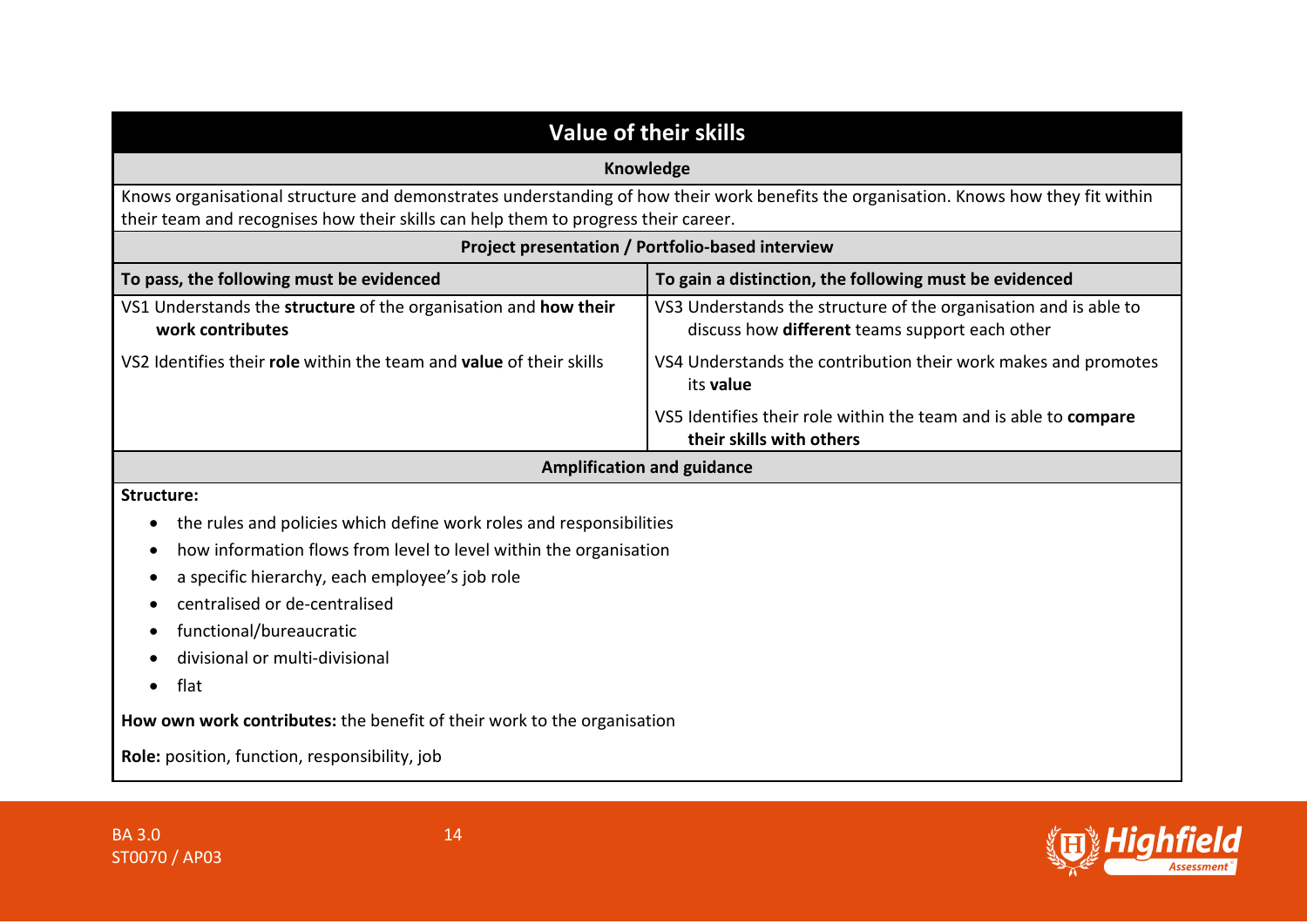**Value:** importance, worth, usefulness, significance within their current position **and** the potential to advance their career

**Different:** learners need to be able to discuss **two** other teams and departments within the organisation that have separate goals and expectations and how they support their own team or how their team supports them

**Promote:** publicises, makes it known

**Compared:** relate, liken, evaluate, judge, assess, measure, match

**Others:** peers, team members, management

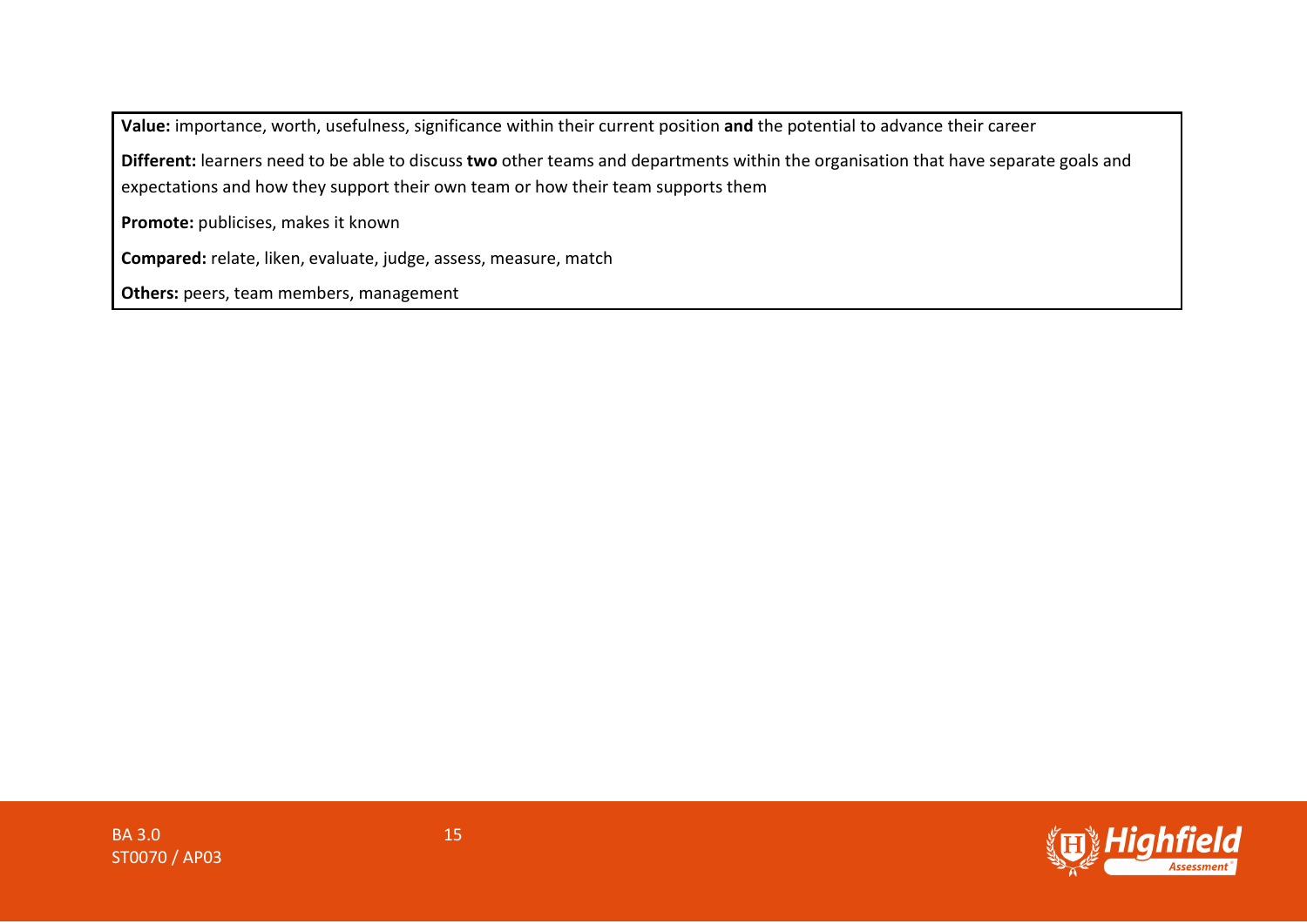| <b>Stakeholders</b>                                                                                                                                                                                                                                                                                                                                                    |                                                                                       |  |  |
|------------------------------------------------------------------------------------------------------------------------------------------------------------------------------------------------------------------------------------------------------------------------------------------------------------------------------------------------------------------------|---------------------------------------------------------------------------------------|--|--|
| Knowledge                                                                                                                                                                                                                                                                                                                                                              |                                                                                       |  |  |
| Has a practical knowledge of managing stakeholders and their differing relationships to an organisation. This includes internal and external<br>customers, clients and/or suppliers. Liaises with internal/external customers, suppliers or stakeholders from inside or outside the UK.<br>Engages and fosters relationships with suppliers and partner organisations. |                                                                                       |  |  |
|                                                                                                                                                                                                                                                                                                                                                                        | Project presentation / Portfolio-based interview                                      |  |  |
| To pass, the following must be evidenced                                                                                                                                                                                                                                                                                                                               | To gain a distinction, the following must be evidenced                                |  |  |
| ST1 Understands how to manage stakeholders, e.g. clarifying and<br>delivering on expectations                                                                                                                                                                                                                                                                          | ST3 Understands and follows the principles of stakeholder<br>management               |  |  |
| ST2 Demonstrates they have worked with stakeholders to achieve<br>results                                                                                                                                                                                                                                                                                              | ST4 Goes beyond expectations to build constructive relationships<br>with stakeholders |  |  |
|                                                                                                                                                                                                                                                                                                                                                                        | Knowledge test                                                                        |  |  |
| Indicative assessment criteria                                                                                                                                                                                                                                                                                                                                         |                                                                                       |  |  |
| ST <sub>5</sub><br>Identify methods of stakeholder management                                                                                                                                                                                                                                                                                                          |                                                                                       |  |  |
| Describe the differing stakeholder relationships to an organisation including:<br>ST <sub>6</sub><br>internal customers<br>external customers<br>clients and/or suppliers                                                                                                                                                                                              |                                                                                       |  |  |
| <b>Amplification and guidance</b>                                                                                                                                                                                                                                                                                                                                      |                                                                                       |  |  |
| How to:                                                                                                                                                                                                                                                                                                                                                                |                                                                                       |  |  |
| identify                                                                                                                                                                                                                                                                                                                                                               |                                                                                       |  |  |
| analyse                                                                                                                                                                                                                                                                                                                                                                |                                                                                       |  |  |
| plan                                                                                                                                                                                                                                                                                                                                                                   |                                                                                       |  |  |

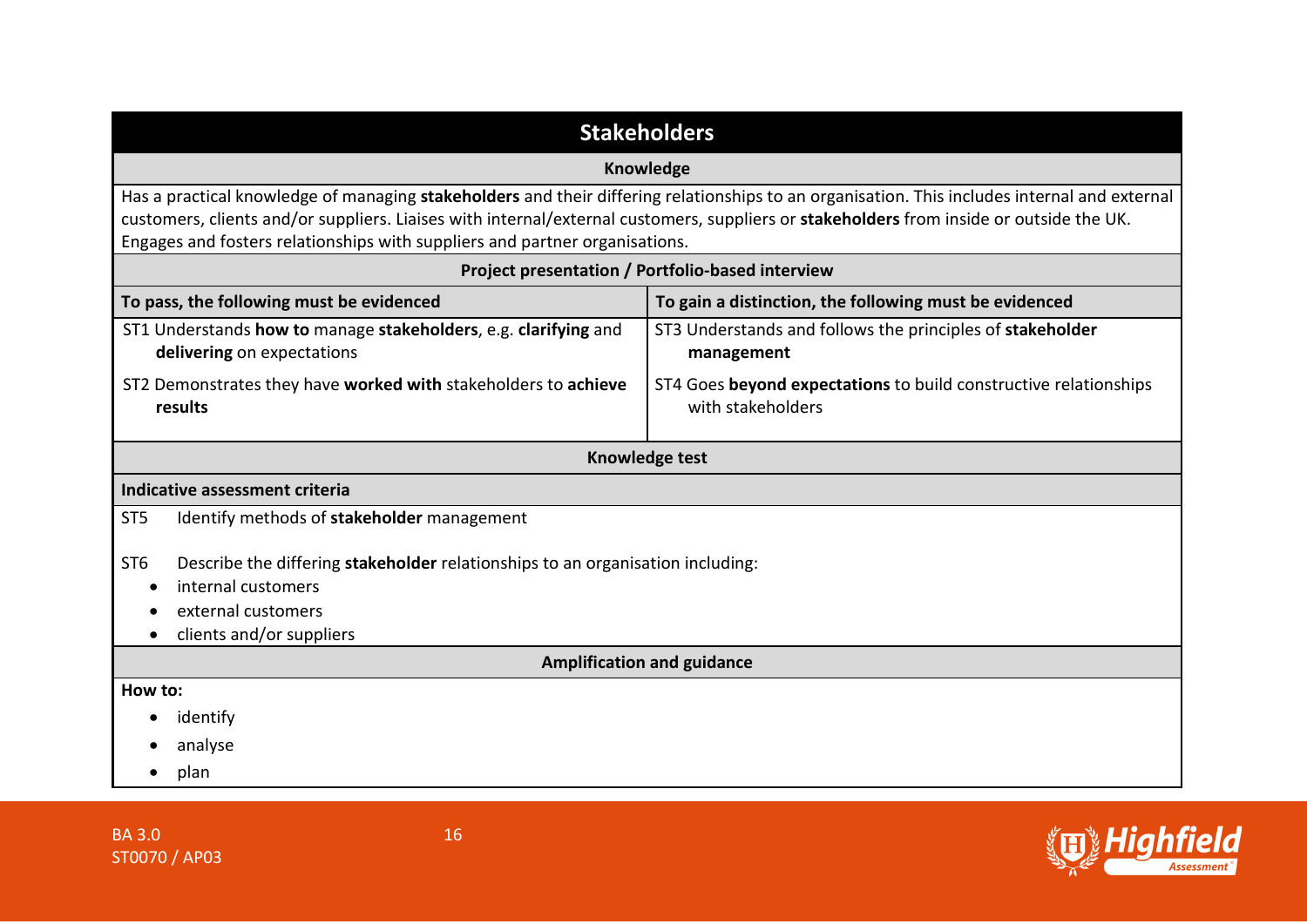- communicate
- clarify
- negotiate
- influence
- deliver

#### **Working with:**

- internal customers
- external customers
- clients or suppliers

**Stakeholders:** those with an interest or concern in the business. Anyone who can affect or be affected by an organisation, strategy or project and can be internal or external, including:

- suppliers
- clients/customers
- partner organisations
- employees
- shareholders

**Clarifying:** explaining, making clear, refining

**Delivering:** producing, completing, meeting, supplying, finishing, presenting

- on time
- to the required level/standard

#### **Stakeholder management:**

- acknowledge and monitor concerns
- listen and communicate

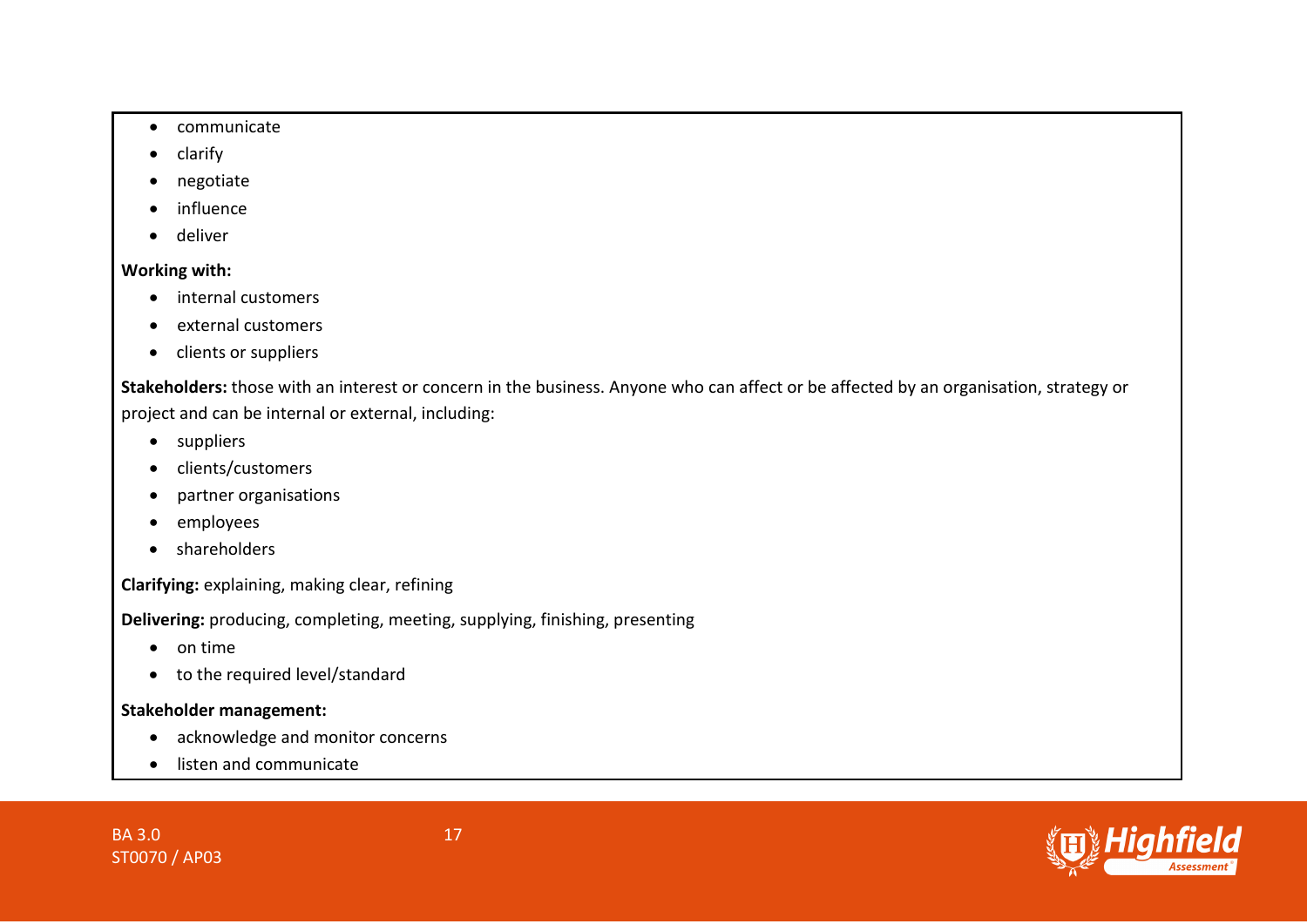- consult regularly
- develop relationships
- adopt processes and behaviour to suit the situation
- recognise interdependence of actions/teams
- work cooperatively
- acknowledge potential conflicts
- stakeholder engagement assessment matrix unaware, resistant, neutral, supportive, leading

**Beyond expectations:** outside the scope of the requirements which add value and are beneficial

#### **Guidance: ST5 Identify methods of stakeholder management**

Content areas to cover:

- conflicts of interest, handling complaints
- domestic and international stakeholders
- internal and external stakeholders
- methods of communication
- power and interest of stakeholders
- stakeholder mapping, analysis, engagement

**Guidance: ST6 Describe the differing stakeholder relationships to an organisation including:**

- **internal customers**
- **external customers**
- **clients and/or suppliers**

Content areas to cover:

- engagement levels
- assessing the impact on different stakeholders of a decision/change, etc.
- primary and secondary stakeholders

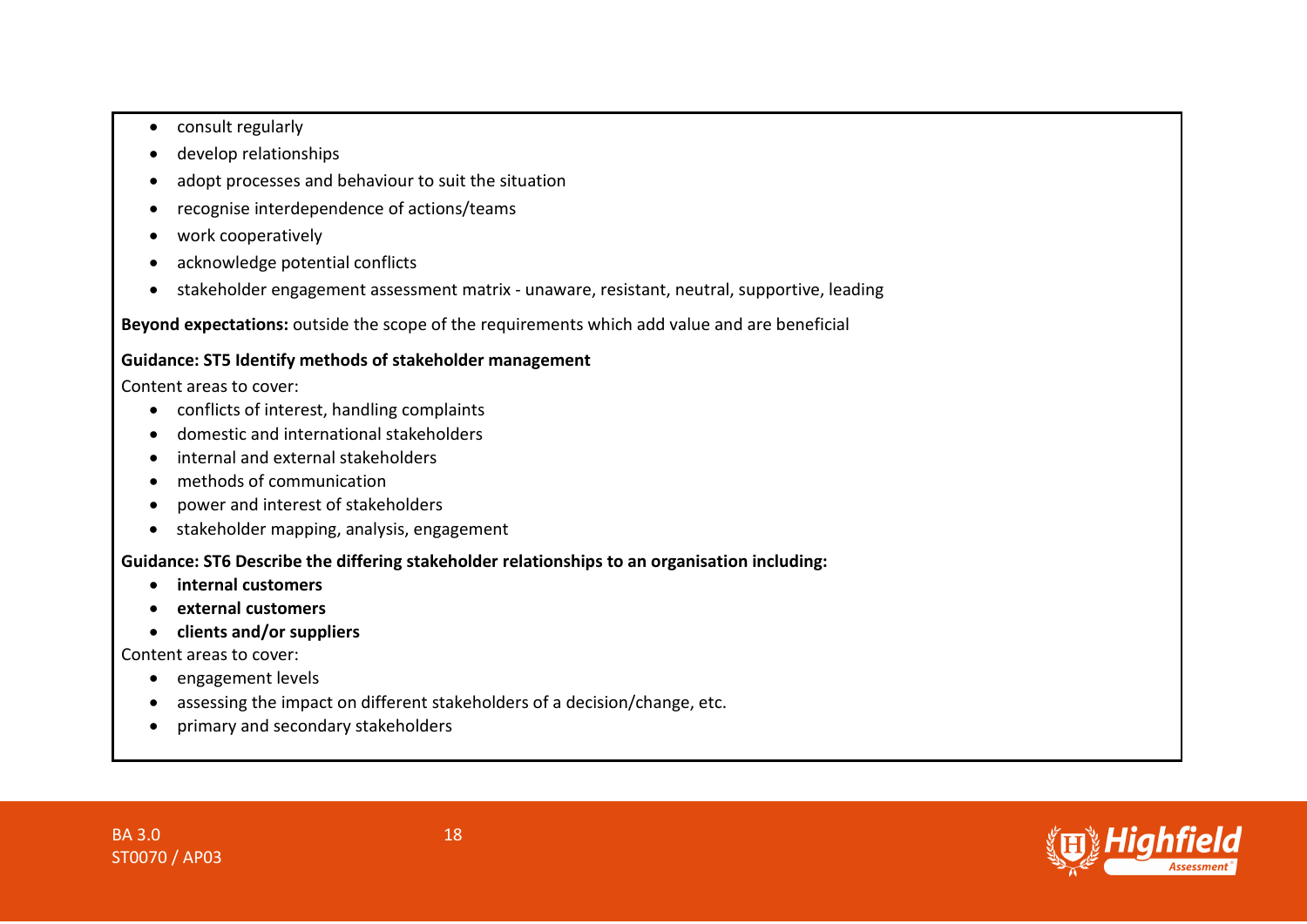| <b>Relevant regulation</b>                                                                                                                                                   |                                                                                                  |  |
|------------------------------------------------------------------------------------------------------------------------------------------------------------------------------|--------------------------------------------------------------------------------------------------|--|
|                                                                                                                                                                              | Knowledge                                                                                        |  |
| Understands laws and regulations that apply to their role including data protection, health and safety, compliance etc. Supports the<br>company in applying the regulations. |                                                                                                  |  |
| <b>Portfolio-based interview</b>                                                                                                                                             |                                                                                                  |  |
| To pass, the following must be evidenced<br>To gain a distinction, the following must be evidenced                                                                           |                                                                                                  |  |
| RR1 Demonstrates knowledge of relevant laws and regulation and<br>consistently follows them                                                                                  | RR2 Shows a thorough knowledge of relevant laws and regulations<br>and consistently follows them |  |
|                                                                                                                                                                              | RR3 Champions adherence to relevant laws and regulation within<br>the organisation               |  |
|                                                                                                                                                                              | <b>Knowledge test</b>                                                                            |  |
| Indicative assessment criteria                                                                                                                                               |                                                                                                  |  |
| Outline relevant laws and regulations that apply to their role including:<br>RR4                                                                                             |                                                                                                  |  |
| data protection                                                                                                                                                              |                                                                                                  |  |
| health and safety                                                                                                                                                            |                                                                                                  |  |
| compliance<br>$\bullet$                                                                                                                                                      |                                                                                                  |  |
|                                                                                                                                                                              | <b>Amplification and guidance</b>                                                                |  |
| <b>Relevant laws and regulations</b>                                                                                                                                         |                                                                                                  |  |
| Equality Act 2010                                                                                                                                                            |                                                                                                  |  |
| <b>Employment Rights Act 1996</b>                                                                                                                                            |                                                                                                  |  |
| <b>Employment Relations Act 2004</b>                                                                                                                                         |                                                                                                  |  |
| <b>Contracts of Employment</b>                                                                                                                                               |                                                                                                  |  |
| Data Protection Act 1998                                                                                                                                                     |                                                                                                  |  |
| Copyright, Designs and Patent Act 1988                                                                                                                                       |                                                                                                  |  |

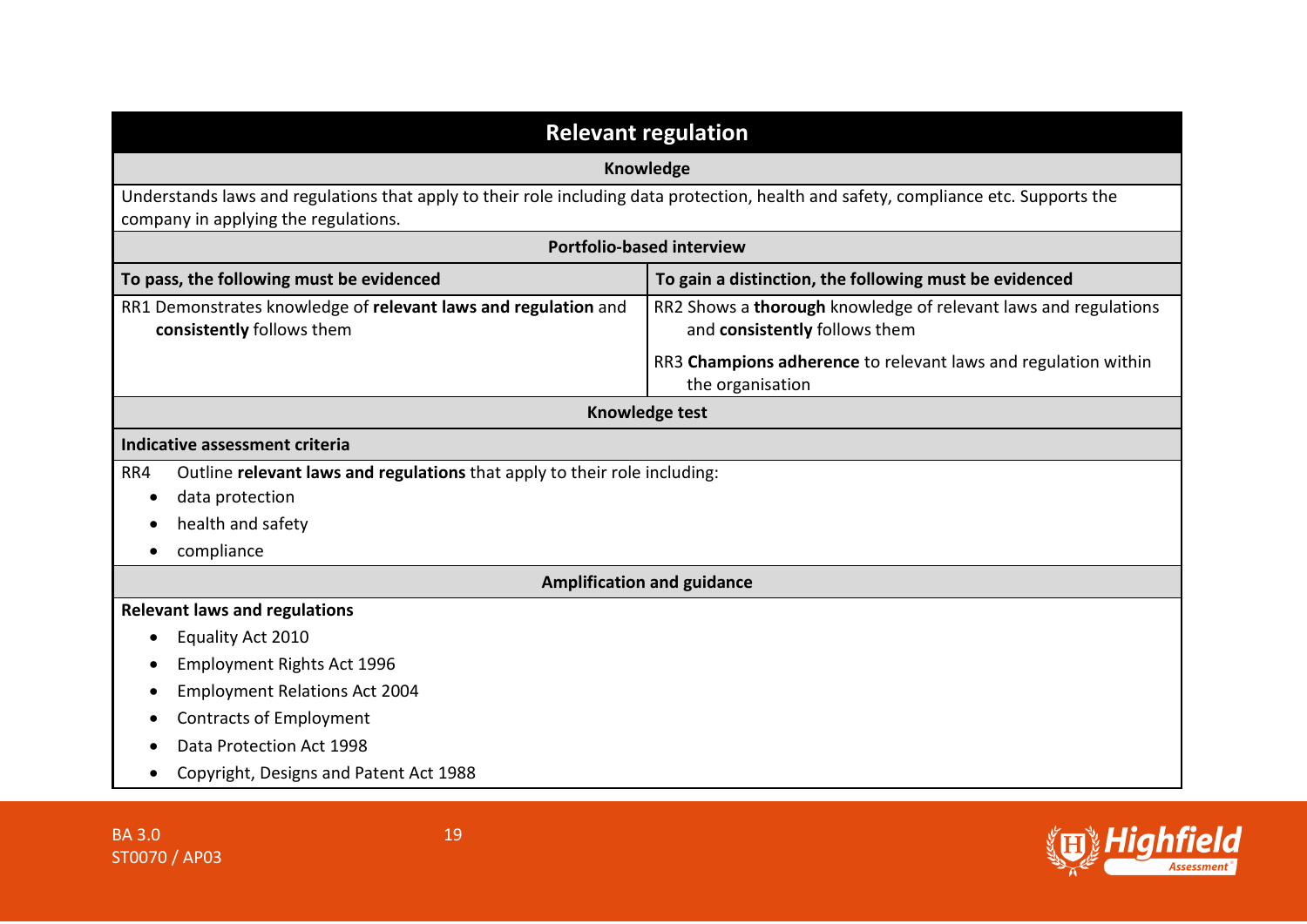- Freedom of Information Act 2000
- Health and Safety Legal obligations
- The Health and Safety at Work etc. Act 1974
- The Management of Health and Safety at Work Regulations 1999
- Workplace (Health, Safety and Welfare) Regulations 1992
- The Health and Safety (Display Screen Equipment) Regulations 1992
- The Provision and Use of Workplace Equipment Regulations (PUWER) 1998
- The Regulatory Reform (Fire Safety) Order 2005
- Security of information and property
- Compliance

**Consistently:** reliably, constantly, over a period of time

**Thorough:** detailed, in-depth, full knowledge of **two** of the above laws or regulations relating to their own job role

**Champion adherence:** learners need to show they have supported and monitored the team to work within the laws and regulations listed

**Guidance: RR4 Outline relevant laws and regulations that apply to their role including:**

- **data protection**
- **health and safety**
- **compliance**

Content areas to cover:

- accident and incident reporting procedures
- confidentiality
- direct and indirect discrimination
- Information Commissioner's Office (ICO)
- intellectual property rights
- minimum wage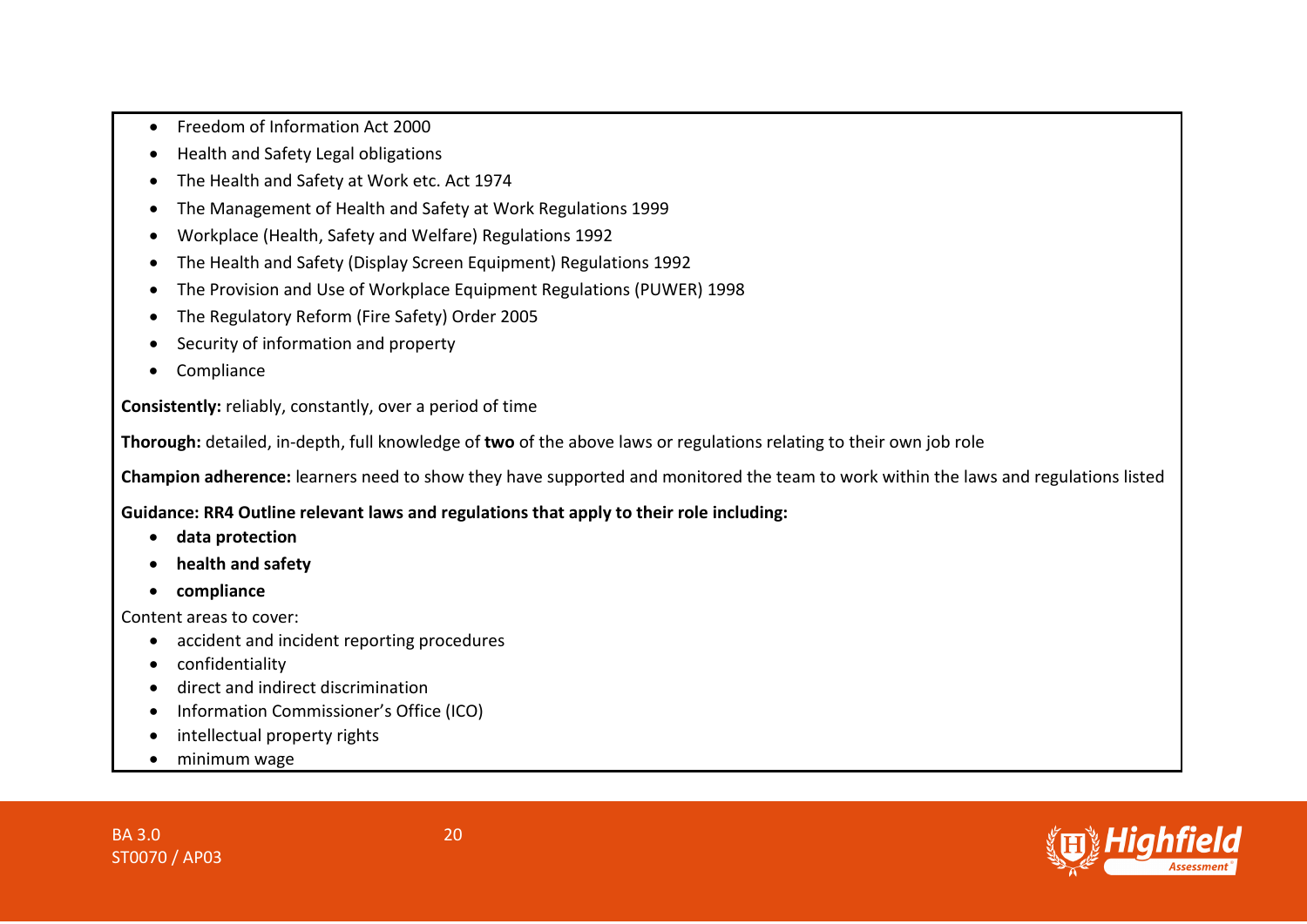- personal data/sensitive personal data
- risk assessments
- whistleblowing

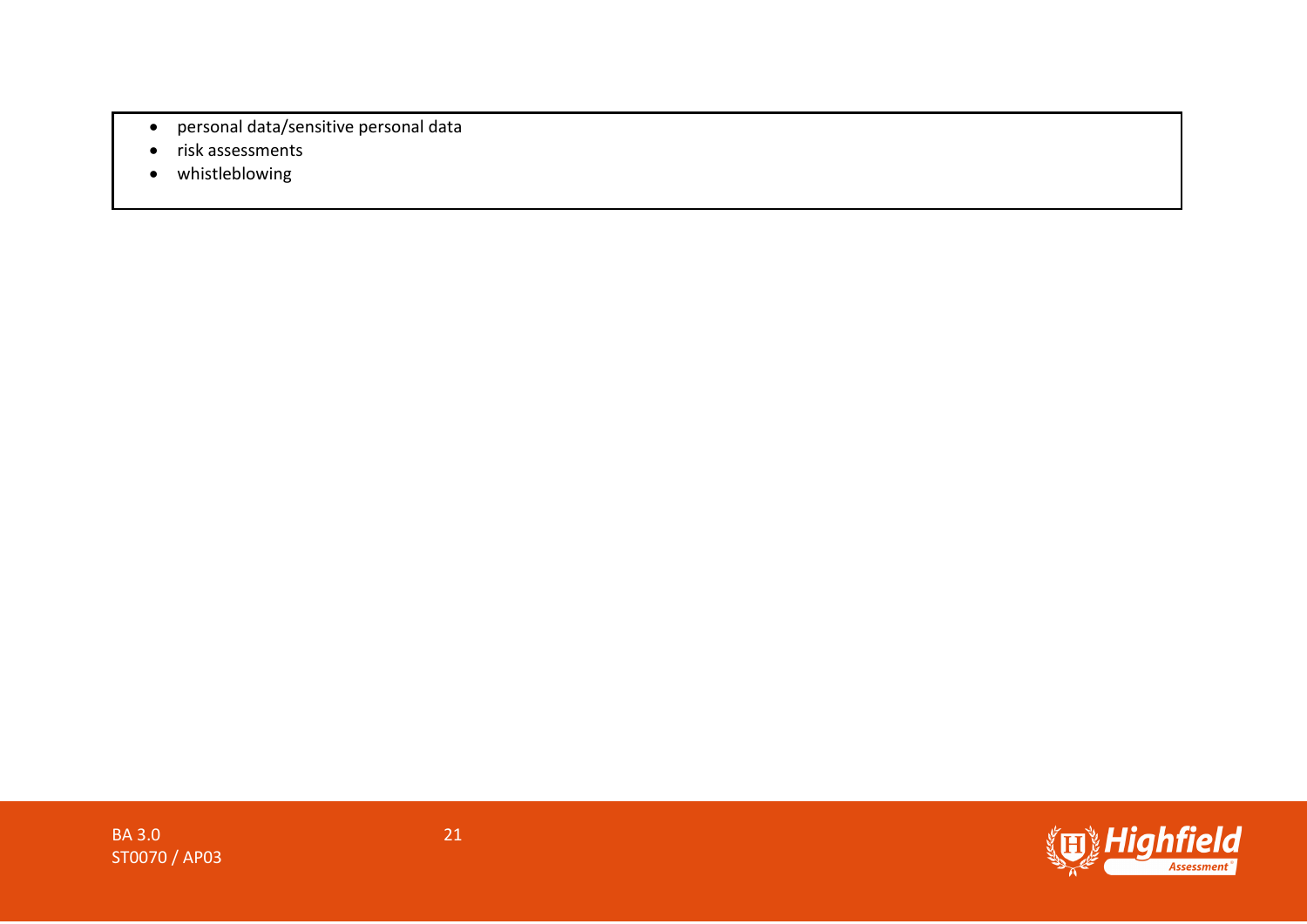| <b>Policies</b>                                                                                                                                                                                                                                                                           |                                                                          |  |
|-------------------------------------------------------------------------------------------------------------------------------------------------------------------------------------------------------------------------------------------------------------------------------------------|--------------------------------------------------------------------------|--|
| <b>Knowledge</b>                                                                                                                                                                                                                                                                          |                                                                          |  |
| Understands the organisation's internal policies and key business policies relating to sector.                                                                                                                                                                                            |                                                                          |  |
|                                                                                                                                                                                                                                                                                           | <b>Portfolio-based interview</b>                                         |  |
| To pass, the following must be evidenced                                                                                                                                                                                                                                                  | To gain a distinction, the following must be evidenced                   |  |
| PO1 Understands and follows the organisation's internal policies                                                                                                                                                                                                                          | PO2 Understands and <b>promotes</b> the organisation's internal policies |  |
|                                                                                                                                                                                                                                                                                           | <b>Amplification and guidance</b>                                        |  |
| Internal policies:<br>employee conduct<br>equality and diversity<br>attendance and time off<br>dress code<br>computer use - internet access, social media use<br>substance abuse<br>$\bullet$<br>Follow: must be able to demonstrate that they have followed relevant policies/procedures |                                                                          |  |
| <b>Promote:</b> makes known to the team<br>Key business policies: specific policies that relate to the organisation's sector                                                                                                                                                              |                                                                          |  |



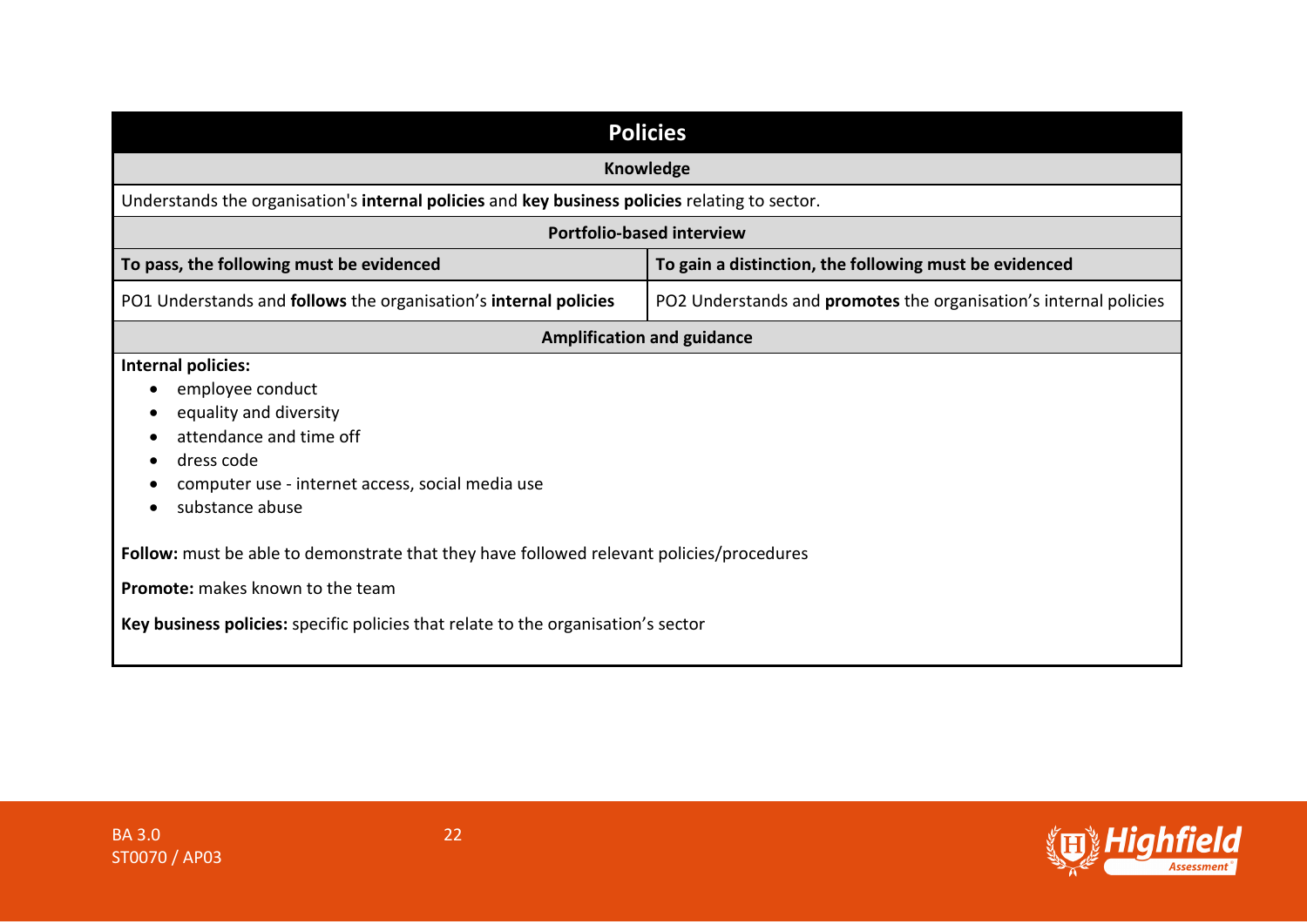| <b>Business fundamentals</b>                                                                                               |  |  |
|----------------------------------------------------------------------------------------------------------------------------|--|--|
| Knowledge                                                                                                                  |  |  |
| Understands the applicability of business principles such as managing change, business finances and project management.    |  |  |
| <b>Knowledge test</b>                                                                                                      |  |  |
| Indicative assessment criteria                                                                                             |  |  |
| Describe the applicability of business principles<br>BF1                                                                   |  |  |
| Describe the fundamentals of business finance<br>BF <sub>2</sub>                                                           |  |  |
| Describe the fundamentals of managing change<br>BF3                                                                        |  |  |
| Describe the fundamentals of project management<br>BF4                                                                     |  |  |
| <b>Amplification and guidance</b>                                                                                          |  |  |
| Applicability: appropriateness, validity, relationship, relevancy, opportunity cost, quality standards, control, assurance |  |  |
| Business principles: e.g. quality assurance, quality control, internal quality standards, opportunity cost                 |  |  |
| Fundamentals: basics, essentials, the key principles                                                                       |  |  |
| <b>Business finance:</b>                                                                                                   |  |  |
| balance sheets                                                                                                             |  |  |
| breakeven                                                                                                                  |  |  |
| budgets                                                                                                                    |  |  |
| cash flow                                                                                                                  |  |  |
| creditors                                                                                                                  |  |  |
| debtors                                                                                                                    |  |  |
| expenditure                                                                                                                |  |  |
| revenue                                                                                                                    |  |  |
| payroll                                                                                                                    |  |  |
|                                                                                                                            |  |  |



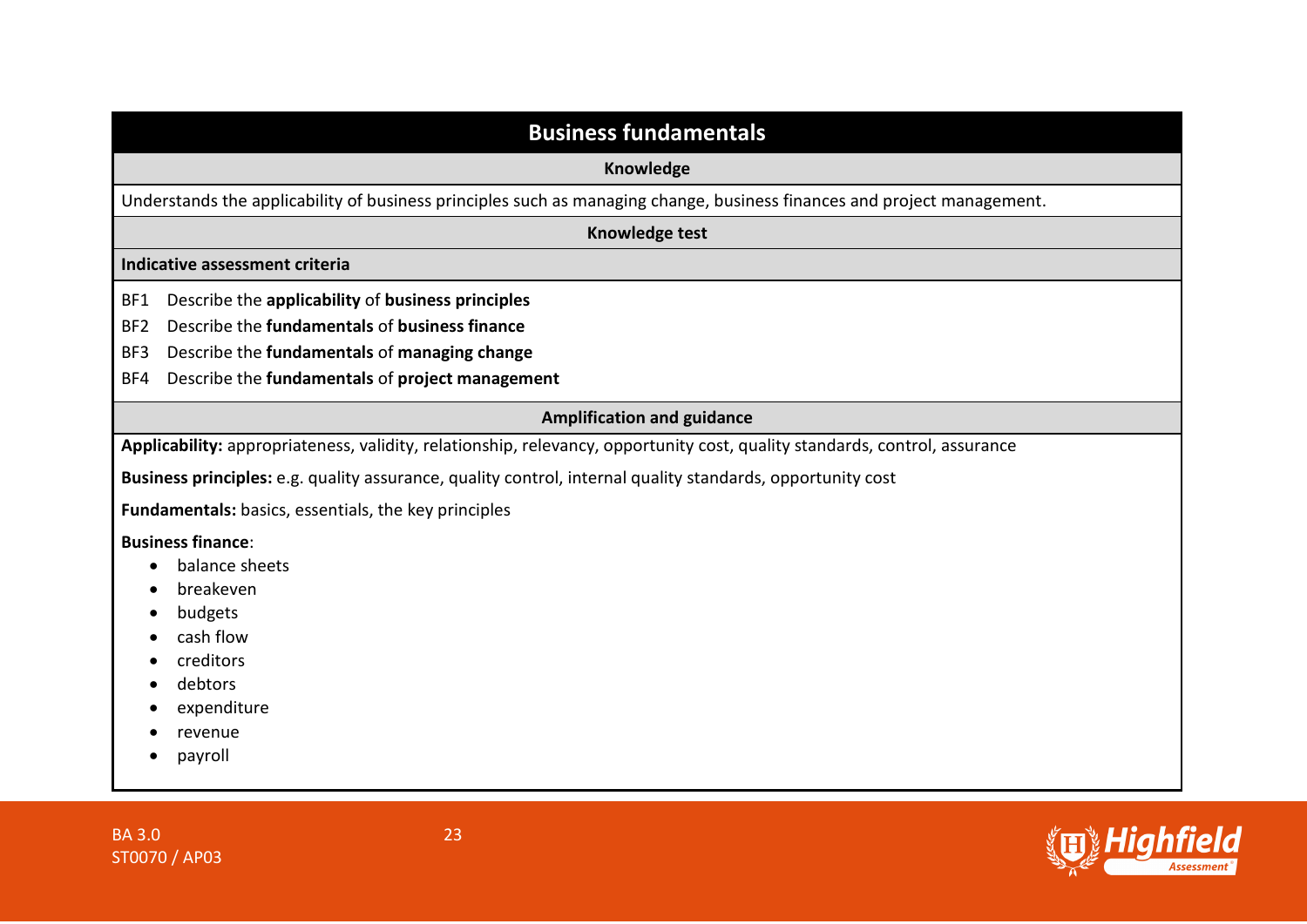#### **Managing change:**

- acknowledging and understanding the need for the change
- communicating
- evaluating
- implementing
- innovation
- planning, e.g. succession, contingency, strategic, consultation
- recognising individuals' comfort zones
- resistance and fear of change
- types of change, e.g. developmental, incremental, process, structural, system, transformational/radical, etc.
- Herzberg's two-factor theory
	- o motivators factors that motivate a worker when present
	- o hygiene factors do not hold any motivational value when present, but have a de-motivational value if not present

#### **Project management:**

- leading
- managing
- organising
- planning
- resourcing
- securing
- succession

#### **Project management tools:**

- Gantt charts
- Just-in-time (JIT) system
- lifecycle of a project initiation, planning, execution, monitoring, close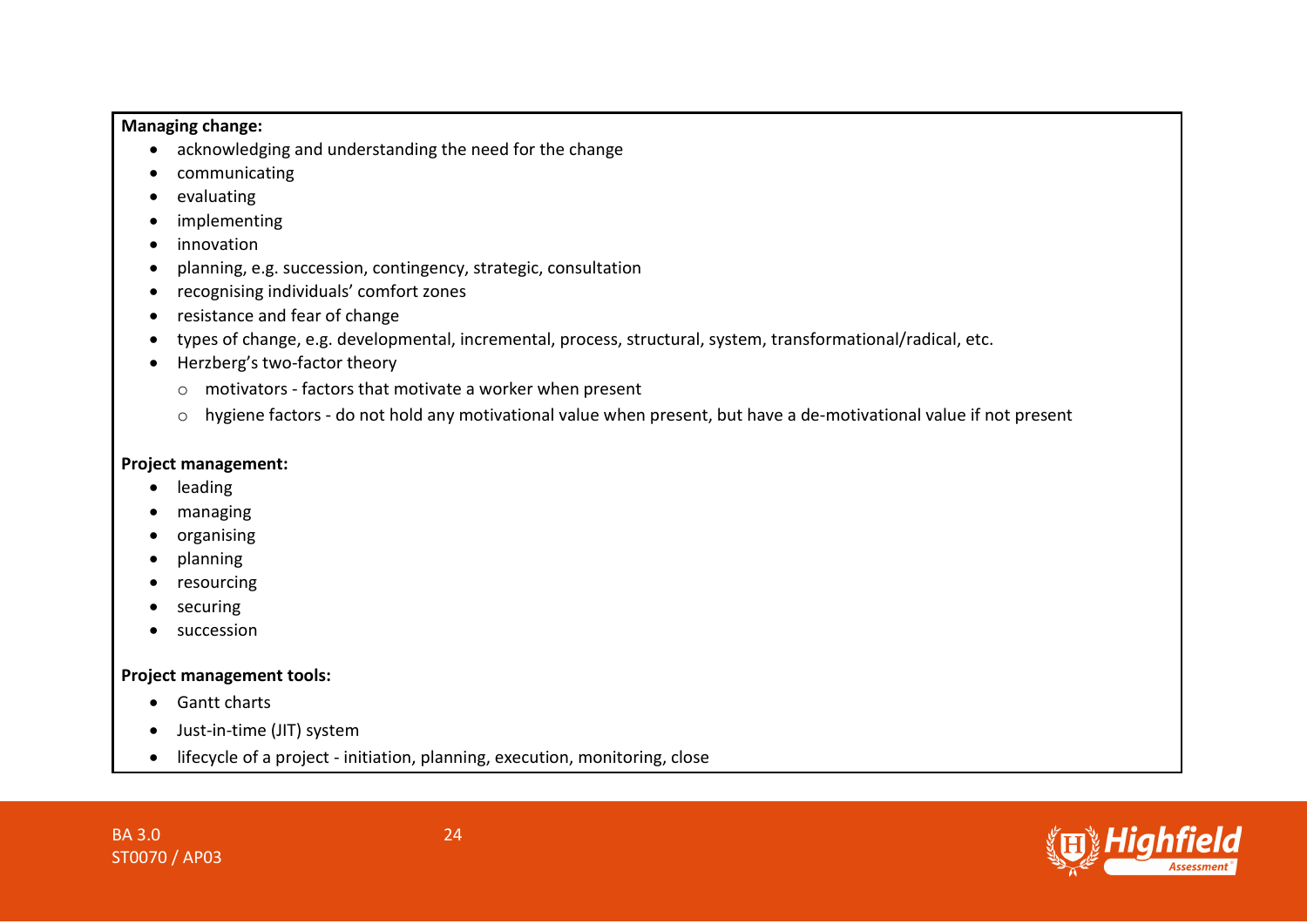- marketing mix
- PERT chart
- project dashboard
- total quality management (TQM)
- Tuckman's model of team development forming, storming, norming, performing
- work breakdown structure

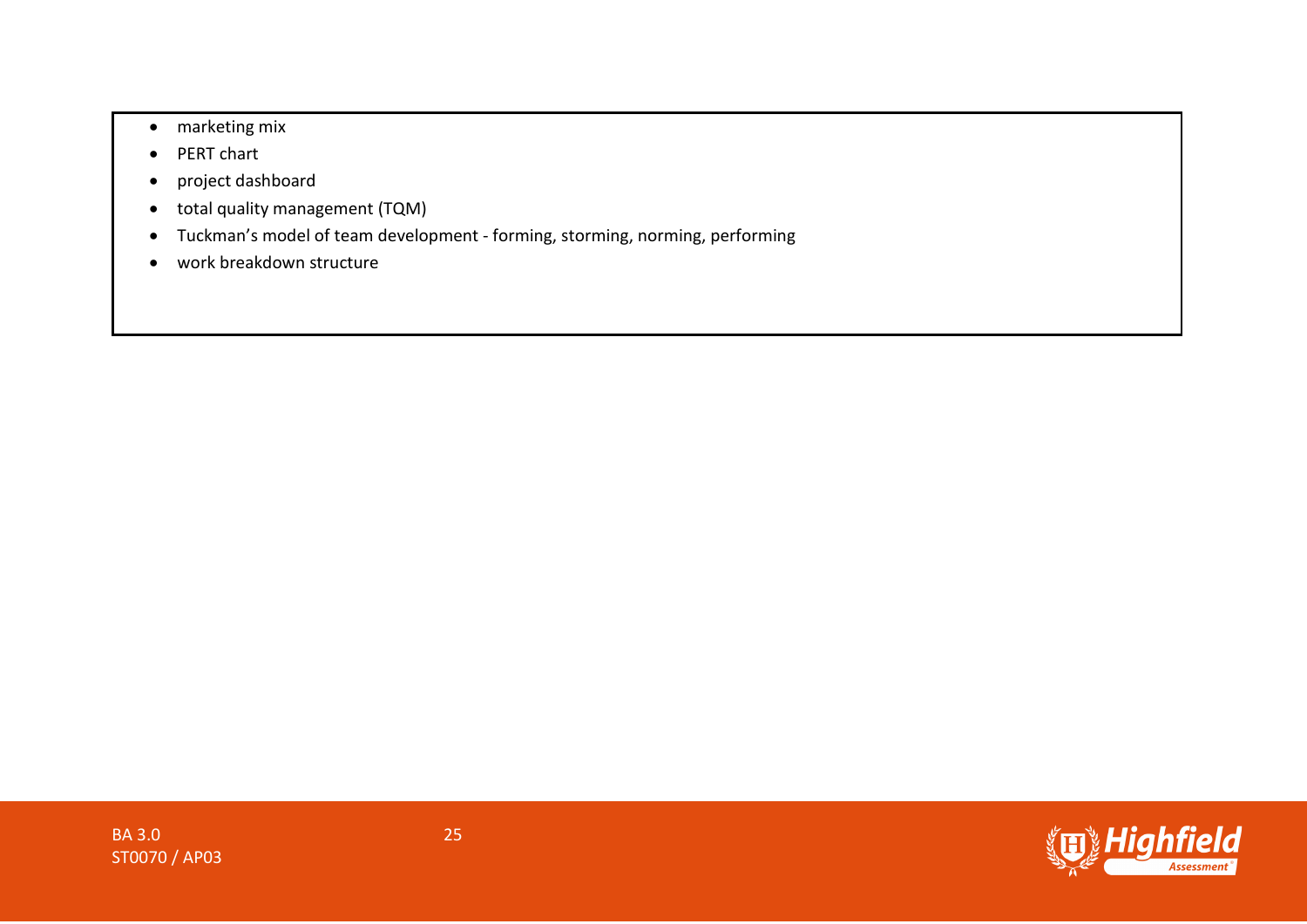| <b>Processes</b>                                                                                                                                                                                                                                                                                                                                                    |                                                                                                                 |  |  |
|---------------------------------------------------------------------------------------------------------------------------------------------------------------------------------------------------------------------------------------------------------------------------------------------------------------------------------------------------------------------|-----------------------------------------------------------------------------------------------------------------|--|--|
|                                                                                                                                                                                                                                                                                                                                                                     | Knowledge                                                                                                       |  |  |
| Understands the organisation's processes, e.g. making payments or processing customers' data. Is able to review processes autonomously<br>and make suggestions for improvements. Applying a solutions-based approach to improve business's processes and helping define<br>procedures. Understands how to administer billing, process invoices and purchase orders. |                                                                                                                 |  |  |
|                                                                                                                                                                                                                                                                                                                                                                     | <b>Project presentation</b>                                                                                     |  |  |
| To pass, the following must be evidenced                                                                                                                                                                                                                                                                                                                            | To gain a distinction, the following must be evidenced                                                          |  |  |
| PR1 Understands and consistently follows the organisation's<br>processes                                                                                                                                                                                                                                                                                            | PR3 Understands and follows organisational processes and<br>promotes their adherence and improvements           |  |  |
| PR2 Makes suggestions for small improvements and supports on<br>successful implementation                                                                                                                                                                                                                                                                           | PR4 Able to identify inefficiencies or ineffectiveness in a process<br>and support on successful implementation |  |  |
| <b>Amplification and guidance</b>                                                                                                                                                                                                                                                                                                                                   |                                                                                                                 |  |  |
| Consistently: learners need to show they have reliably and constantly followed organisational processes and be able to give 3 examples                                                                                                                                                                                                                              |                                                                                                                 |  |  |
| <b>Small:</b> minor                                                                                                                                                                                                                                                                                                                                                 |                                                                                                                 |  |  |
| Promotes: publicises, makes it known                                                                                                                                                                                                                                                                                                                                |                                                                                                                 |  |  |
| Inefficiencies: wastefulness, shortfalls, failures, faults                                                                                                                                                                                                                                                                                                          |                                                                                                                 |  |  |
| Ineffectiveness: not practical, unworkable, inadequate                                                                                                                                                                                                                                                                                                              |                                                                                                                 |  |  |

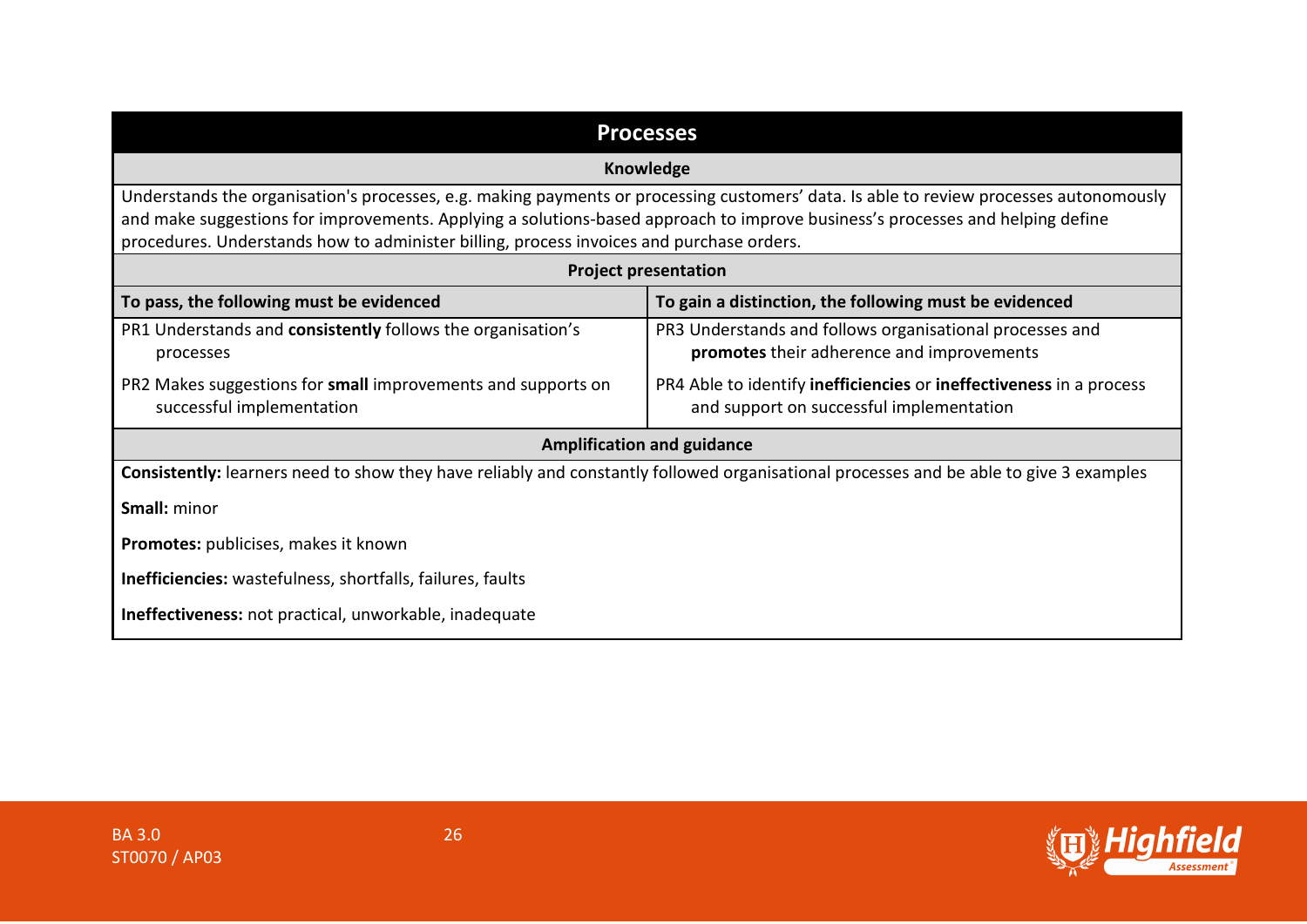| <b>External environment factors</b>                                                                                                                                                                                                                       |                                                                                                                                      |  |
|-----------------------------------------------------------------------------------------------------------------------------------------------------------------------------------------------------------------------------------------------------------|--------------------------------------------------------------------------------------------------------------------------------------|--|
|                                                                                                                                                                                                                                                           | Knowledge                                                                                                                            |  |
| Understands relevant external factors, e.g. market forces, policy and regulatory changes, supply chain, etc. and the wider business impact.<br>Where necessary understands the international/global market in which the employing organisation is placed. |                                                                                                                                      |  |
|                                                                                                                                                                                                                                                           | <b>Portfolio-based interview</b>                                                                                                     |  |
| To pass, the following must be evidenced                                                                                                                                                                                                                  | To gain a distinction, the following must be evidenced                                                                               |  |
| EE1 Understand the external factors affecting the organisation and<br>how they relate to their role                                                                                                                                                       | EE2 Shows a deep understanding of the external factors facing the<br>organisation and how they relate to their role                  |  |
|                                                                                                                                                                                                                                                           | EE3 Seeks additional information about how those factors are<br>developing                                                           |  |
|                                                                                                                                                                                                                                                           | Knowledge test                                                                                                                       |  |
| Indicative assessment criteria                                                                                                                                                                                                                            |                                                                                                                                      |  |
| Describe relevant external factors:<br>EE4                                                                                                                                                                                                                |                                                                                                                                      |  |
| market forces                                                                                                                                                                                                                                             |                                                                                                                                      |  |
| policy and regulatory changes                                                                                                                                                                                                                             |                                                                                                                                      |  |
| supply chain                                                                                                                                                                                                                                              |                                                                                                                                      |  |
| <b>Amplification and guidance</b>                                                                                                                                                                                                                         |                                                                                                                                      |  |
| International/global market: buying or selling goods and services throughout the world                                                                                                                                                                    |                                                                                                                                      |  |
| <b>External factors:</b>                                                                                                                                                                                                                                  |                                                                                                                                      |  |
| $\bullet$<br>the government                                                                                                                                                                                                                               | market forces - the actions of buyers and sellers that cause the prices of goods and services to change, without being controlled by |  |
| policy and regulatory changes - developed by the sector and government                                                                                                                                                                                    |                                                                                                                                      |  |
| supply chain - the sequence of processes involved in the production and distribution of products and services                                                                                                                                             |                                                                                                                                      |  |

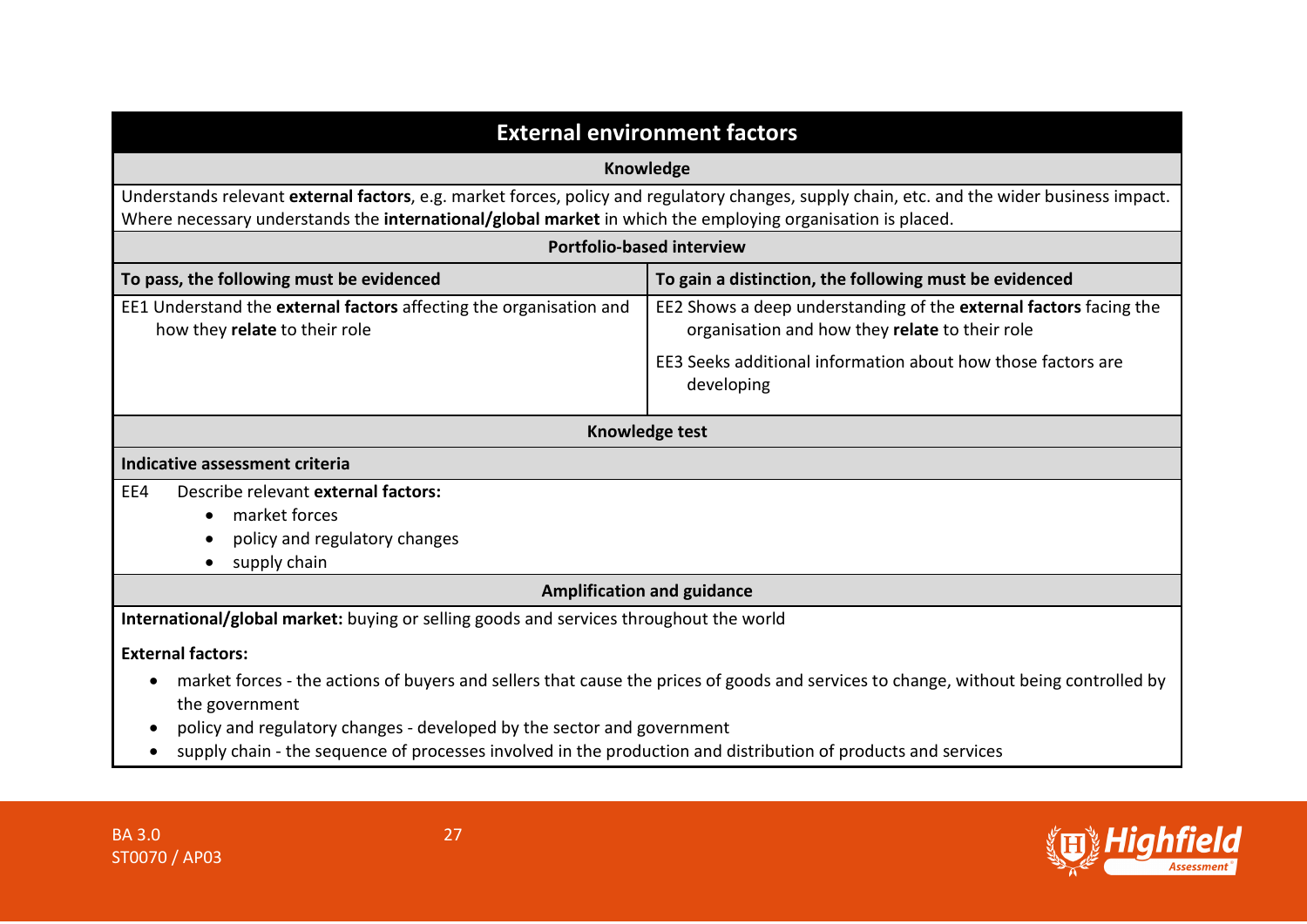**Relate:** show how they link

**Guidance: EE4 Describe relevant external factors:**

- **market forces**
- **policy and regulatory changes**
- **supply chain**

Content areas to cover:

- corporate social responsibility
- effects of various external factors, e.g. inflation, exchange rates, interest rates, unemployment, laws, economic upturn or downturn, tariffs, barriers, embargos, etc.
- how external factors affect costs, revenues, profits, turnover, morale, supply, demand, growth, etc.
- PEST analysis
- SWOT analysis

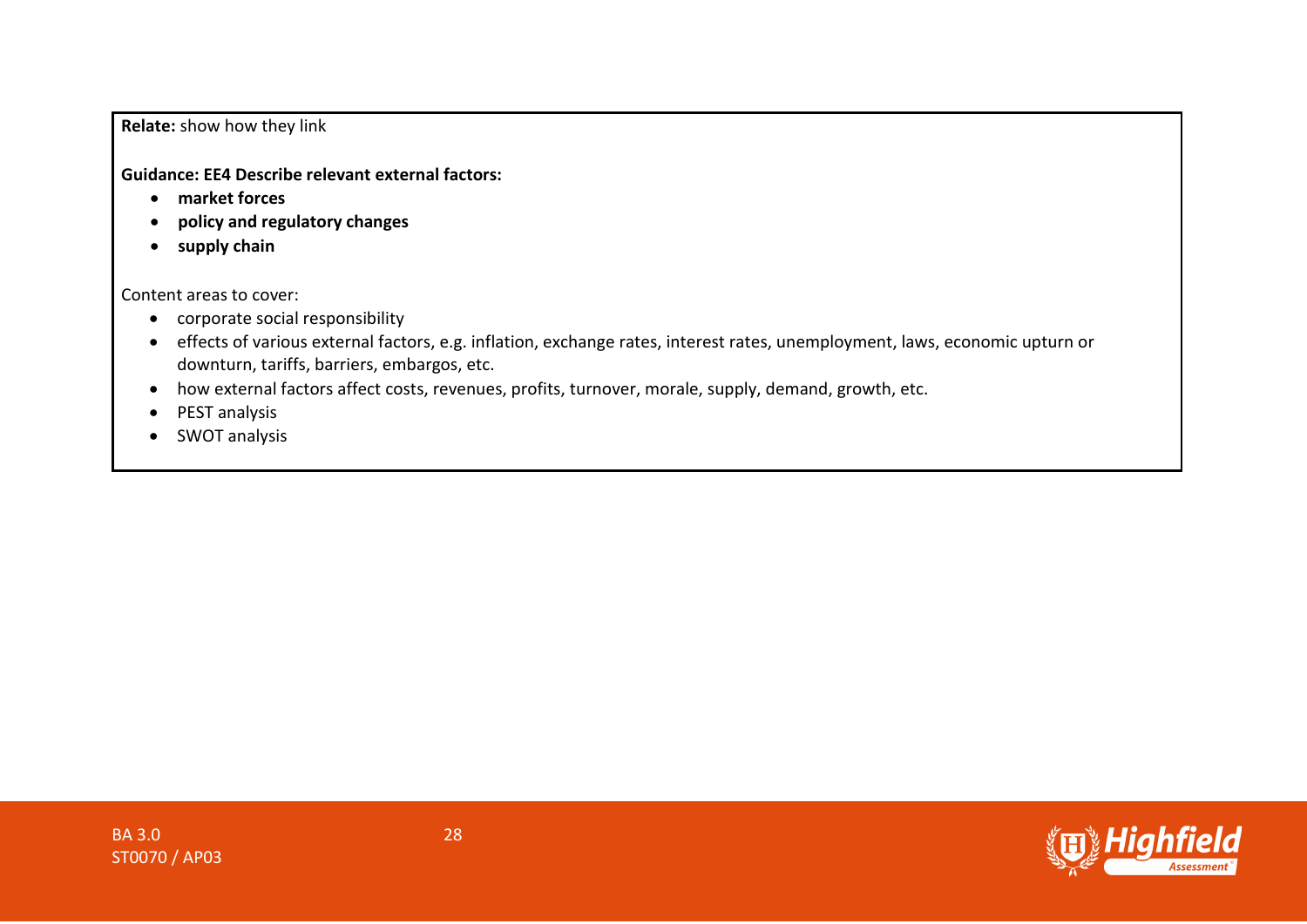### **IT**

#### **Skills**

Skilled in the use of multiple IT packages and systems relevant to the organisation in order to write letters or emails, create proposals, perform financial processes, record and analyse data. Examples include MS Office or equivalent packages. Able to choose the most appropriate IT solution to suit the business problem. Able to update and review databases, record information and produce data analysis where required.

| Project presentation / Portfolio-based interview                                                                             |                                                                                                        |  |
|------------------------------------------------------------------------------------------------------------------------------|--------------------------------------------------------------------------------------------------------|--|
| To pass, the following must be evidenced                                                                                     | To gain a distinction, the following must be evidenced                                                 |  |
| IT1 Demonstrates they can use IT packages, specifically to write<br>letters or emails, and to record and analyse information | IT3 Consistently demonstrates they can use IT packages and can<br>provide varied, quality examples     |  |
| IT2 Able to perform tasks relevant to their role using IT packages<br>without supervision                                    | IT4 Able to perform tasks relevant to their role using IT packages<br>and can coach others in using IT |  |
|                                                                                                                              |                                                                                                        |  |

#### **Amplification and guidance**

**IT packages:** For example, MS Office or equivalent. Bespoke packages may be used within the organisation, this will depend on the organisation and the job role. For example, legal, medical and educational establishments.

**Write letters or emails,** which are appropriate to the in-house style and recognised standard conventions, i.e. grammatically correct, appropriate for the audience, professional format, formal, informal, etc.

**Record information:** Learners will need to demonstrate they have recorded information:

- Correctly/accurately
- Using the correct IT package i.e. spreadsheet, database, reports, etc.

**Analyse information:** Learners will be able to analyse the following types of business data:

- **Qualitative:** deals with descriptions data that can be observed but not measured
- **Quantitative:** deals with numbers data that can be measured

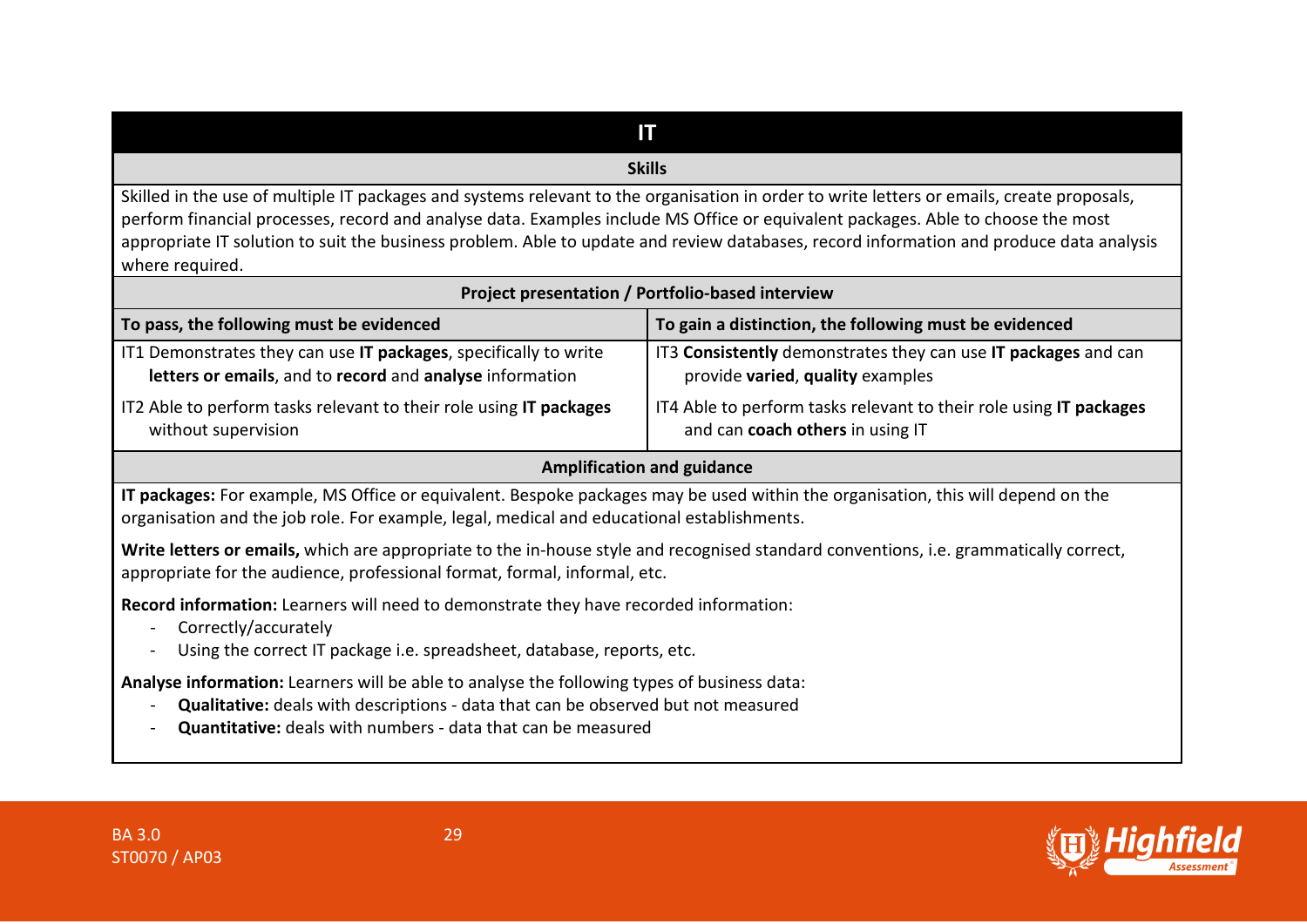Will also be able to demonstrate that they have agreed **parameters**, selected **reliable** and **valid** data analysis methods and applied appropriate **analytical techniques**.

**Parameters:** limitations, restrictions

**Quality:** effective, useable, acceptable, sound, logical, rational

**Analytical techniques:** key driver analysis, factor analysis

Learners will need to present the data in the most appropriate formats for the tasks, which could be:

- reports
- tables
- pie charts
- bar charts

**Consistently:** learners will need to demonstrate their IT skills with reliability

**Varied:** 

- **Create proposals** according to the business's needs and job role Proposals can be a:
	- o plan
	- o suggestion
	- o scheme
	- o project
	- o recommendation
	- o solution
- **Perform financial processes**

Financial processes can be:

- o KPI monitoring
- o budget management
- o event management

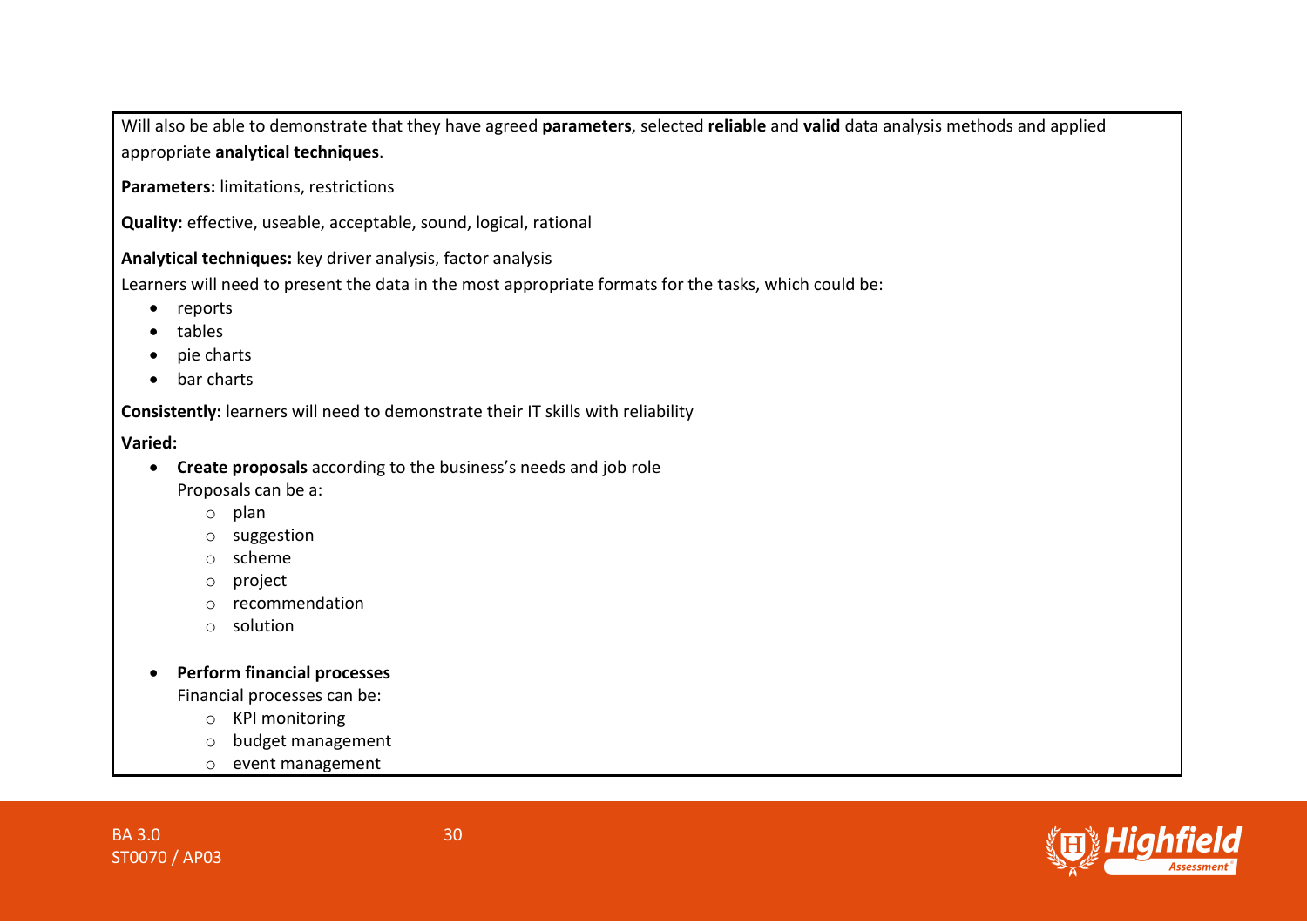#### **Coach others:**

- Team members
- Peers
- Identify the need for coaching
- Communicate the required knowledge and check understanding
- Provide the opportunity for others to practice the tasks
- Provide constructive and supportive feedback
- Monitor progress of new workplace skills and give assistance
- Report progress
- Identify performance problems or difficulties

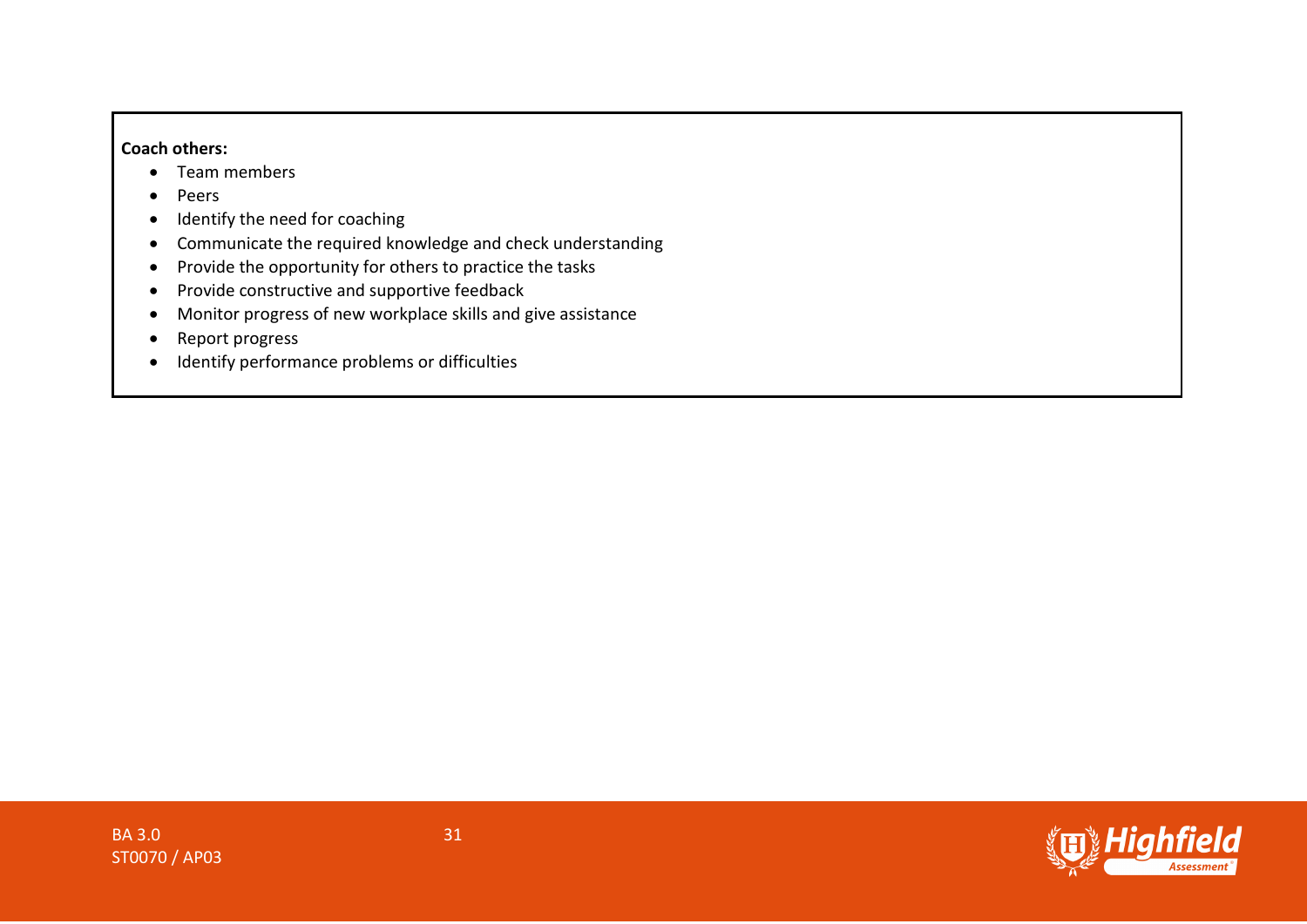|  | <b>Record and document production</b> |  |
|--|---------------------------------------|--|
|  |                                       |  |

#### **Skills**

Produces **accurate** records and documents including emails, letters, files, payments, reports and proposals. Makes recommendations for improvements and present solutions to management. Drafts correspondence, writes reports and able to review others' work. Maintains records and files, handles confidential information in compliance with the organisation's procedures. Coaches others in the processes required to complete these tasks.

| <b>Portfolio-based interview</b>                                                                                                                                                                              |                                                                                                                                      |  |
|---------------------------------------------------------------------------------------------------------------------------------------------------------------------------------------------------------------|--------------------------------------------------------------------------------------------------------------------------------------|--|
| To pass, the following must be evidenced                                                                                                                                                                      | To gain a distinction, the following must be evidenced                                                                               |  |
| RD1 Records are accurate, rarely require correction and are treated<br>confidentially                                                                                                                         | RD4 Records are consistently accurate and confidential<br>RD5 Recommendations are <b>insightful</b> , clearly recorded and result in |  |
| RD2 Recommendations and solutions only need minor<br><i>improvements</i>                                                                                                                                      | a clear benefit to the organisation<br>RD6 Offers to coach others and good performance is recorded in                                |  |
| RD3 Supports others in producing documents and can provide<br>examples                                                                                                                                        | feedback                                                                                                                             |  |
| <b>Amplification and guidance</b>                                                                                                                                                                             |                                                                                                                                      |  |
| Accurate: precise, correct, exact, without errors and in line with organisational and recognised standard conventions, i.e. grammatically<br>correct, appropriate for the audience, professional format, etc. |                                                                                                                                      |  |
| Rarely: learners will need to demonstrate that they have produced accurate records that have only occasionally required correction or<br>amendment                                                            |                                                                                                                                      |  |
| <b>Consistently:</b> learners will need to demonstrate that they have reliably produced accurate records                                                                                                      |                                                                                                                                      |  |
| Minor improvements: learners will need to demonstrate that they have proposed reasonable recommendations and solutions, which only<br>required slight correction or amendment                                 |                                                                                                                                      |  |

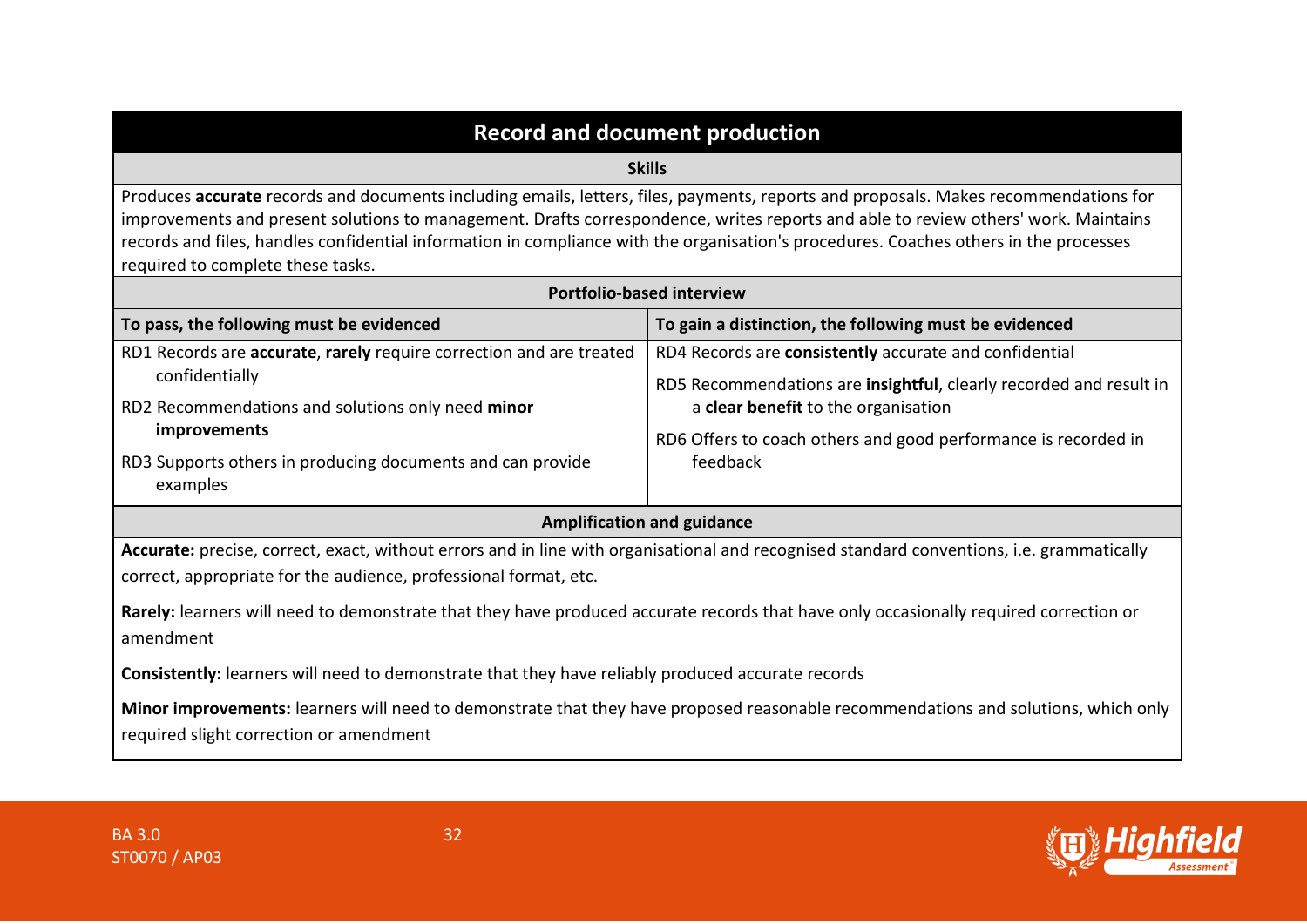**Insightful:** perceptive, aware, understanding

**Clear benefit:** financial, time, resources, productivity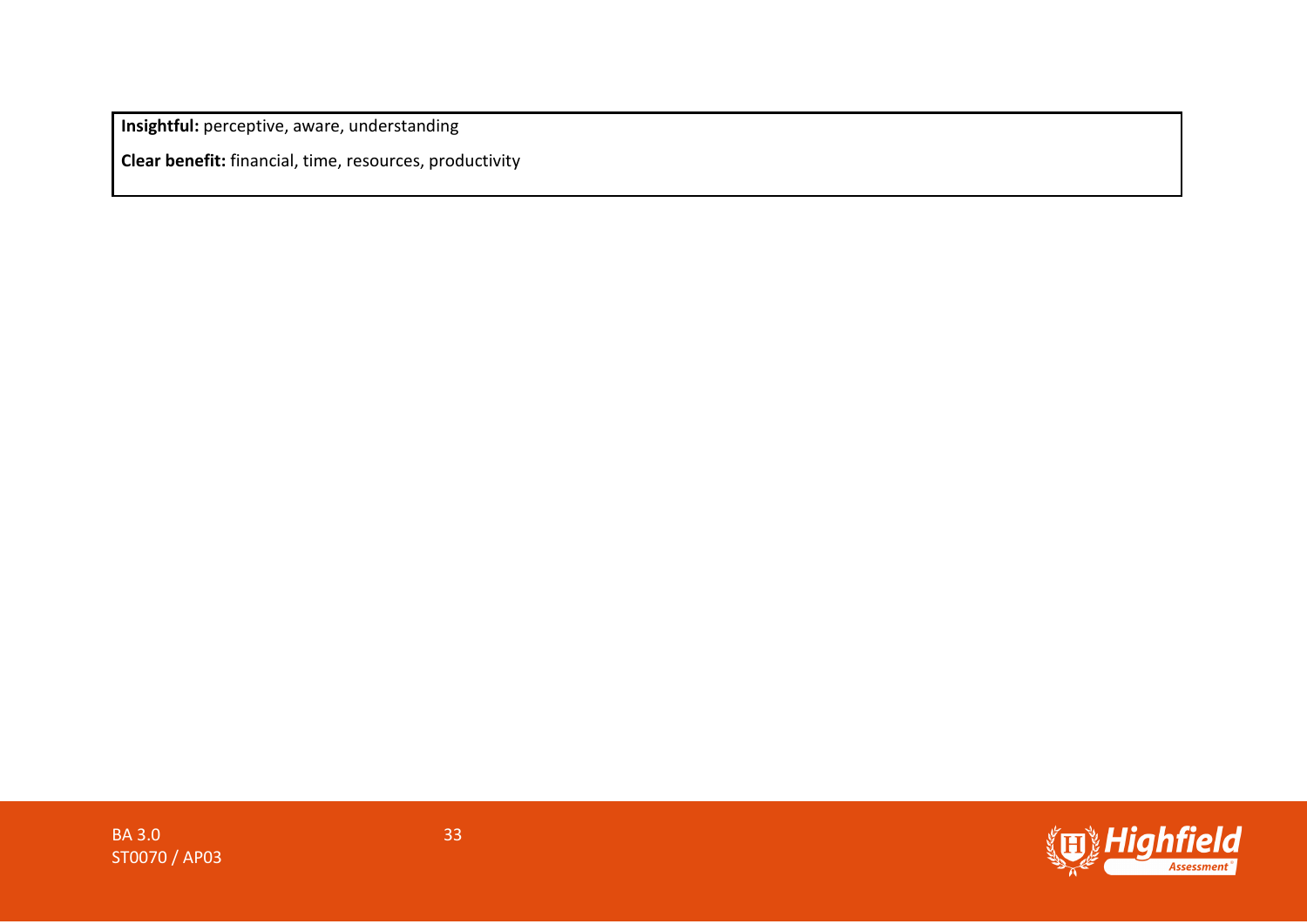| <b>Decision making</b>                                                                                                                                                                                                    |                                                                                                                      |  |
|---------------------------------------------------------------------------------------------------------------------------------------------------------------------------------------------------------------------------|----------------------------------------------------------------------------------------------------------------------|--|
| <b>Skills</b>                                                                                                                                                                                                             |                                                                                                                      |  |
| Exercises proactivity and good judgement. Makes effective decisions based on sound reasoning and is able to deal with challenges in a<br>mature way. Seeks advice of more experienced team members when appropriate.      |                                                                                                                      |  |
| <b>Project presentation</b>                                                                                                                                                                                               |                                                                                                                      |  |
| To pass, the following must be evidenced                                                                                                                                                                                  | To gain a distinction, the following must be evidenced                                                               |  |
| DM1 Decisions are thought through, using a range of information to                                                                                                                                                        | DM4Decisions are timely and consistently show good judgement                                                         |  |
| make a sound judgement<br>DM2 Challenges appropriately and is polite when doing so                                                                                                                                        | DM5 Decisions are continuously made by thoughtfully considering<br>different information and the risks of any action |  |
| DM3 Exercises sound judgement when asking for advice by<br>choosing the appropriate time, manner and person                                                                                                               | DM6 Decisions are fully evidenced and justifiable                                                                    |  |
|                                                                                                                                                                                                                           | DM7 Consistently behaves and seeks advice in a mature way                                                            |  |
|                                                                                                                                                                                                                           |                                                                                                                      |  |
| <b>Amplification and guidance</b>                                                                                                                                                                                         |                                                                                                                      |  |
| Range:<br>Learners need to demonstrate the use of three different information sources:<br>reports<br>charts<br>databases<br>policies and procedures<br>discussion<br>questioning<br>research<br>any other relevant source |                                                                                                                      |  |
| Sound: Learners will need to demonstrate they have thorough, rigorous, positive, reliable and sensible judgement skills:<br>selecting the right person for advice                                                         |                                                                                                                      |  |



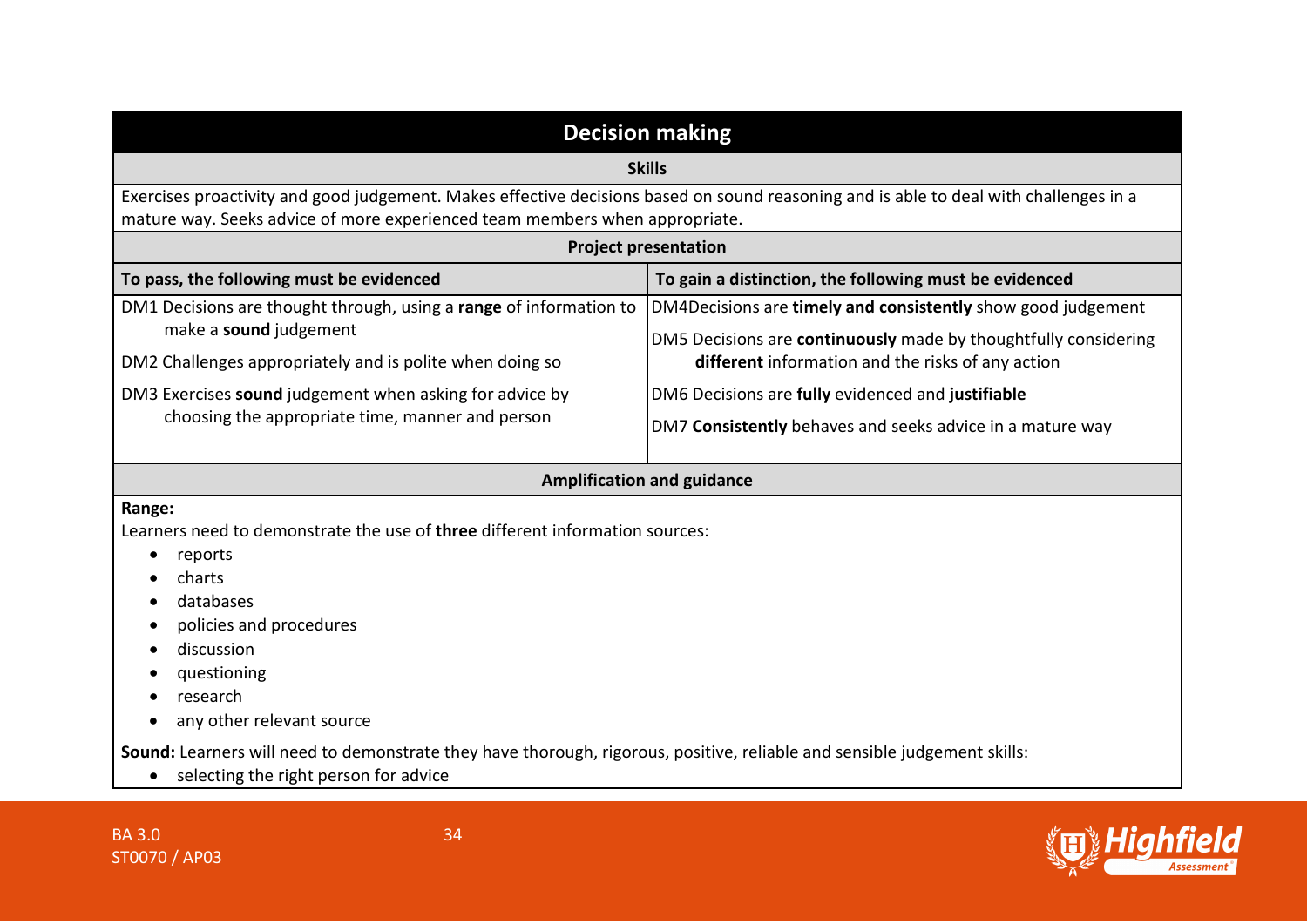- at the most appropriate time
- in the most appropriate way

**Timely and consistently:** learners will need to be able to demonstrate that they have made appropriate, sensible, suitable, well-timed, reliable, dependable decisions

**Continuously:** learners need to be able to demonstrate their decision-making skills consistently and reliably

**Different:** learners need to be able to demonstrate the use of **five** different sources of information

**Fully:** completely, entirely, wholly, totally

**Justifiable:** learners will need to be able to provide justifiable, acceptable, fair and sound reasoning for their decisions.

**Consistently:** learners will need to show that they have asked for advice and have behaved maturely and professionally on a regular basis

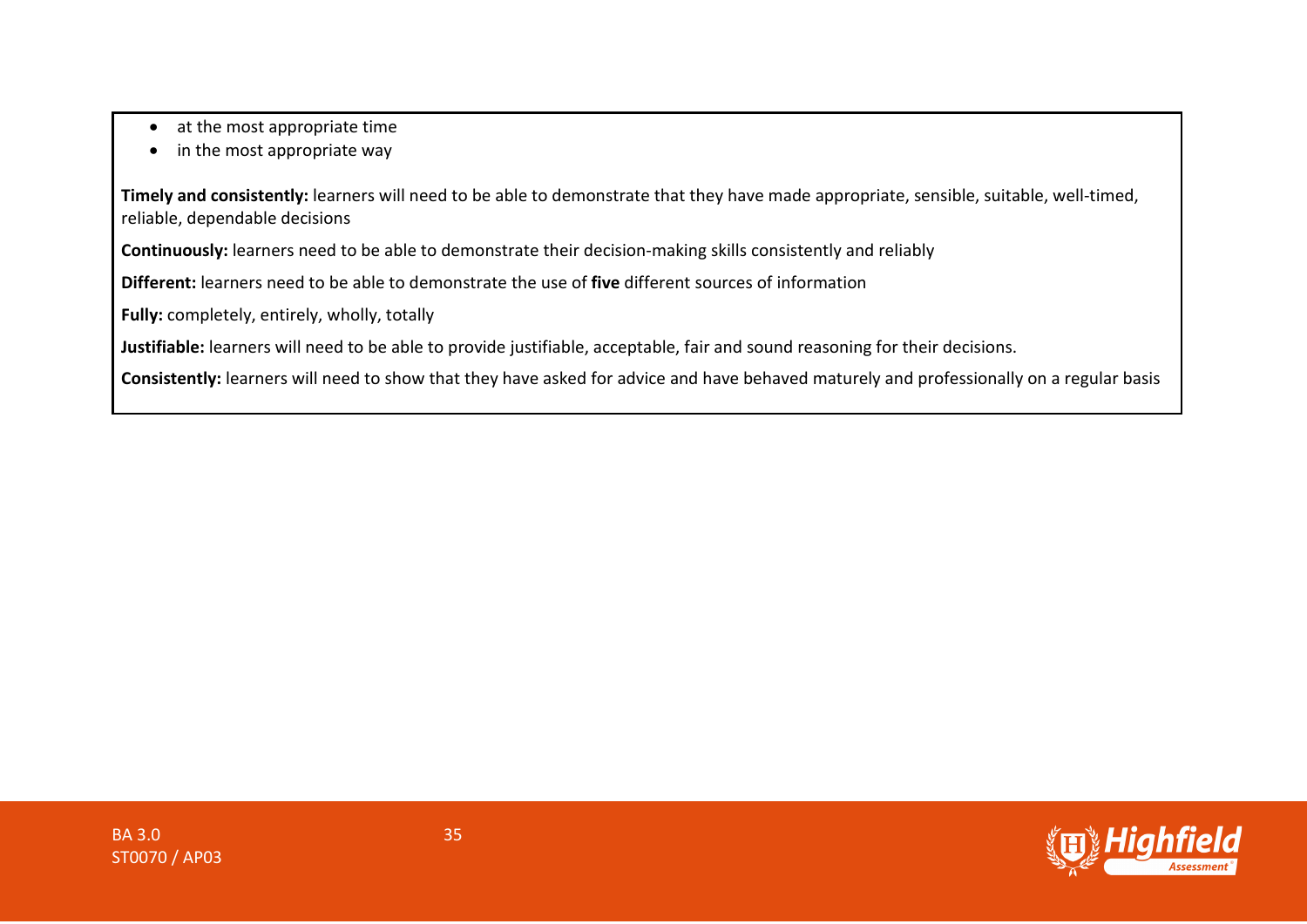| <b>Interpersonal skills</b>                                                                                                                                                                                                                                              |                                                                                             |  |
|--------------------------------------------------------------------------------------------------------------------------------------------------------------------------------------------------------------------------------------------------------------------------|---------------------------------------------------------------------------------------------|--|
| <b>Skills</b>                                                                                                                                                                                                                                                            |                                                                                             |  |
| Builds and maintains positive relationships within their own team and across the organisation. Demonstrates ability to influence and<br>challenge appropriately. Becomes a role model to peers and team members, developing coaching skills as they gain area knowledge. |                                                                                             |  |
| Project presentation / Portfolio-based interview                                                                                                                                                                                                                         |                                                                                             |  |
| To pass, the following must be evidenced                                                                                                                                                                                                                                 | To gain a distinction, the following must be evidenced                                      |  |
| IS1 Works effectively with a range of people                                                                                                                                                                                                                             | IS4 Influences managers as well as peers                                                    |  |
| IS2 Influences and challenges peers when necessary                                                                                                                                                                                                                       | IS5 Constructively challenges managers, as well as peers, when                              |  |
| IS3 Supports others in the organisation and demonstrates coaching                                                                                                                                                                                                        | necessary                                                                                   |  |
| skills                                                                                                                                                                                                                                                                   | IS6 Proactively offers to coach others and has had good<br>performance recorded in feedback |  |
|                                                                                                                                                                                                                                                                          | <b>Amplification and guidance</b>                                                           |  |
| Influence: learners will need to show they have used their skills to sway, encourage, persuade, prompt, inspire, guide others                                                                                                                                            |                                                                                             |  |
| Challenge: learners will need to show they have used their skills to contest, dispute and question others in a professional manner                                                                                                                                       |                                                                                             |  |
| Range: learners will need to demonstrate they have effectively worked with three of the following:                                                                                                                                                                       |                                                                                             |  |
| clients                                                                                                                                                                                                                                                                  |                                                                                             |  |
| <b>customers</b>                                                                                                                                                                                                                                                         |                                                                                             |  |
| managers                                                                                                                                                                                                                                                                 |                                                                                             |  |
| peers                                                                                                                                                                                                                                                                    |                                                                                             |  |
| stakeholders                                                                                                                                                                                                                                                             |                                                                                             |  |
| suppliers                                                                                                                                                                                                                                                                |                                                                                             |  |
| team members                                                                                                                                                                                                                                                             |                                                                                             |  |
| Proactively: learners will need to demonstrate that they have acted in advance of a future activity                                                                                                                                                                      |                                                                                             |  |



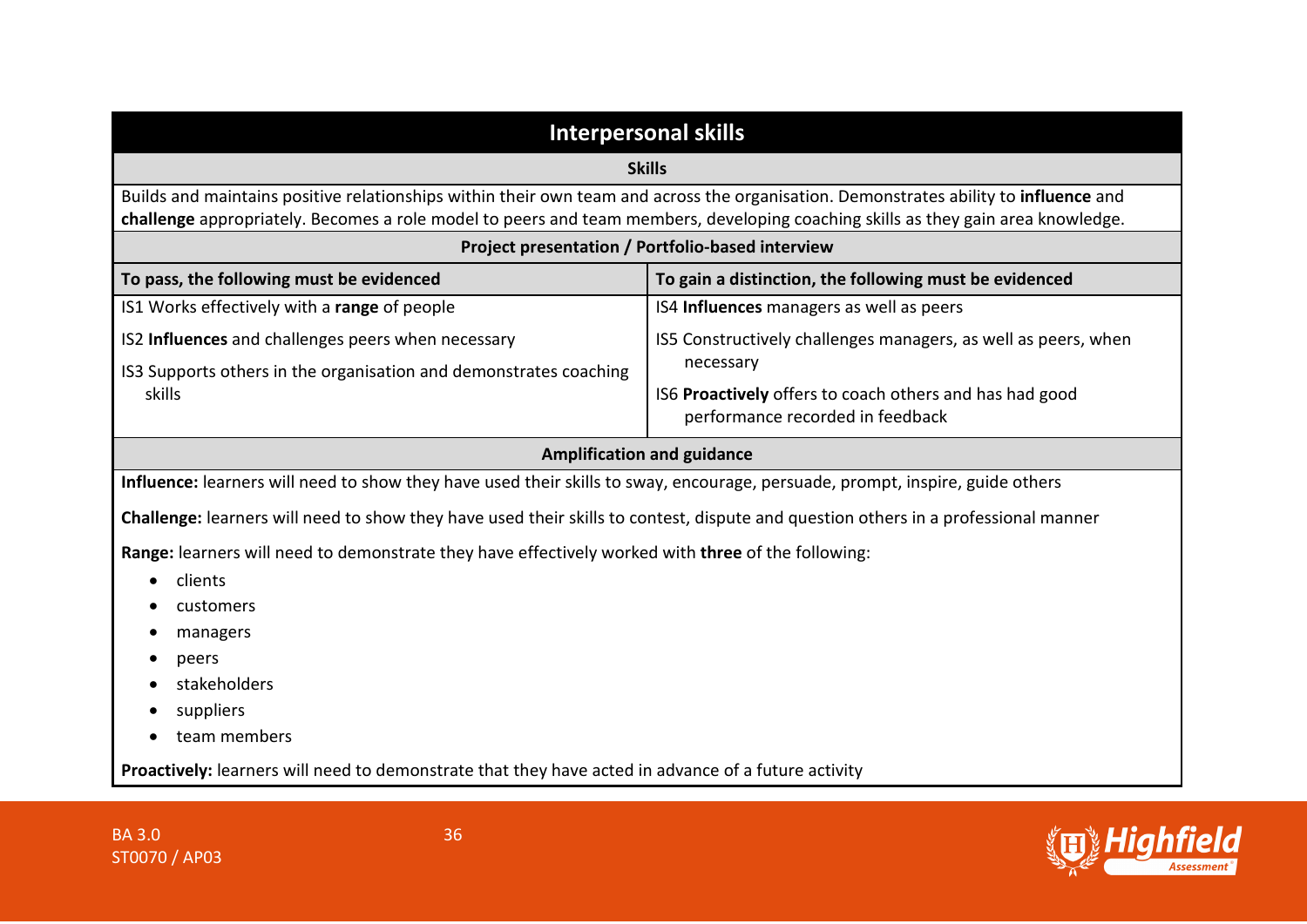| <b>Communications</b>                                                                                                                                                                                                                                                                                                                                                                                                                                                                                              |                                                                                                                                                                                                                                                |  |
|--------------------------------------------------------------------------------------------------------------------------------------------------------------------------------------------------------------------------------------------------------------------------------------------------------------------------------------------------------------------------------------------------------------------------------------------------------------------------------------------------------------------|------------------------------------------------------------------------------------------------------------------------------------------------------------------------------------------------------------------------------------------------|--|
| <b>Skills</b>                                                                                                                                                                                                                                                                                                                                                                                                                                                                                                      |                                                                                                                                                                                                                                                |  |
| Demonstrates good communication skills, whether face to face, on the telephone, in writing or on digital platforms. Uses the most<br>appropriate channels to communicate effectively. Demonstrates agility and confidence in communications, carrying authority<br>appropriately. Understands and applies social media solutions appropriately. Answers questions from inside and outside of the<br>organisation, representing the organisation or department.<br>Project presentation / Portfolio-based interview |                                                                                                                                                                                                                                                |  |
| To pass, the following must be evidenced<br>To gain a distinction, the following must be evidenced                                                                                                                                                                                                                                                                                                                                                                                                                 |                                                                                                                                                                                                                                                |  |
| CO1 Demonstrates they can communicate clearly, in both written<br>and verbal communication<br>CO2 Shows flexibility to different situations<br>CO3 Uses appropriate communication channels dependent on the<br>subject matter<br>CO4 Demonstrates ability to answer queries effectively from both<br>inside and outside the organisation                                                                                                                                                                           | CO5 Communication is consistently clear, both written and verbally<br>CO6 Champions an appropriate choice of communication channels<br>CO7 Consistently answers queries from both inside and outside of<br>the organisation in a confident way |  |
| <b>Amplification and guidance</b>                                                                                                                                                                                                                                                                                                                                                                                                                                                                                  |                                                                                                                                                                                                                                                |  |
| Different: varied, diverse, not the same<br><b>Consistently:</b> learners will need to demonstrate that they have reliably and constantly answered queries<br><b>Communication channels:</b><br>formal<br>informal<br>unsolicited                                                                                                                                                                                                                                                                                  |                                                                                                                                                                                                                                                |  |
| verbal                                                                                                                                                                                                                                                                                                                                                                                                                                                                                                             |                                                                                                                                                                                                                                                |  |

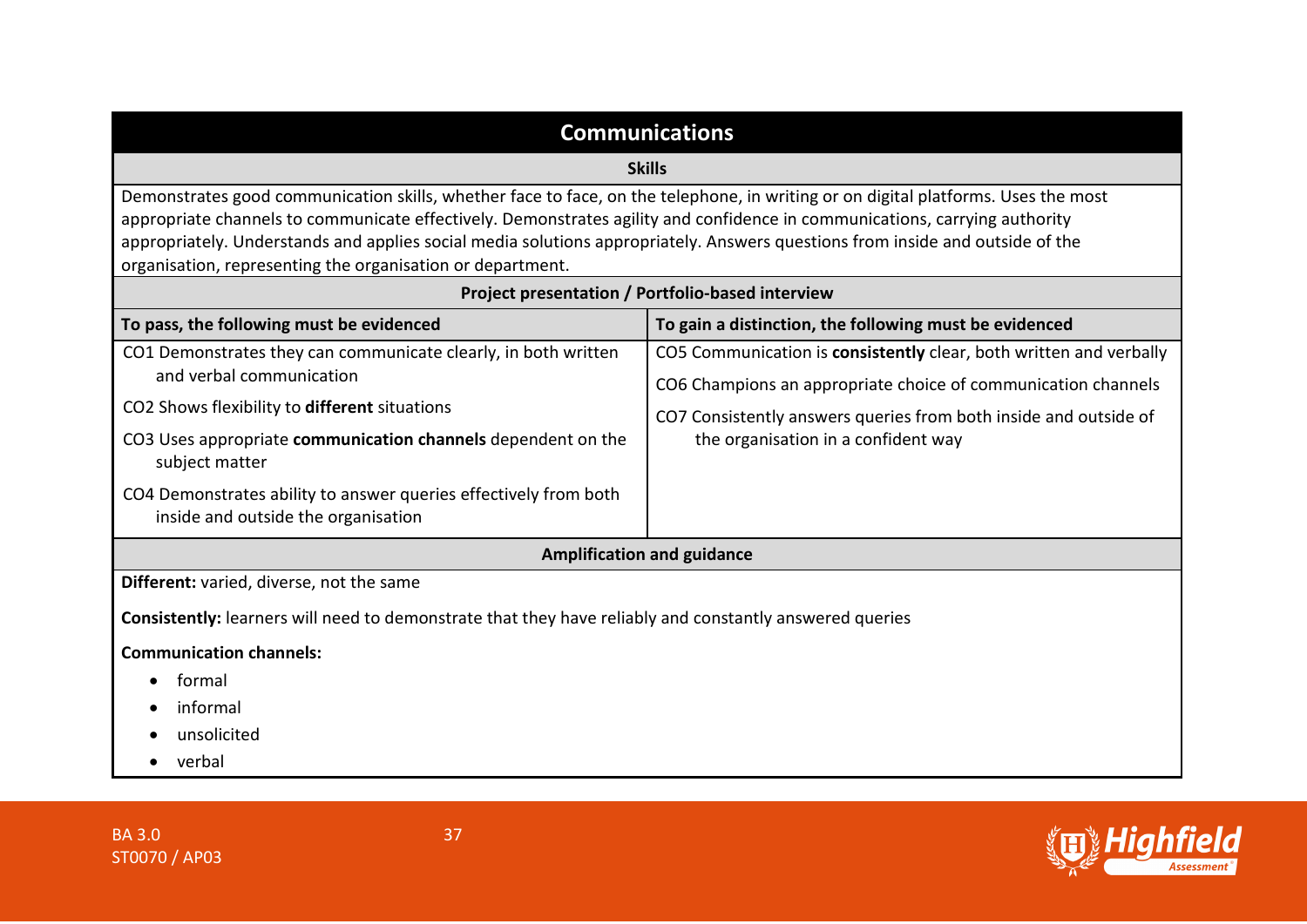- written
- face to face
- digital platforms
- telephone

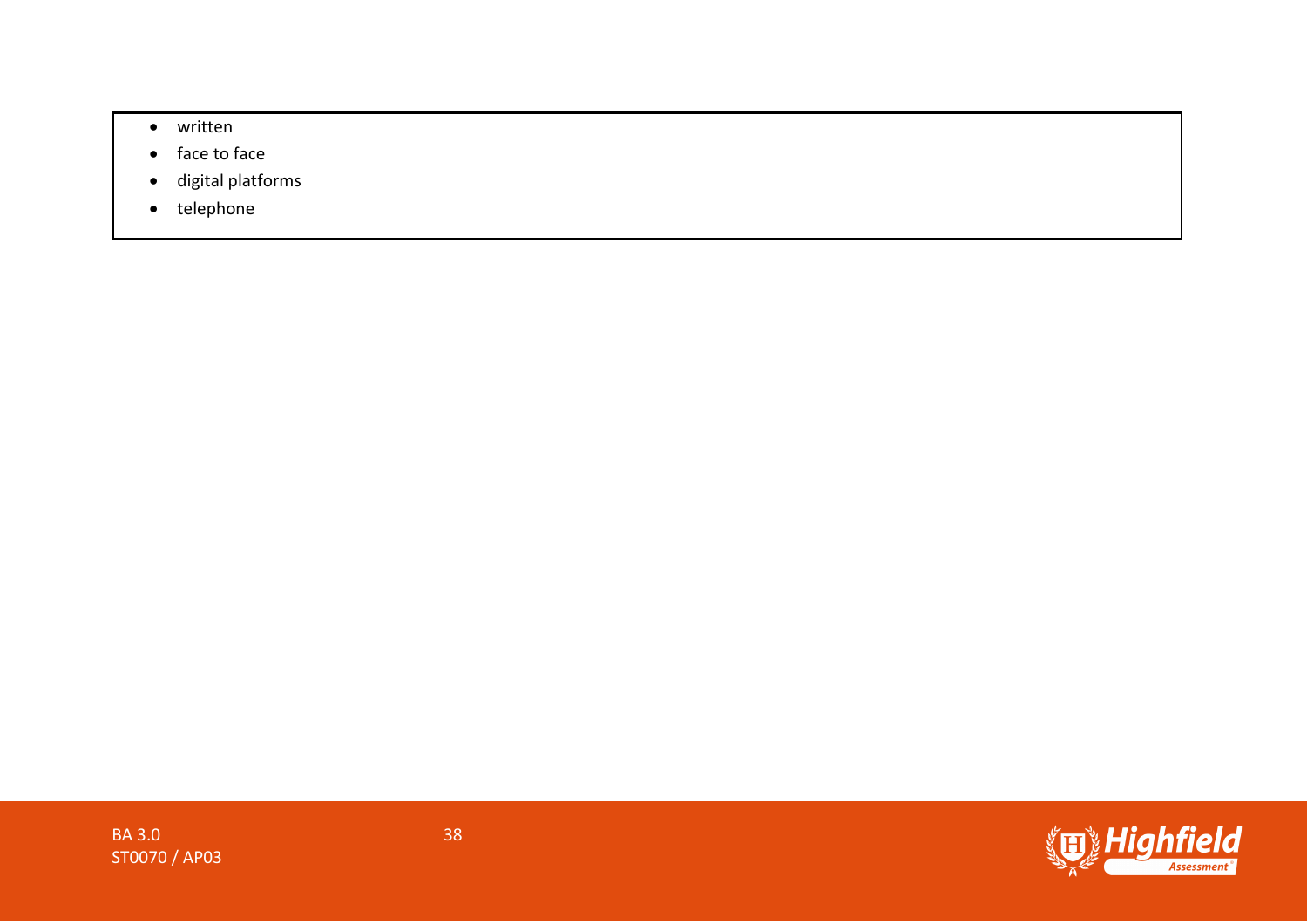| <b>Quality</b>                                                                                                                                                                                                                                                                                                                                                                                                                                                                                                 |                                                                 |  |
|----------------------------------------------------------------------------------------------------------------------------------------------------------------------------------------------------------------------------------------------------------------------------------------------------------------------------------------------------------------------------------------------------------------------------------------------------------------------------------------------------------------|-----------------------------------------------------------------|--|
| <b>Skills</b>                                                                                                                                                                                                                                                                                                                                                                                                                                                                                                  |                                                                 |  |
| Completes tasks to a high standard. Demonstrates the necessary level of expertise required to complete tasks and applies themselves to<br>continuously improve their work. Is able to review processes autonomously and make suggestions for improvements. Shares<br>administrative best practice across the organisation, e.g. coaches others to perform tasks correctly. Applies problem-solving skills to<br>resolve challenging or complex complaints and is a key point of contact for addressing issues. |                                                                 |  |
| Portfolio-based interview                                                                                                                                                                                                                                                                                                                                                                                                                                                                                      |                                                                 |  |
| To pass, the following must be evidenced                                                                                                                                                                                                                                                                                                                                                                                                                                                                       | To gain a distinction, the following must be evidenced          |  |
| QU1 Checks own work before submission and makes improvements                                                                                                                                                                                                                                                                                                                                                                                                                                                   | QU5 Takes ownership for work and applies processes for checking |  |
| QU2 Work is largely accurate and meets expectations                                                                                                                                                                                                                                                                                                                                                                                                                                                            | work                                                            |  |
| QU3 Identifies areas for improvement and can justify why                                                                                                                                                                                                                                                                                                                                                                                                                                                       | QU6 Work is consistently accurate and meets the agreed outcomes |  |
| QU4 Promotes best practice examples of administration, such as                                                                                                                                                                                                                                                                                                                                                                                                                                                 | QU7 Recommends and implements process improvements              |  |
| accurate records                                                                                                                                                                                                                                                                                                                                                                                                                                                                                               | QU8 Proactively offers to coach others in an area of work and   |  |
|                                                                                                                                                                                                                                                                                                                                                                                                                                                                                                                | communicates requirements for work                              |  |
|                                                                                                                                                                                                                                                                                                                                                                                                                                                                                                                | <b>Amplification and guidance</b>                               |  |
| Checks: learners will need to demonstrate they have inspected and confirmed their own work                                                                                                                                                                                                                                                                                                                                                                                                                     |                                                                 |  |
| Largely: for the most part, mainly                                                                                                                                                                                                                                                                                                                                                                                                                                                                             |                                                                 |  |
| Justify: explain, support, validate                                                                                                                                                                                                                                                                                                                                                                                                                                                                            |                                                                 |  |
| Accurate: precise, correct, exact, without errors and in line with organisational and recognised standard conventions, i.e. grammatically<br>correct, appropriate for the audience, professional format, etc.                                                                                                                                                                                                                                                                                                  |                                                                 |  |
| Applies: putting into action, using, utilising                                                                                                                                                                                                                                                                                                                                                                                                                                                                 |                                                                 |  |
| Consistently accurate: learners will need to demonstrate that their work is:                                                                                                                                                                                                                                                                                                                                                                                                                                   |                                                                 |  |



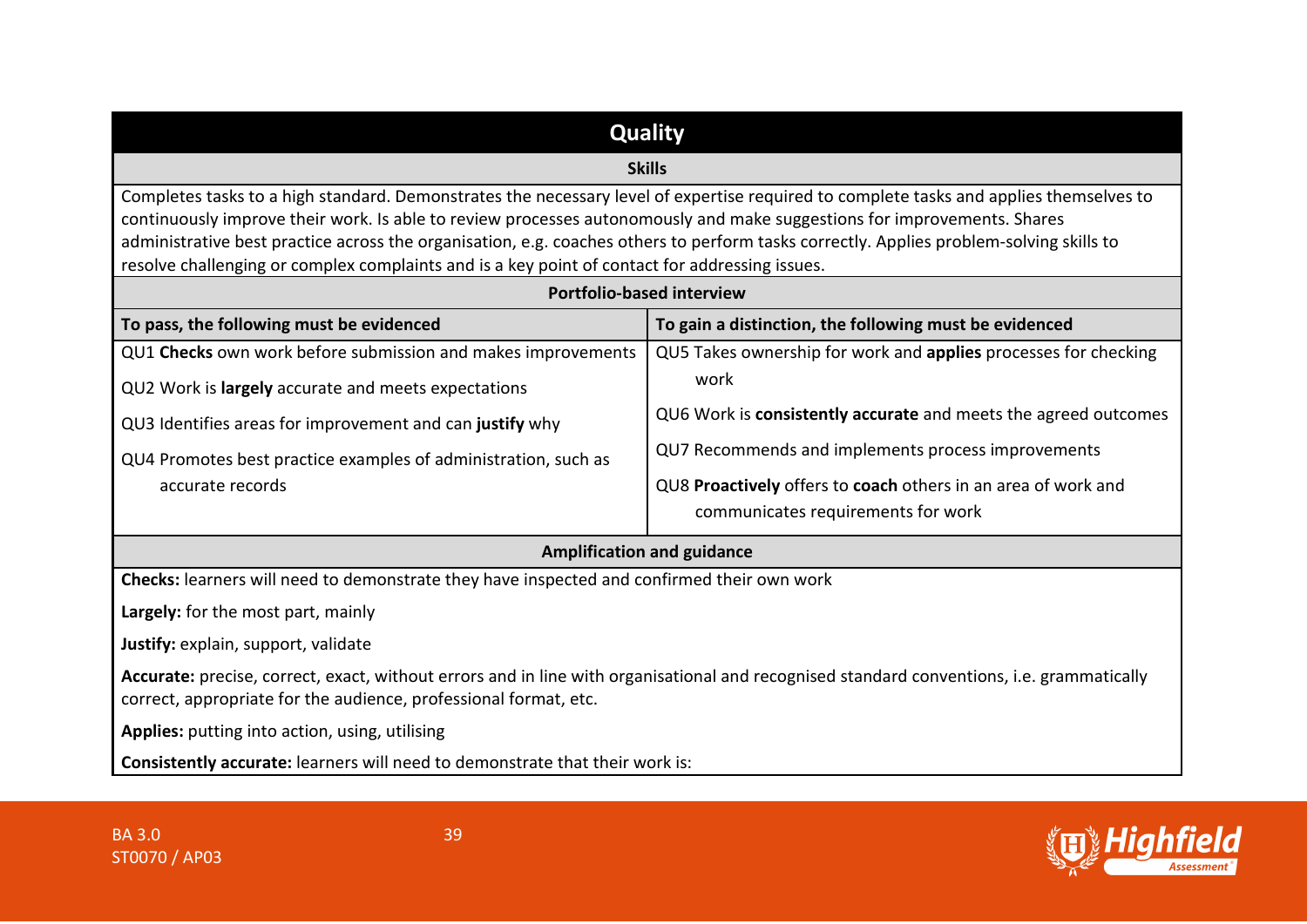- reliable
- precise
- correct
- exact
- without errors
- in line with organisational and recognised standard conventions, i.e. grammatically correct, appropriate for the audience, professional format

Proactively: learners need to be able to demonstrate they have acted on their own initiative and in advance of a future activity

#### **Coach:**

- identify the need for coaching
- communicate the required knowledge and check understanding
- provide the opportunity for others to practice the tasks
- provide constructive and supportive feedback
- monitor the progress of new workplace skills and give assistance
- report progress
- identify performance problems or difficulties

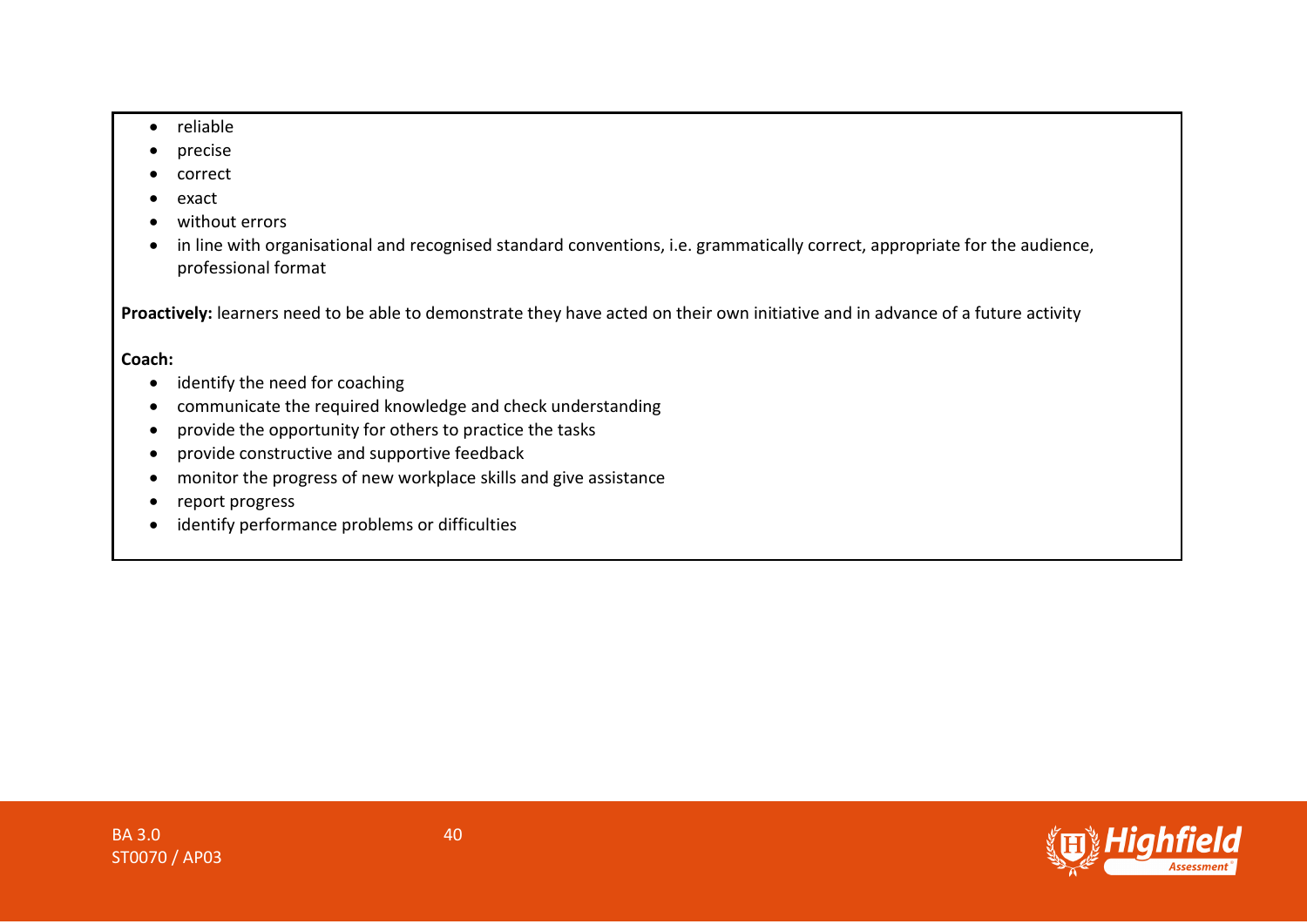| <b>Planning and organisation</b>                                                                                                                                                                                                                                                                                                                                                                                                                                                                                                                                                                                                                                                                                                                      |                                                                                                                                                                                                                                                                                                                              |  |
|-------------------------------------------------------------------------------------------------------------------------------------------------------------------------------------------------------------------------------------------------------------------------------------------------------------------------------------------------------------------------------------------------------------------------------------------------------------------------------------------------------------------------------------------------------------------------------------------------------------------------------------------------------------------------------------------------------------------------------------------------------|------------------------------------------------------------------------------------------------------------------------------------------------------------------------------------------------------------------------------------------------------------------------------------------------------------------------------|--|
| <b>Skills</b>                                                                                                                                                                                                                                                                                                                                                                                                                                                                                                                                                                                                                                                                                                                                         |                                                                                                                                                                                                                                                                                                                              |  |
| Takes responsibility for initiating and completing tasks, manages priorities and time in order to successfully meet deadlines. Positively<br>manages the expectations of colleagues at all levels and sets a positive example for others in the workplace. Makes suggestions for<br>improvements to working practice, showing understanding of implications beyond the immediate environment (e.g. impact on clients,<br>suppliers, other parts of the organisation). Manages resources, e.g. equipment or facilities. Organises meetings and events, takes minutes<br>during meetings and creates action logs as appropriate. Takes responsibility for logistics, e.g. travel and accommodation.<br>Project presentation / Portfolio-based interview |                                                                                                                                                                                                                                                                                                                              |  |
| To pass, the following must be evidenced                                                                                                                                                                                                                                                                                                                                                                                                                                                                                                                                                                                                                                                                                                              | To gain a distinction, the following must be evidenced                                                                                                                                                                                                                                                                       |  |
| PL1 Plans work and achieves deadlines<br>PL2 Shares areas to improve plans with others<br>PL3 Effectively manages resources and meetings<br>PL4 Takes responsibility for logistics and can provide examples                                                                                                                                                                                                                                                                                                                                                                                                                                                                                                                                           | PL5 Makes plans that efficiently maximise resources and personally<br>ensures results are achieved<br>PL6 Improves the management of resources e.g. identifies cost<br>savings or process improvements<br>PL7 Is proactive in taking responsibility for areas of logistics and<br>has excellent examples to demonstrate this |  |
|                                                                                                                                                                                                                                                                                                                                                                                                                                                                                                                                                                                                                                                                                                                                                       | <b>Amplification and guidance</b>                                                                                                                                                                                                                                                                                            |  |
| Plans: prepares, arranges, organises, works out<br>Maximise: make the most of, take advantage of, get the best out of                                                                                                                                                                                                                                                                                                                                                                                                                                                                                                                                                                                                                                 |                                                                                                                                                                                                                                                                                                                              |  |
| <b>Proactive:</b> learners will need to demonstrate that they have acted in advance of a future activity                                                                                                                                                                                                                                                                                                                                                                                                                                                                                                                                                                                                                                              |                                                                                                                                                                                                                                                                                                                              |  |
| Responsibility for areas of logistics: this should be demonstrated with examples of excellent implementation of this                                                                                                                                                                                                                                                                                                                                                                                                                                                                                                                                                                                                                                  |                                                                                                                                                                                                                                                                                                                              |  |
| Improves: enhances, make better, adjusts, develops, perfects                                                                                                                                                                                                                                                                                                                                                                                                                                                                                                                                                                                                                                                                                          |                                                                                                                                                                                                                                                                                                                              |  |

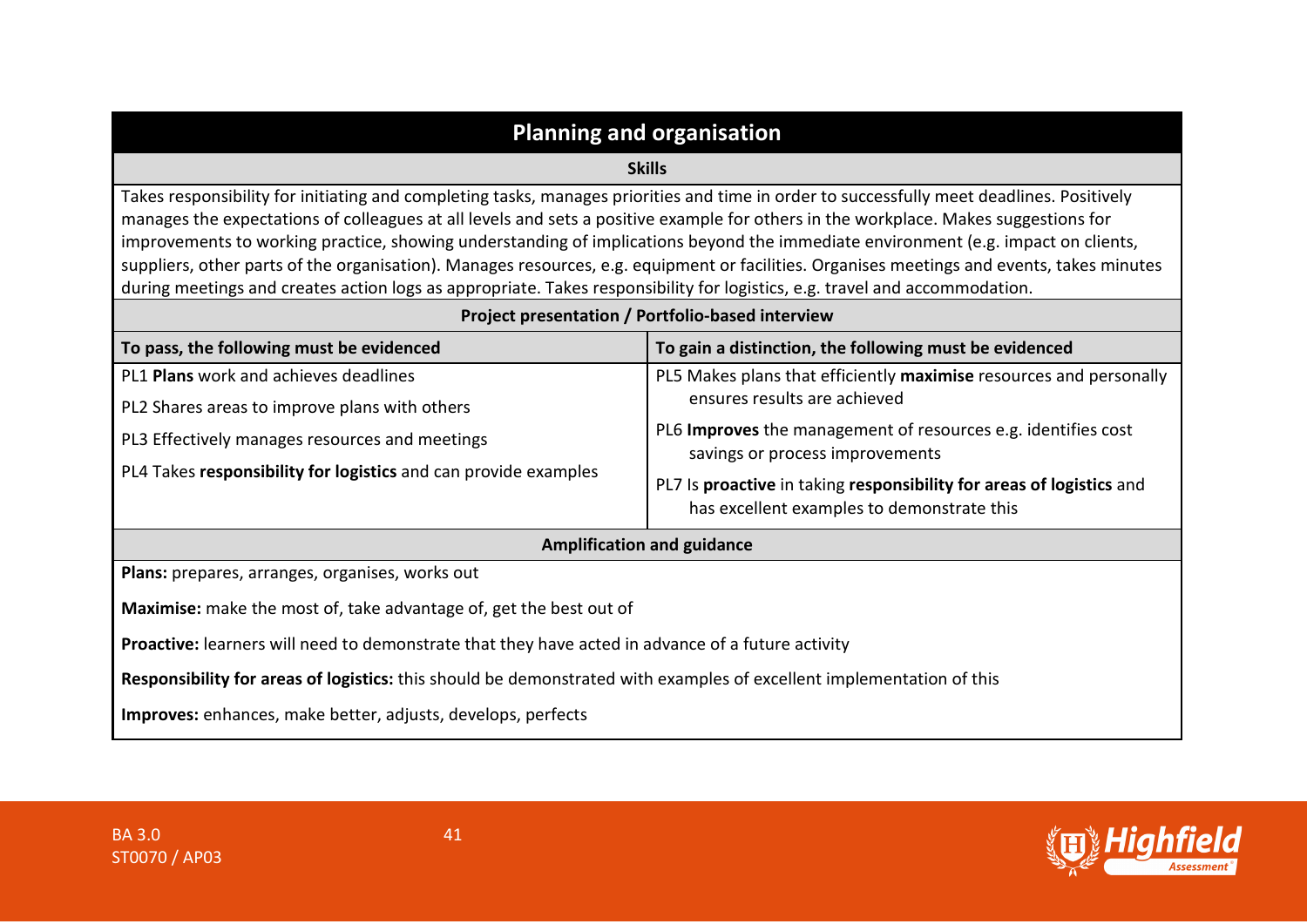| <b>Project management</b>                                                                                                                                                                                   |                                                                                                   |  |
|-------------------------------------------------------------------------------------------------------------------------------------------------------------------------------------------------------------|---------------------------------------------------------------------------------------------------|--|
|                                                                                                                                                                                                             | <b>Skills</b>                                                                                     |  |
| Uses relevant project management principles and tools to scope, plan, monitor and report. Plans required resources to successfully deliver<br>projects. Undertakes and leads projects as and when required. |                                                                                                   |  |
| <b>Project presentation</b>                                                                                                                                                                                 |                                                                                                   |  |
| To pass, the following must be evidenced                                                                                                                                                                    | To gain a distinction, the following must be evidenced                                            |  |
| PM1 Effectively plans and manages small projects                                                                                                                                                            | PM4 Plans and manages significant project and can describe what                                   |  |
| PM2 Able to lead small projects when required                                                                                                                                                               | made it a success                                                                                 |  |
| PM3 Demonstrates some understanding of project management<br>tools and principles                                                                                                                           | PM5 Demonstrates strong leadership skills when managing a<br>project                              |  |
|                                                                                                                                                                                                             | PM6 Understands and is able to apply a strong grasp of project<br>management tools and principles |  |
|                                                                                                                                                                                                             | Knowledge test                                                                                    |  |
| Indicative assessment criteria                                                                                                                                                                              |                                                                                                   |  |
| PM7<br>Identify project management tools and principles                                                                                                                                                     |                                                                                                   |  |
| Describe strong leadership skills when managing a project<br>PM <sub>8</sub>                                                                                                                                |                                                                                                   |  |
| Understands and is able to apply a strong grasp of project management tools and principles<br>PM9                                                                                                           |                                                                                                   |  |
| <b>Amplification and guidance</b>                                                                                                                                                                           |                                                                                                   |  |
| <b>Project management principles:</b>                                                                                                                                                                       |                                                                                                   |  |
| leading                                                                                                                                                                                                     |                                                                                                   |  |
| managing                                                                                                                                                                                                    |                                                                                                   |  |
| organising                                                                                                                                                                                                  |                                                                                                   |  |
| planning                                                                                                                                                                                                    |                                                                                                   |  |
| resourcing                                                                                                                                                                                                  |                                                                                                   |  |

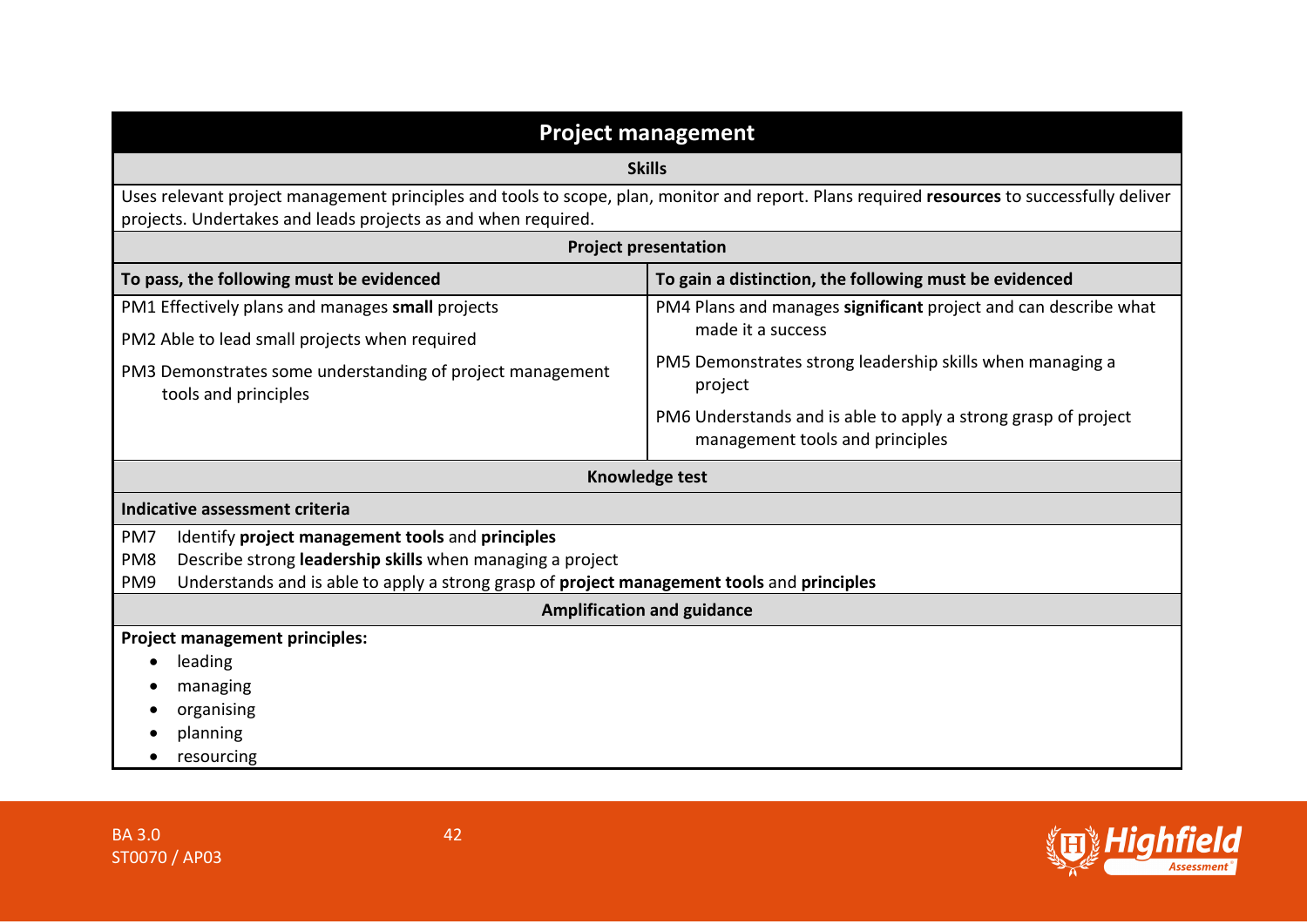- securing
- succession

#### **Project management tools:**

- Gantt charts
- Herzberg's two-factor theory
	- o motivators factors that motivate a worker when present
	- o hygiene factors do not hold any motivational value when present, but have a de-motivational value if not present
- just-in-time (JIT) system
- lifecycle of a project initiation, planning, execution, monitoring, close
- marketing mix
- PERT chart
- project dashboard
- total quality management (TQM)
- Tuckman's model of team development forming, storming, norming, performing
- work breakdown structure

**Small:** minor, short, straightforward

**Significant:** large, substantial, important, major

#### **Resources:**

- equipment
- facilities
- funding/finance/budget
- staff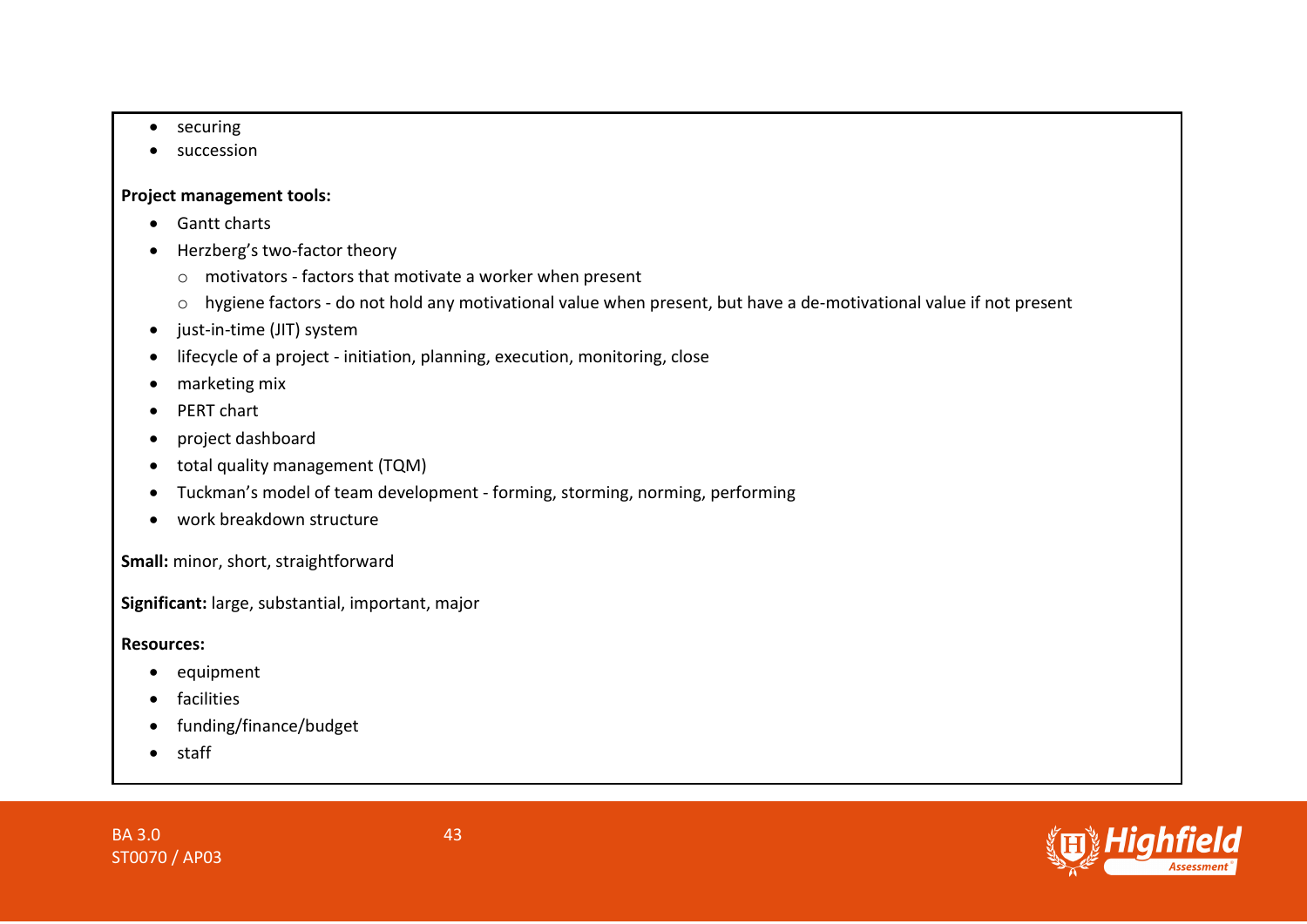**Leadership styles:** e.g. autocratic, democratic, laissez-faire, participative, strategic, transformational, etc.

**Leadership skills:** 

- commitment follow through with agreements
- communication clear, succinct, listening, written, verbal
- creativity using non-traditional solutions
- delegation identify individual and team skills and utilise these
- feedback consistently and continually seek opportunities to give positive and constructive feedback
- flexibility ability to accept last-minute changes
- motivation able to inspire and build self-esteem
- positivity developing a positive atmosphere
- responsibility taking ownership of successes and failures
- trustworthiness demonstrate integrity and develop trust

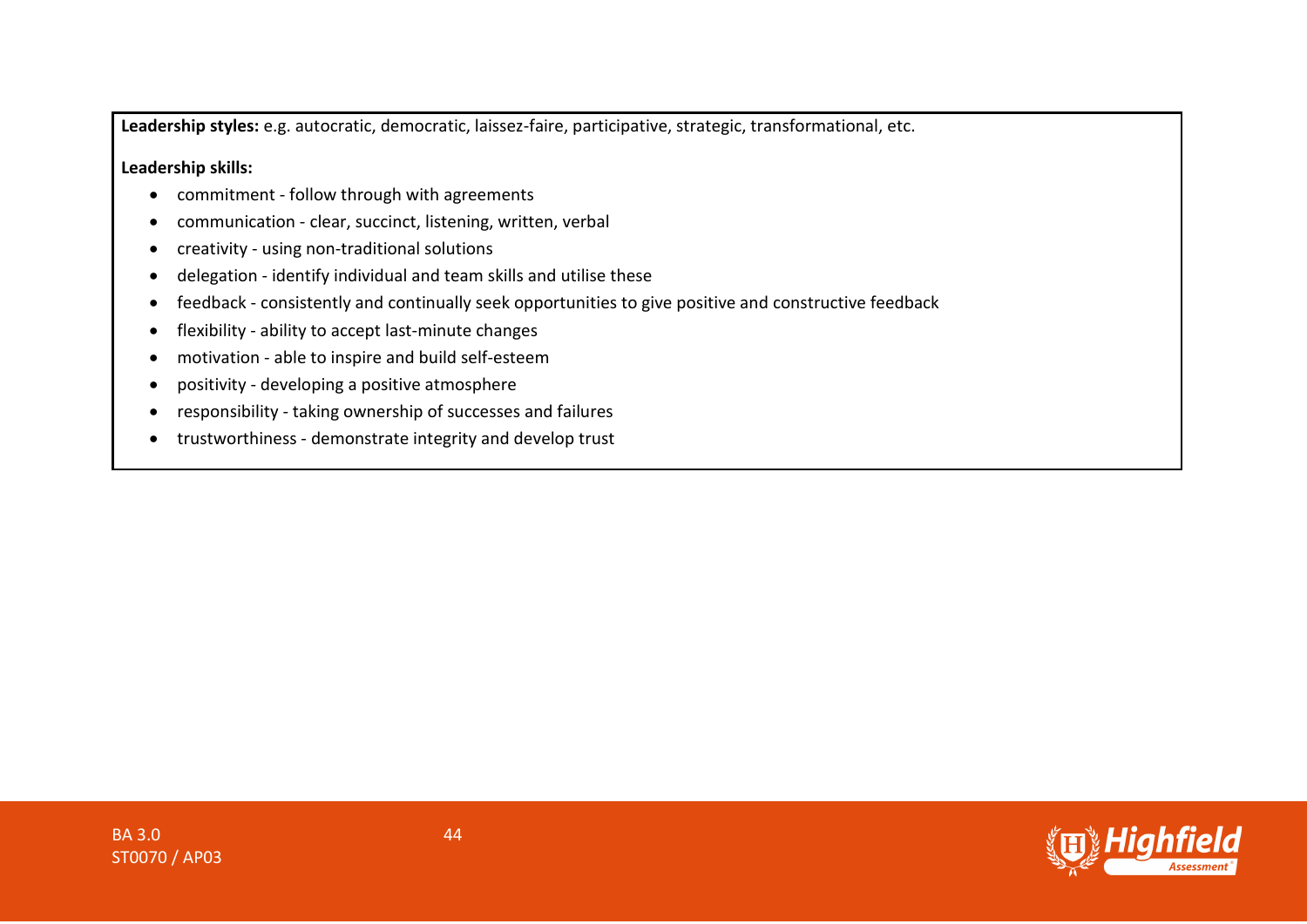| <b>Professionalism</b>                                                                                                                                                                                                                                                                                                                                                                                                                                                                                                                            |                                                                                                                                                                                                                                                                                          |  |
|---------------------------------------------------------------------------------------------------------------------------------------------------------------------------------------------------------------------------------------------------------------------------------------------------------------------------------------------------------------------------------------------------------------------------------------------------------------------------------------------------------------------------------------------------|------------------------------------------------------------------------------------------------------------------------------------------------------------------------------------------------------------------------------------------------------------------------------------------|--|
| <b>Behaviours</b>                                                                                                                                                                                                                                                                                                                                                                                                                                                                                                                                 |                                                                                                                                                                                                                                                                                          |  |
| Behaves in a professional way. This includes personal presentation, respect, respecting and encouraging diversity to cater for wider<br>audiences, punctuality and attitude to colleagues, customers and key stakeholders. Adheres to the organisation's code of conduct for<br>professional use of social media. Acts as a role model, contributing to team cohesion and productivity - representing the positive aspects<br>of team culture and respectfully challenging inappropriate prevailing cultures.<br><b>Portfolio-based interview</b> |                                                                                                                                                                                                                                                                                          |  |
| To pass, the following must be evidenced                                                                                                                                                                                                                                                                                                                                                                                                                                                                                                          | To gain a distinction, the following must be evidenced                                                                                                                                                                                                                                   |  |
| PF1 Consistently behaves in a professional way, showing<br>punctuality, respect for others and personal presentation<br>PF2 Follows the standard of conduct required by the organisation                                                                                                                                                                                                                                                                                                                                                          | PF3 Is a role model employee, showing professionalism in their<br>conduct, punctuality, presentation and respect for others,<br>irrespective of background, even in difficult circumstances<br>PF4 Can be relied upon to represent the team and be an<br>ambassador for the organisation |  |
|                                                                                                                                                                                                                                                                                                                                                                                                                                                                                                                                                   | <b>Amplification and guidance</b>                                                                                                                                                                                                                                                        |  |
| Consistently: learners need to show they have reliably and constantly behaved in a professional manner, giving consideration and taking<br>responsibility for meeting the organisational requirements listed above.                                                                                                                                                                                                                                                                                                                               |                                                                                                                                                                                                                                                                                          |  |
| Professional/professionalism: shows competence/skill, in line with organisational requirements, with regards to:<br>personal presentation<br>professional use of social media<br>punctuality<br>respect<br>respecting and encouraging diversity to cater for wider audiences                                                                                                                                                                                                                                                                      |                                                                                                                                                                                                                                                                                          |  |

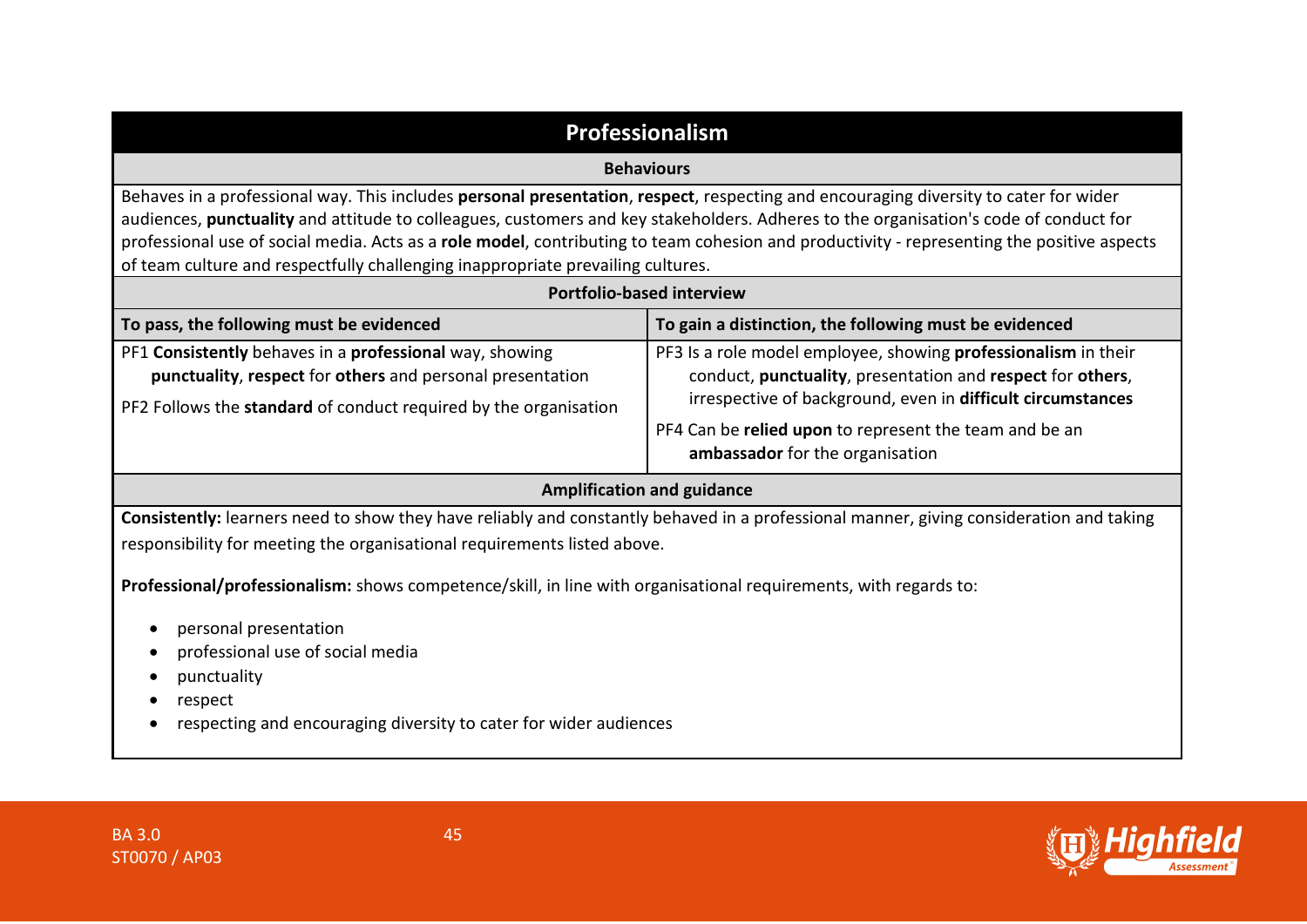**Punctuality:** timekeeping, reliability, regularity, promptness

**Respect:** value others, have a good opinion, appreciate, recognise ability and qualities

**Others:**

- colleagues
- customers
- key stakeholders

**Personal presentation:** suitable dress, personal grooming and hygiene

**Standard:** the organisation's guidelines, rules and expectations, accepted behaviour

**Role model:** demonstrating behaviour that consistently meets the organisational codes of conduct

**Difficult circumstances:** when under pressure, i.e. time constraints, busy periods, limited resources

**Relied upon:** learners need to show behaviour that is dependable, consistent, trustworthy, steadfast

**Ambassador:** representative, spokesperson

• Contributing to team cohesion and productivity - representing the positive aspects of team culture and respectfully challenging inappropriate prevailing cultures

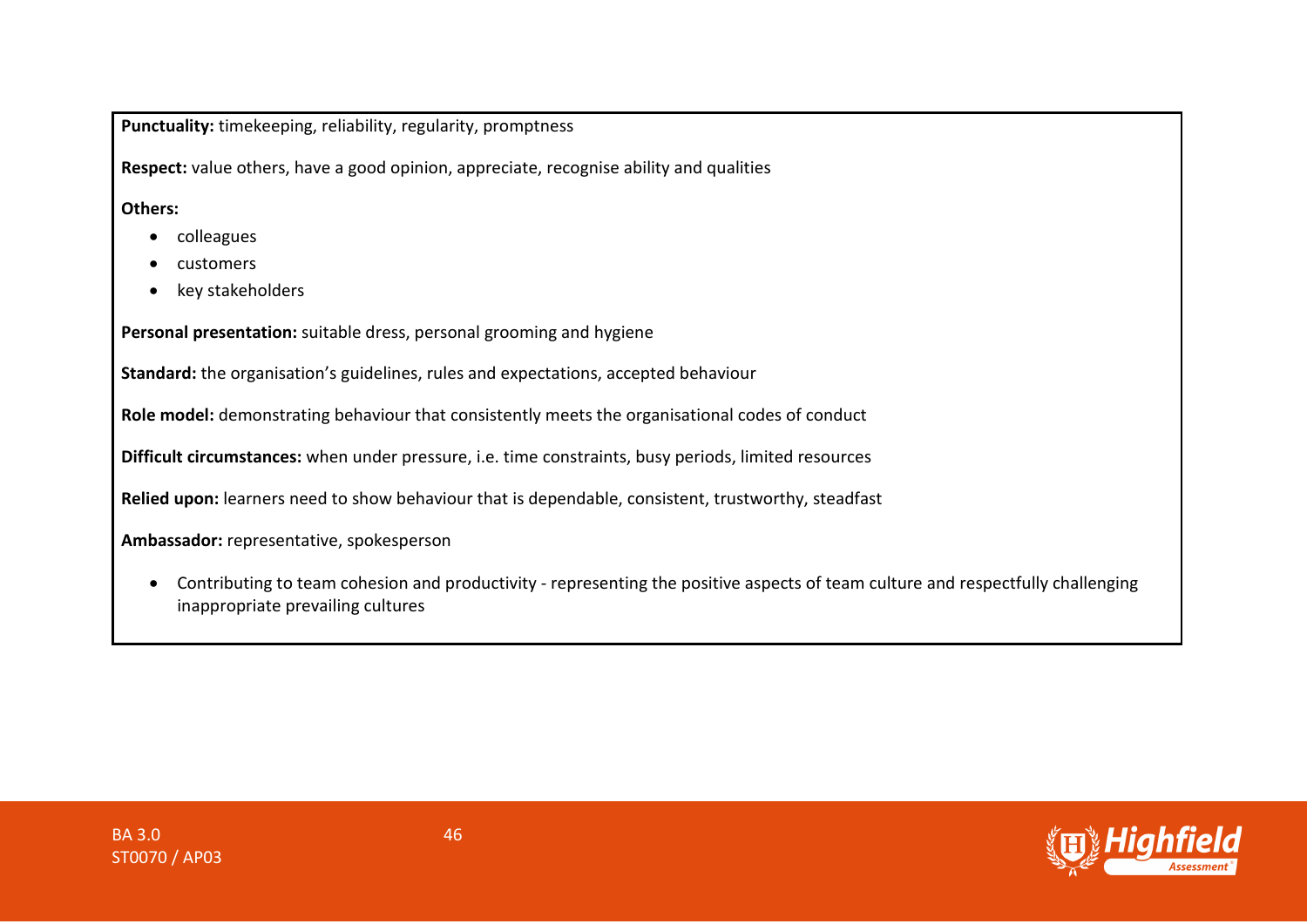| <b>Personal qualities</b>                                                                                                                                                                        |                                                                                                                                                   |  |
|--------------------------------------------------------------------------------------------------------------------------------------------------------------------------------------------------|---------------------------------------------------------------------------------------------------------------------------------------------------|--|
| <b>Behaviours</b>                                                                                                                                                                                |                                                                                                                                                   |  |
| Shows exemplary qualities that are valued including integrity, reliability, self-motivation, being proactive and having a positive attitude.<br>Motivates others where responsibility is shared. |                                                                                                                                                   |  |
| <b>Project Presentation / Portfolio-based interview</b>                                                                                                                                          |                                                                                                                                                   |  |
| To pass, the following must be evidenced                                                                                                                                                         | To gain a distinction, the following must be evidenced                                                                                            |  |
| PQ1 Regularly shows integrity, reliability, positivity and self-<br>motivation                                                                                                                   | PQ2 Always shows integrity, reliability, positivity and self-<br>motivation and successfully encourages others to show more<br>of these qualities |  |
| <b>Amplification and guidance</b>                                                                                                                                                                |                                                                                                                                                   |  |
| Regularly: learners will need to show they have repeatedly behaved using all the qualities listed.                                                                                               |                                                                                                                                                   |  |
| Always: learners will need to show they have behaved, without fail, using all the qualities listed.                                                                                              |                                                                                                                                                   |  |

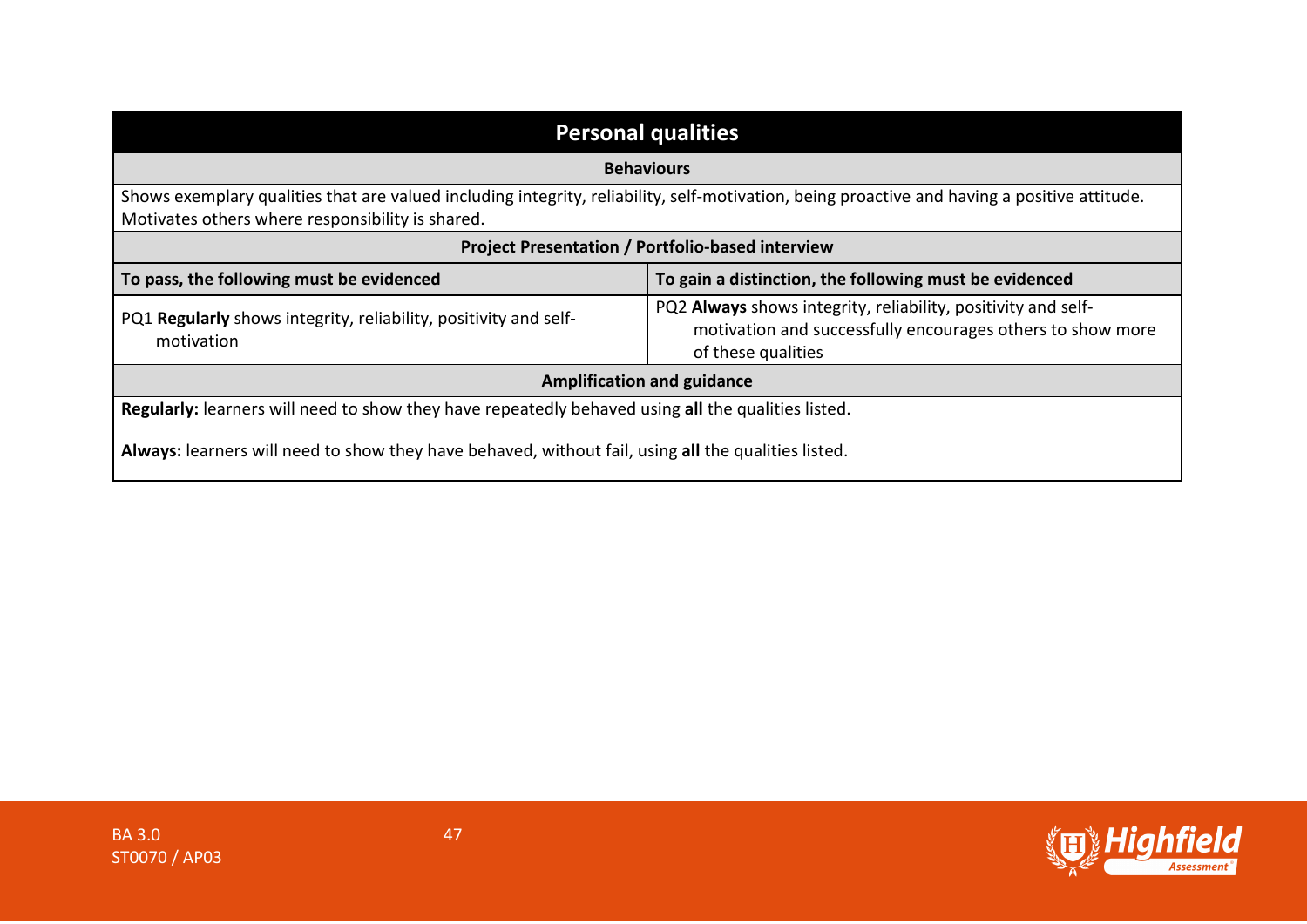| <b>Managing performance</b>                                                                                                                                                                                                                                                                                                                                                            |                                                                                                                                                                                                                                                                 |  |
|----------------------------------------------------------------------------------------------------------------------------------------------------------------------------------------------------------------------------------------------------------------------------------------------------------------------------------------------------------------------------------------|-----------------------------------------------------------------------------------------------------------------------------------------------------------------------------------------------------------------------------------------------------------------|--|
| <b>Behaviours</b>                                                                                                                                                                                                                                                                                                                                                                      |                                                                                                                                                                                                                                                                 |  |
| Takes responsibility for their own work, accepts feedback in a positive way, uses initiative and shows resilience. Also takes responsibility<br>for their own development, knows when to ask questions to complete a task and informs their line manager when a task is complete.<br>Performs thorough self-assessments of their work and complies with the organisation's procedures. |                                                                                                                                                                                                                                                                 |  |
| <b>Project Presentation / Portfolio interview</b>                                                                                                                                                                                                                                                                                                                                      |                                                                                                                                                                                                                                                                 |  |
| To pass, the following must be evidenced                                                                                                                                                                                                                                                                                                                                               | To gain a distinction, the following must be evidenced                                                                                                                                                                                                          |  |
| MP1 Clarifies requirements and takes responsibility for work<br>produced<br>MP2 Acts with responsibility and delivers their work to the right<br>level of quality without requiring additional supervision and<br>coaching                                                                                                                                                             | MP4 Shows a strong personal responsibility for all aspects of their<br>work and can work with minimal supervision, whist adhering<br>to policies, procedures and standards<br>MP5 Takes feedback on board and continually assesses the quality<br>of their work |  |
| MP3 Asks for feedback and takes feedback on board                                                                                                                                                                                                                                                                                                                                      |                                                                                                                                                                                                                                                                 |  |
| <b>Amplification and guidance</b>                                                                                                                                                                                                                                                                                                                                                      |                                                                                                                                                                                                                                                                 |  |
| Clarifies: explained, simplified, made clear<br>Right level of quality: accurate, without errors and to the agreed requirements and organisational expectations                                                                                                                                                                                                                        |                                                                                                                                                                                                                                                                 |  |
| Strong: robust, dedicated                                                                                                                                                                                                                                                                                                                                                              |                                                                                                                                                                                                                                                                 |  |
| <b>Minimal: the least</b>                                                                                                                                                                                                                                                                                                                                                              |                                                                                                                                                                                                                                                                 |  |



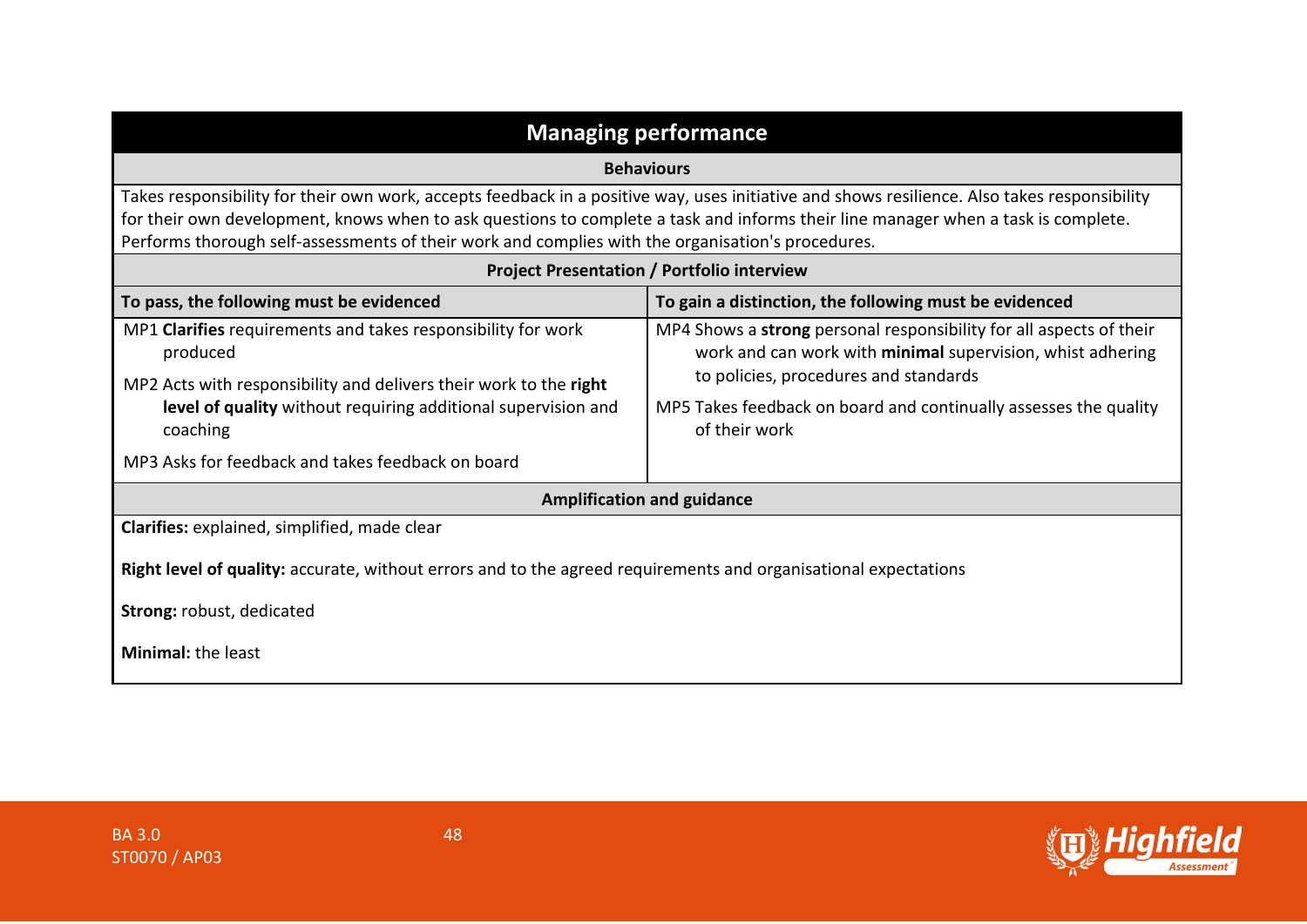| <b>Adaptability</b>                                                                                                |                                                                                                     |  |
|--------------------------------------------------------------------------------------------------------------------|-----------------------------------------------------------------------------------------------------|--|
| <b>Behaviours</b>                                                                                                  |                                                                                                     |  |
| Is able to accept and deal with changing priorities related to <b>both</b> their own work and to the organisation. |                                                                                                     |  |
| <b>Project Presentation / Portfolio-based interview</b>                                                            |                                                                                                     |  |
| To pass, the following must be evidenced                                                                           | To gain a distinction, the following must be evidenced                                              |  |
| AD1 Accepts and responds positively to change                                                                      | AD2 Accepts change, evaluates the impact of any change and seeks<br>to use it to improve their work |  |
| <b>Amplification and guidance</b>                                                                                  |                                                                                                     |  |
| Accept: acknowledge, agree to                                                                                      |                                                                                                     |  |
| Respond positively: react, act                                                                                     |                                                                                                     |  |
| Evaluate: assess, judge, measure, review                                                                           |                                                                                                     |  |
| Use: applied, utilised                                                                                             |                                                                                                     |  |

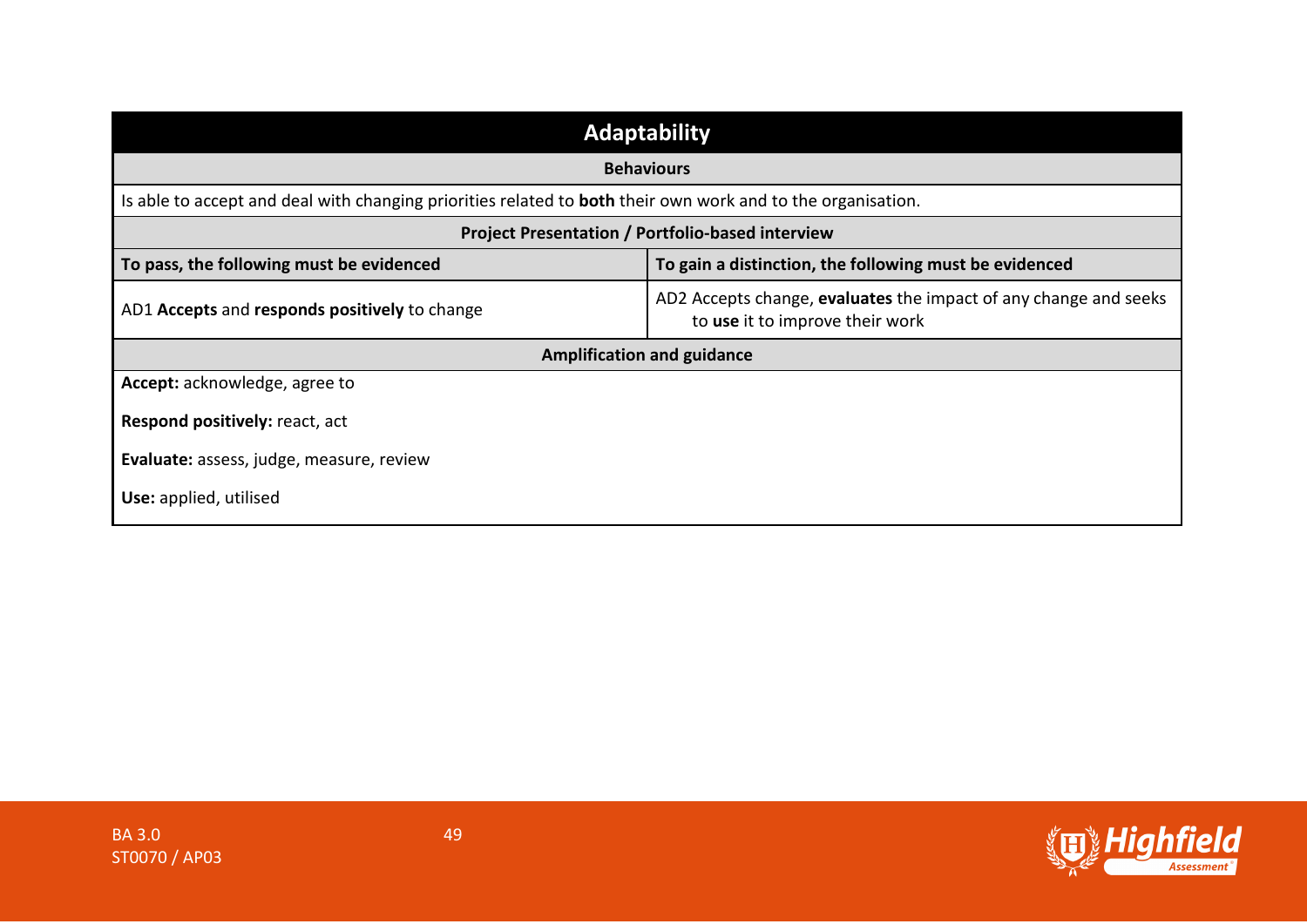| <b>Responsibility</b>                                                                                                                                                                                                                                                                            |                                                                                                   |  |
|--------------------------------------------------------------------------------------------------------------------------------------------------------------------------------------------------------------------------------------------------------------------------------------------------|---------------------------------------------------------------------------------------------------|--|
| <b>Behaviours</b>                                                                                                                                                                                                                                                                                |                                                                                                   |  |
| Demonstrates taking responsibility for team performance and quality of projects delivered. Takes a clear interest in seeing that projects<br>are successfully completed and customers' requests are handled appropriately. Takes initiative to develop own and others' skills and<br>behaviours. |                                                                                                   |  |
|                                                                                                                                                                                                                                                                                                  | <b>Project Presentation / Portfolio interview</b>                                                 |  |
| To pass, the following must be evidenced                                                                                                                                                                                                                                                         | To gain a distinction, the following must be evidenced                                            |  |
| RE1 Accepts personal responsibility for their own work, delivering<br>their work on time and to the right level of quality                                                                                                                                                                       | RE4 Role model who takes personal responsibility for themselves<br>and peers                      |  |
| RE2 Demonstrates ownership and willingness to see work<br>completed                                                                                                                                                                                                                              | RE5 Aims to deliver work within targets and deliver more than<br>required in their role           |  |
| RE3 Applies initiative in developing their own skills and behaviour                                                                                                                                                                                                                              | RE6 Proactively seeks opportunities to develop themselves and<br>shares this learning with others |  |
| <b>Amplification and guidance</b>                                                                                                                                                                                                                                                                |                                                                                                   |  |
| Accept: acknowledge, recognise, take                                                                                                                                                                                                                                                             |                                                                                                   |  |
| Deliver: provide, complete, produce                                                                                                                                                                                                                                                              |                                                                                                   |  |
| On time: to the specified timescale                                                                                                                                                                                                                                                              |                                                                                                   |  |
| Right level of quality: accurate, without errors and to the agreed requirements and organisational expectations                                                                                                                                                                                  |                                                                                                   |  |
| Role model: demonstrating behaviour that consistently meets the organisational expectations of the role                                                                                                                                                                                          |                                                                                                   |  |
| <b>Within targets:</b><br>timescale                                                                                                                                                                                                                                                              |                                                                                                   |  |

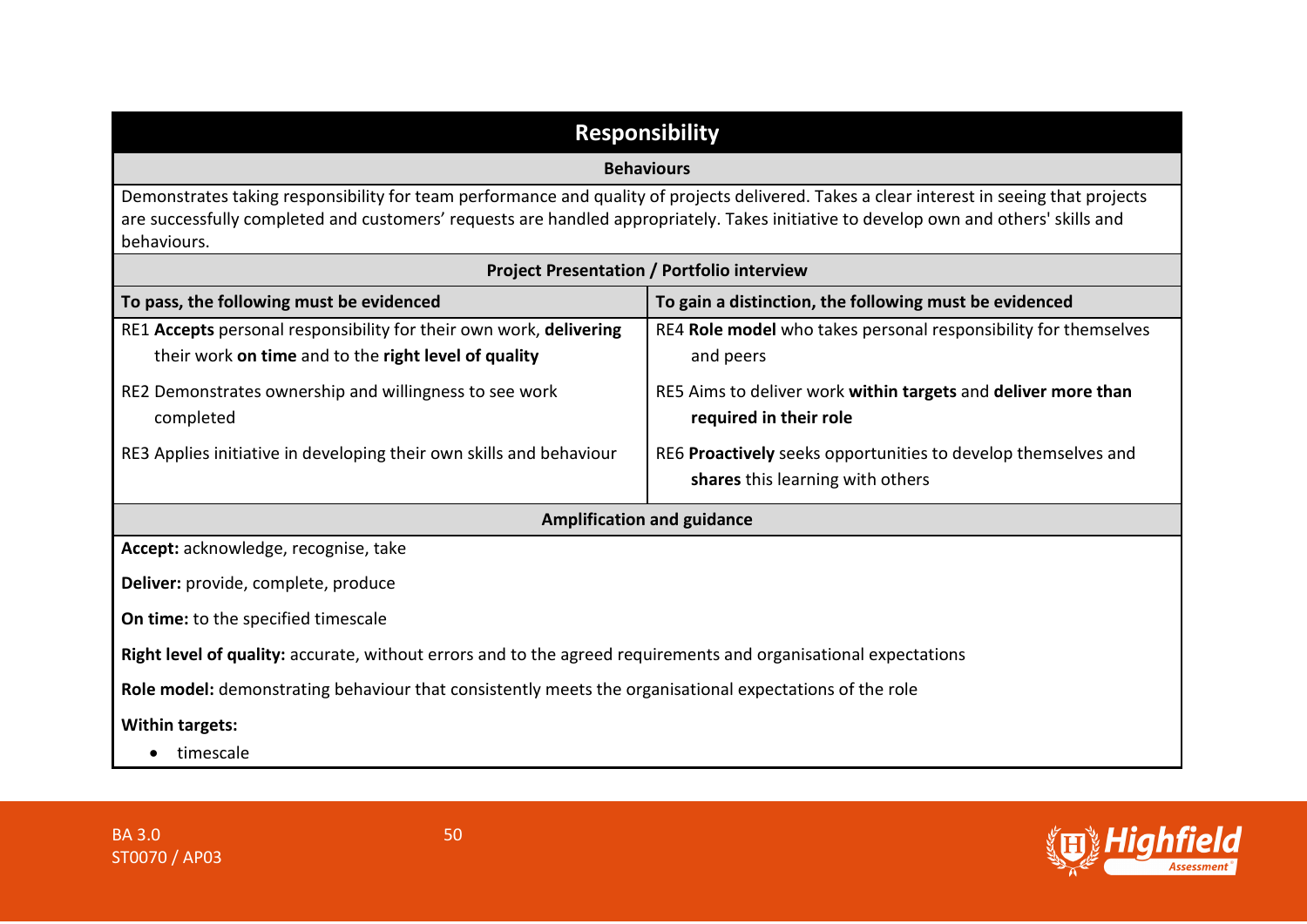- budget
- quality

**Deliver more than required in their role:** exceed expectations, going beyond agreements and expectations, providing added value and benefit

**Proactively:** anticipatory, change-oriented, self-initiated, acting in advance of a future activity

**Share** with:

- team members
- peers
- managers

[Click here to return to contents](#page-0-0)



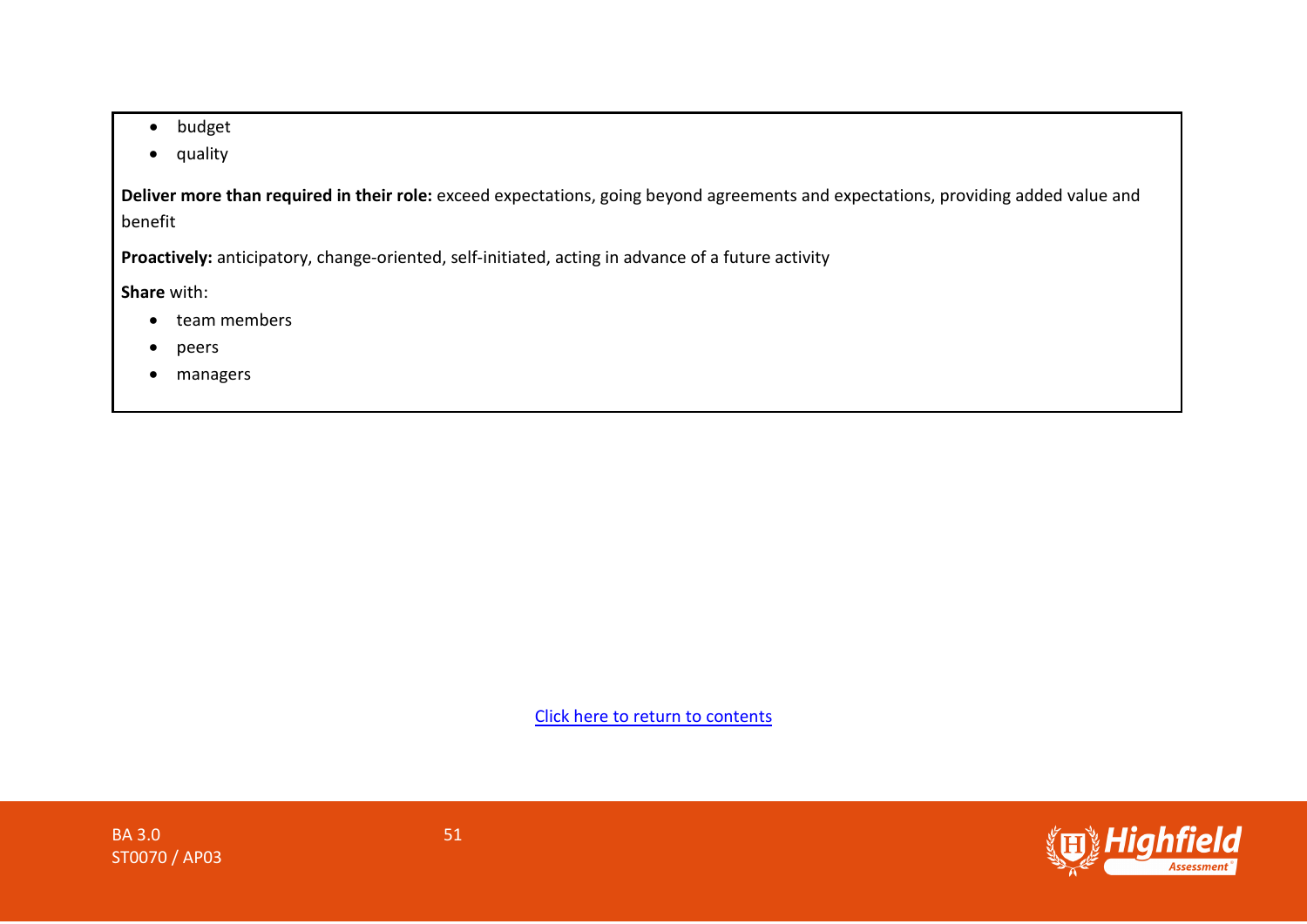# **Assessment Summary**

The end-point assessment for business administrator is made up of 3 components.

- 1. 60-minute knowledge test consisting of 50 questions *this should typically be passed before progressing to the interview or presentation.*
- 2. Project presentation, which should last 15 minutes with a further 15 minutes for a Q&A session.
- 3. 45-minute portfolio-based interview.

As an employer/training provider, you should agree a plan and schedule with the apprentice to ensure all assessment components can be completed effectively.

Each component of the end-point assessment will be assessed against the appropriate criteria laid out in this guide, which will be used to determine an overall grade for the apprentice.

# **Knowledge test**

- To pass the knowledge test, apprentices must achieve at least 60%, which equates to 30 out of 50
- To achieve a distinction in the knowledge test, apprentices must achieve at least 80%, which equates to 40 out of 50

# **Project presentation**

- To pass the project presentation, 100% of the mandatory pass criteria must be achieved
- To achieve a distinction in the project presentation, 100% of the mandatory pass and distinction criteria must be achieved
- In addition, a set of either/or pass and distinction criteria must be achieved across the project presentation and the portfolio-based interview.

# **Portfolio-based interview**

• To pass the portfolio-based interview, 100% of the mandatory pass criteria must be achieved



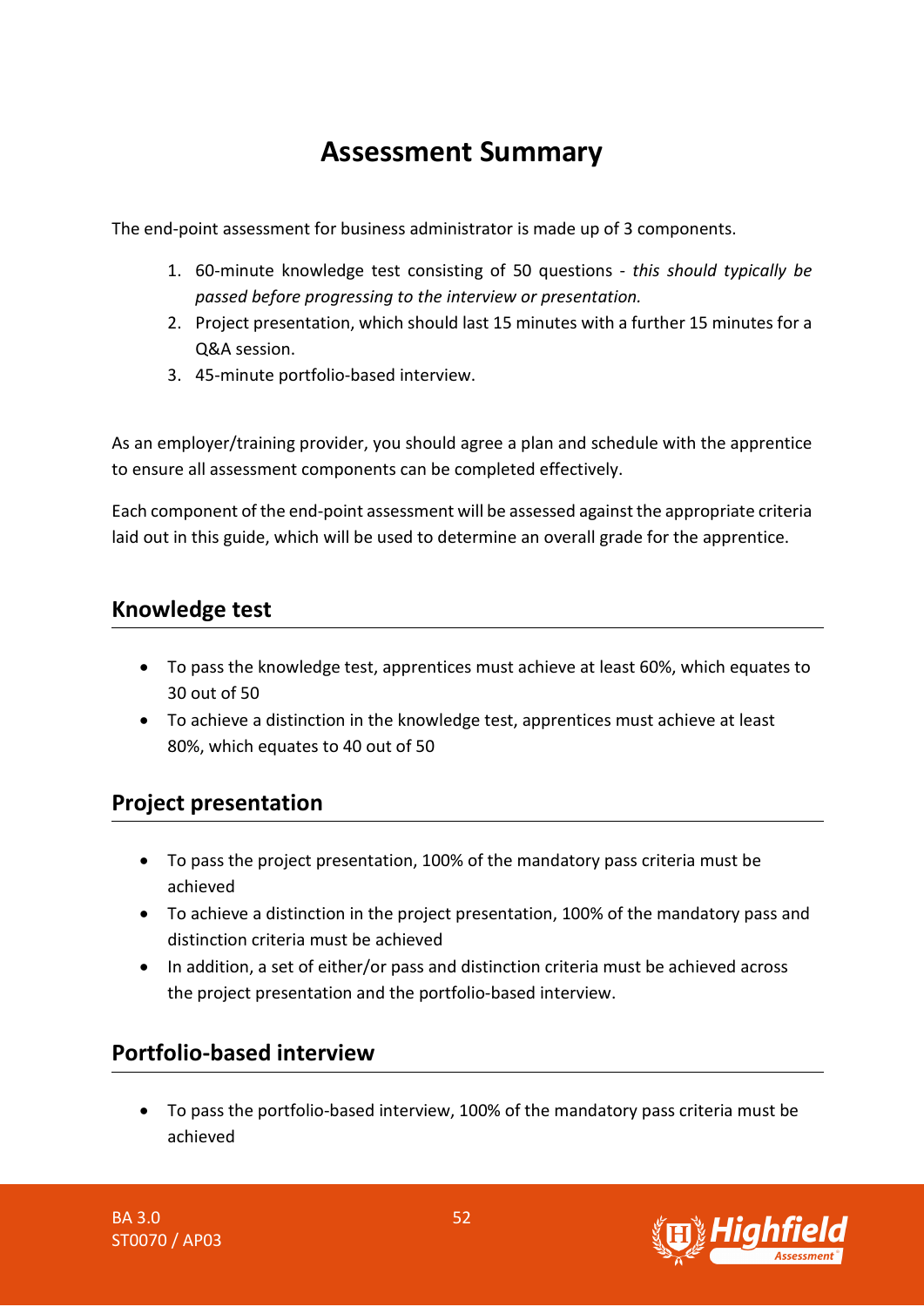- To achieve a distinction in the portfolio-based interview, 100% of the mandatory pass and distinction criteria must be achieved
- In addition, a set of either/or pass and distinction criteria must be achieved across the project presentation and the portfolio-based interview.

### **Grading**

All 3 assessment methods are graded pass/distinction.

The Business Administrator standard includes a number of 'either/or' criteria that may be achieved in the project presentation or the portfolio-based interview, in addition to the mandatory criteria designated to each assessment method. All of the pass criteria must be met across the components in order to pass the apprenticeship overall. All of the distinction criteria must be met across the components in order to achieve a distinction overall.

Apprentices must achieve a pass in all 3 assessment methods to pass the apprenticeship. A distinction grade must be achieved in all 3 assessment methods to achieve an overall distinction for the apprenticeship.

# **Retake and resit information**

If an apprentice fails an end-point assessment method, it is the employer, provider and apprentice's decision whether to attempt a resit or retake. If a **resit** is chosen, please call the Highfield scheduling team to arrange the resit. If a **retake** is chosen, the apprentice will require a period of further learning and will need to complete a new gateway readiness meeting and report. Once this is completed, please call the Highfield scheduling team to arrange the retake.

Should an apprentice fail 2 or more activities, a full retake must take place. A period of further training and development lasting between 1 and 3 months must take place before the retake is scheduled and a new assessment window will be agreed following the period of additional learning. The decision on how much time is required is based on a discussion between the apprentice, their employer and end-point assessor. This further training can begin as soon as a learner's result has been released.

When undertaking a resit or retake, the assessment method(s) will need to be re-attempted in full, regardless of any individual assessment criteria that were passed on any prior attempt.

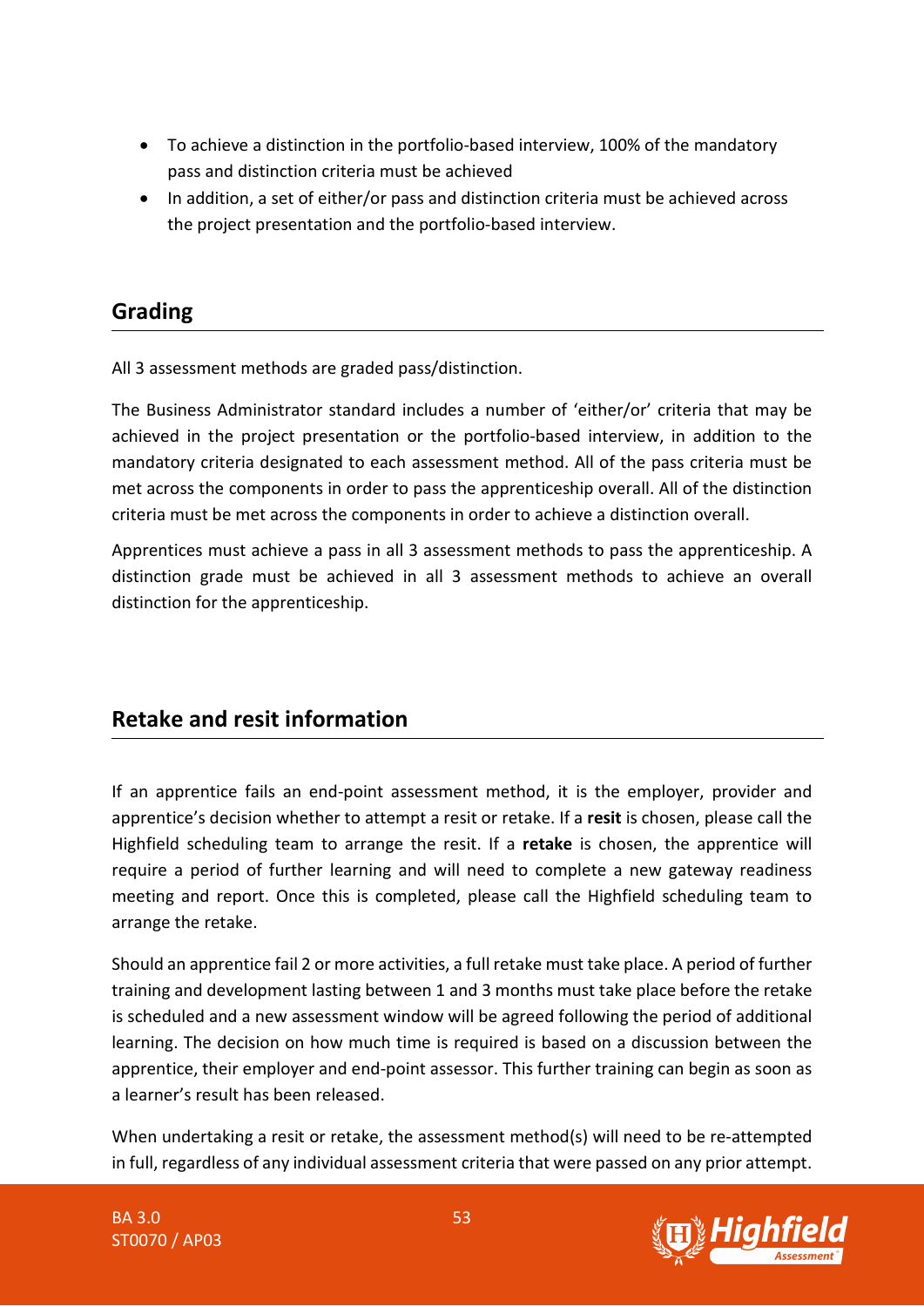It may be necessary to also re-attempt a 'pre-assessment' activity such as a project submission or proposal, we will advise this on the EPA Report and during the scheduling call. The EPA Report will contain feedback on areas for development and resit or retake guidance.

The Business Administrator standard has a number of 'either/or' criteria that may be assessed during either the project presentation or the portfolio-based interview. The 'either/or' criteria that have not been met during the project presentation may be carried over to the portfoliobased interview. Where criteria have been carried over and the learner subsequently does not meet them during the interview either, the apprentice will fail the interview. Providing the mandatory project presentation criteria have been achieved, they will pass the project presentation. When resitting or retaking the portfolio-based interview, all of the mandatory criteria for the portfolio-based interview must be re-attempted including any either/or criteria that weren't passed in the project presentation.

Should there be a situation where the assessor feels an apprentice is unlikely to be able to attempt a large number of carried over criteria as well as all criteria assigned to the portfoliobased interview in the time allowed, they will advise in their feedback that the apprentice should resit both the project presentation and the portfolio-based interview. It is then up to the employer, training provider and apprentice which option they take.

During the project presentation, if an apprentice fails to achieve any of the mandatory criteria designated for the project presentation alone, they will fail the project presentation and have to re-sit or retake.

During the portfolio-based interview, if an apprentice fails to achieve any of the mandatory criteria designated for the portfolio-based interview alone, they will fail the portfolio-based interview and have to re-sit or retake.

Apprentices who achieve a pass grade cannot resit or retake the EPA to achieve a higher score.

[Click here to return to contents](#page-0-1)



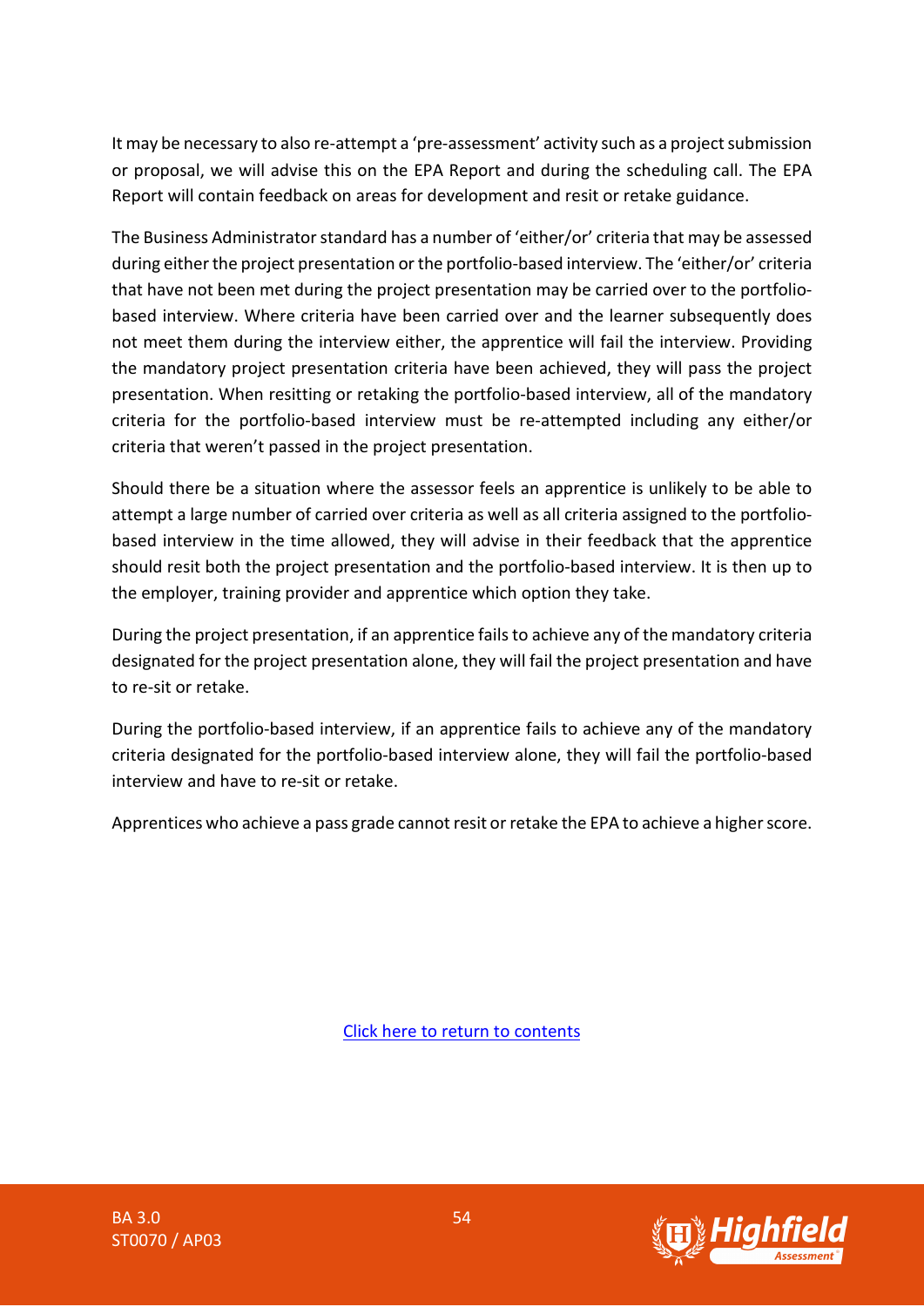# **Assessing the knowledge test**

The following areas (knowledge) of the business administrator standard will be assessed by a 60-minute knowledge test consisting of 50 questions with the pass mark being 60% (30 out of 50) and the distinction mark being 80% (40 out of 50). The test is available as both an online and paper-based assessment.

The topics covered within the test are listed below:

- project management
- the organisation
- stakeholders
- relevant regulation
- business fundamentals
- external environment factors

In each paper, questions will cover each of the areas above, however, not every aspect of every area will be covered in every test.

#### **Before the assessment**

- While on-programme, the employer/training provider should brief the apprentice on the areas to be assessed by the knowledge test
- In readiness for end-point assessment, the apprentice should complete a sample test. The mock tests are available as paper-based tests and also on the Highfield mock eassessment system.

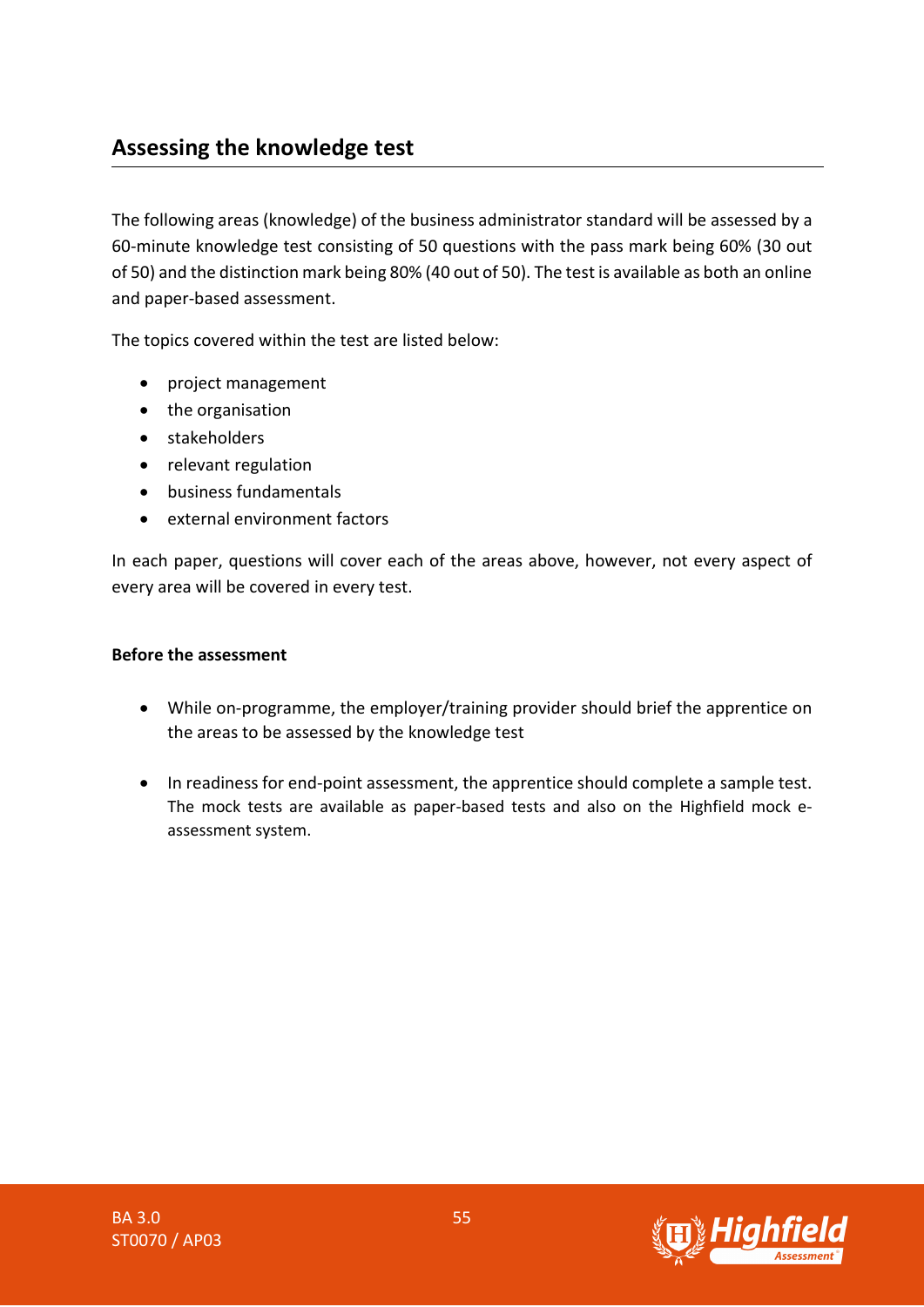# **Knowledge test criteria**

The following pages include the criteria that are covered by the knowledge test.

| The organisation                                                                                                        |                                        |                                                                                         |
|-------------------------------------------------------------------------------------------------------------------------|----------------------------------------|-----------------------------------------------------------------------------------------|
| The apprentice will                                                                                                     | Criteria covered in the knowledge test |                                                                                         |
| Learners need to show they<br>understand their organisational,<br>purpose, activities, aims, values,                    | TO <sub>4</sub>                        | Describe the purpose and vision of the<br>organisation                                  |
| vision for the future, resources<br>and the way that the<br>political/economic environment<br>affects the organisation. | TO <sub>5</sub>                        | Explain how the wider political and economic<br>environment can affect the organisation |

| <b>Stakeholders</b>                                                                                                                                                                                                                                                                                                            |                                        |                                                                                                                                                           |
|--------------------------------------------------------------------------------------------------------------------------------------------------------------------------------------------------------------------------------------------------------------------------------------------------------------------------------|----------------------------------------|-----------------------------------------------------------------------------------------------------------------------------------------------------------|
| The apprentice will                                                                                                                                                                                                                                                                                                            | Criteria covered in the knowledge test |                                                                                                                                                           |
| Has a practical knowledge of<br>managing stakeholders and their                                                                                                                                                                                                                                                                | ST <sub>5</sub>                        | Identify methods of stakeholder management                                                                                                                |
| differing relationships to an<br>organisation. This includes<br>internal and external customers,<br>clients and/or suppliers. Liaises<br>with internal/external customers,<br>suppliers or stakeholders from<br>inside or outside the UK. Engages<br>and fosters relationships with<br>suppliers and partner<br>organisations. | ST <sub>6</sub>                        | Describe the differing stakeholder relationships<br>to an organisation including:<br>internal customers<br>external customers<br>clients and/or suppliers |

|                                                                                                                                                                                          | <b>Relevant regulation</b> |                                                                                                                                                                           |
|------------------------------------------------------------------------------------------------------------------------------------------------------------------------------------------|----------------------------|---------------------------------------------------------------------------------------------------------------------------------------------------------------------------|
| The apprentice will                                                                                                                                                                      |                            | Criteria covered in the knowledge test                                                                                                                                    |
| Understands laws and regulations<br>that apply to their role including<br>data protection, health and<br>safety, compliance etc. Supports<br>the company in applying the<br>regulations. | RR4                        | Outline relevant laws and regulations that apply<br>to their role including:<br>data protection<br>$\bullet$<br>health and safety<br>$\bullet$<br>compliance<br>$\bullet$ |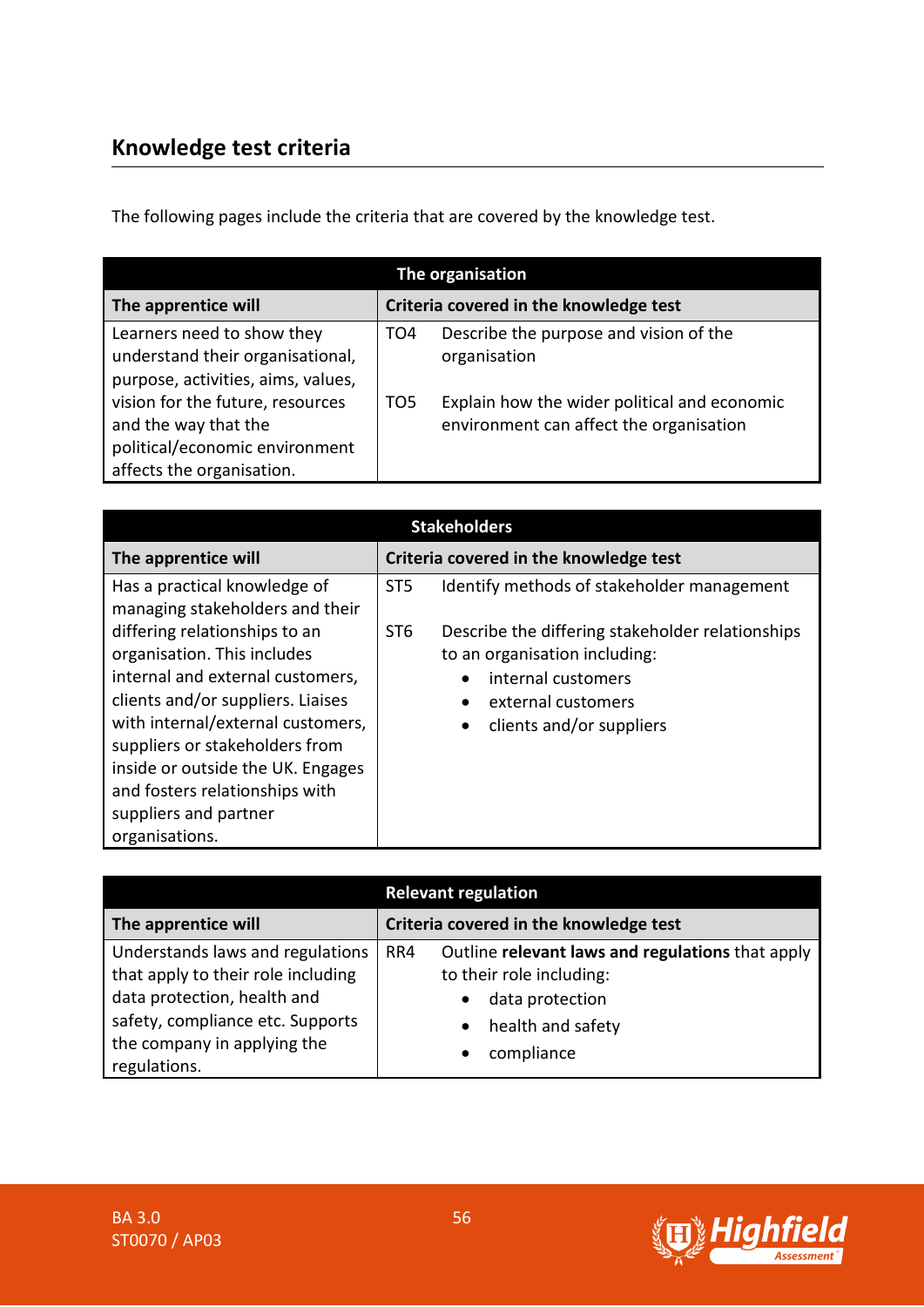| <b>Business fundamentals</b>                             |                 |                                                   |
|----------------------------------------------------------|-----------------|---------------------------------------------------|
| The apprentice will                                      |                 | Criteria covered in the knowledge test            |
| Understands the applicability of                         | BF1             | Describe the applicability of business principles |
| business principles such as<br>managing change, business | BF <sub>2</sub> | Describe the fundamentals of business finance     |
| finances and project                                     | BF3             | Describe the fundamentals of managing change      |
| management.                                              | BF4             | Describe the fundamentals of project              |
|                                                          |                 | management                                        |

| <b>External environment factors</b>                                                                                                                                                                                                                                             |                                                                                                                                                     |  |
|---------------------------------------------------------------------------------------------------------------------------------------------------------------------------------------------------------------------------------------------------------------------------------|-----------------------------------------------------------------------------------------------------------------------------------------------------|--|
| The apprentice will                                                                                                                                                                                                                                                             | Criteria covered in the knowledge test                                                                                                              |  |
| Understands relevant external<br>factors, e.g. market forces, policy<br>and regulatory changes, supply<br>chain, etc. and the wider business<br>impact). Where necessary<br>understands the<br>international/global market in<br>which the employing organisation<br>is placed. | Describe relevant external factors:<br>EE4<br>market forces<br>$\bullet$<br>policy and regulatory changes<br>$\bullet$<br>supply chain<br>$\bullet$ |  |

| <b>Project management</b>                                                                            |     |                                                                                               |
|------------------------------------------------------------------------------------------------------|-----|-----------------------------------------------------------------------------------------------|
| The apprentice will                                                                                  |     | Criteria covered in the knowledge test                                                        |
| Uses relevant project<br>management principles and tools                                             | PM7 | Identify project management tools and<br>principles                                           |
| to scope, plan, monitor and<br>report. Plans required resources<br>to successfully deliver projects. | PM8 | Describe strong leadership skills when<br>managing a project                                  |
| Undertakes and leads projects as<br>and when required.                                               | PM9 | Understands and is able to apply a strong grasp<br>of project management tools and principles |

[Click here to return to contents](#page-0-1)

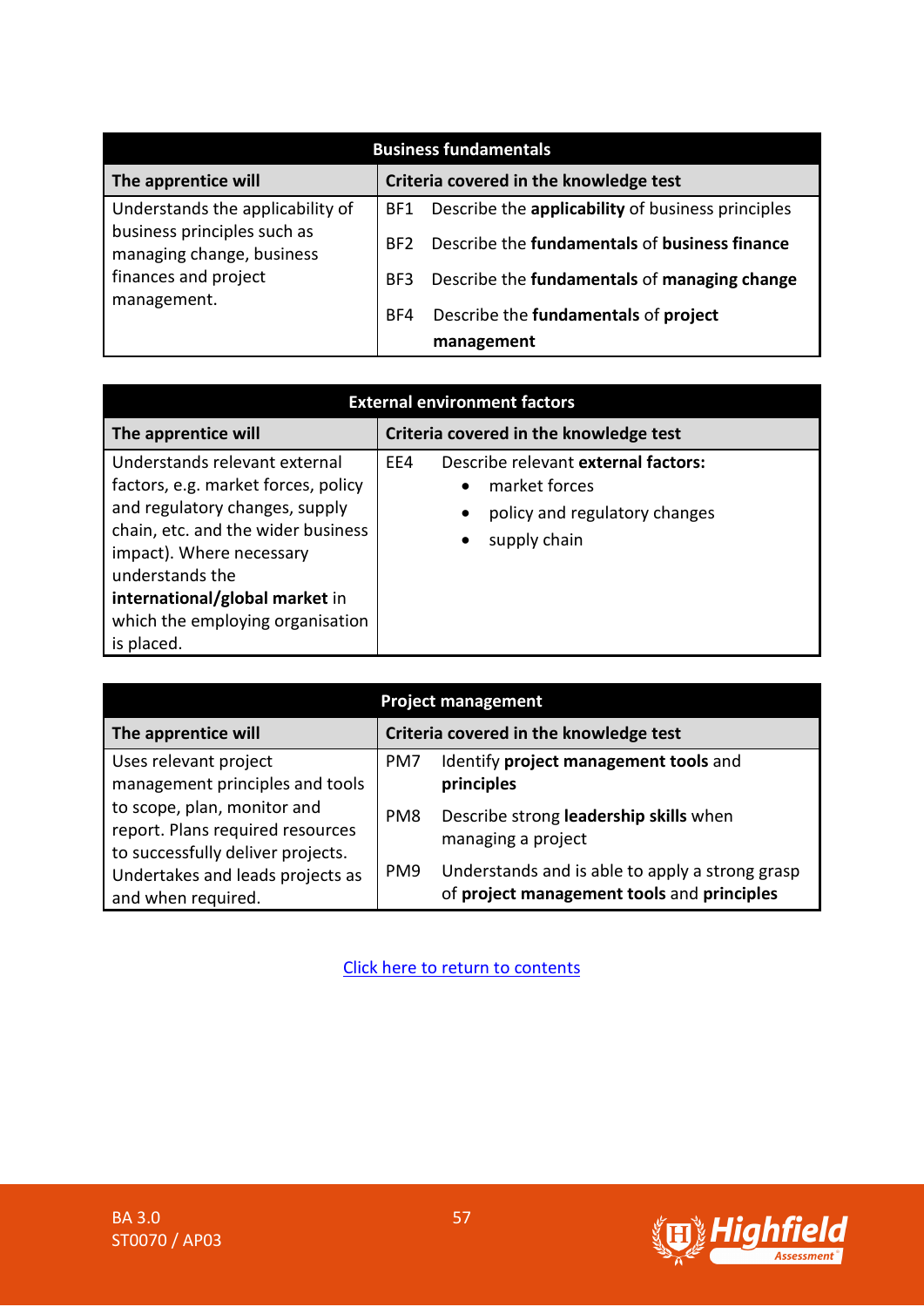# **Assessing the project presentation**

The apprentice will complete their project from month 9 of the apprenticeship, and this should be completed prior to the end-point assessment being triggered. The project will be submitted via Dropbox with the gateway readiness report.

The apprentice will deliver a presentation on the project they have completed or a process they have improved. The presentation lasts 15 minutes, with a further 15 minutes for a Q&A session.

**Once the project is submitted to Highfield, a question will be generated by the assessor. This question must be addressed/answered by the apprentice during the presentation.** Examples of possible questions include:

- how have you improved a process or operating practice?
- what were the steps you took to implement the project?
- what worked well and how would you improve the results in the future?

The presentation should summarise the aim, outcome and responsibilities of the criteria shown below. The presentation should demonstrate how they approached a task and the skills shown in doing so, building towards how they would improve the results going forward.

The presentation is expected to be produced using Microsoft Office PowerPoint, Prezi or similar, demonstrating the required level of IT skills.

Further requirements:

- a project or process improvement should account for 21 to 35 working hours over the apprenticeship, to adequately apply themselves
- must be work-based, incorporating scoping, planning, managing, communicating to stakeholders, monitoring and reporting results
- the apprentice chooses the project/process improvement with the guidance of the employer and training provider

#### **Assessment criteria coverage**

The presentation must cover the assessment criteria listed on the following pages.

The pages below identify the criteria which **must** be covered during the project presentation. In addition, there are criteria that may be achieved in **either** the portfolio interview, **or** the project presentation. It is recommended that the apprentice attempts to include at least 50% of the remaining criteria in their project presentation. Any that the assessor identifies as not being covered will be carried over and assessed during the portfolio-based interview.

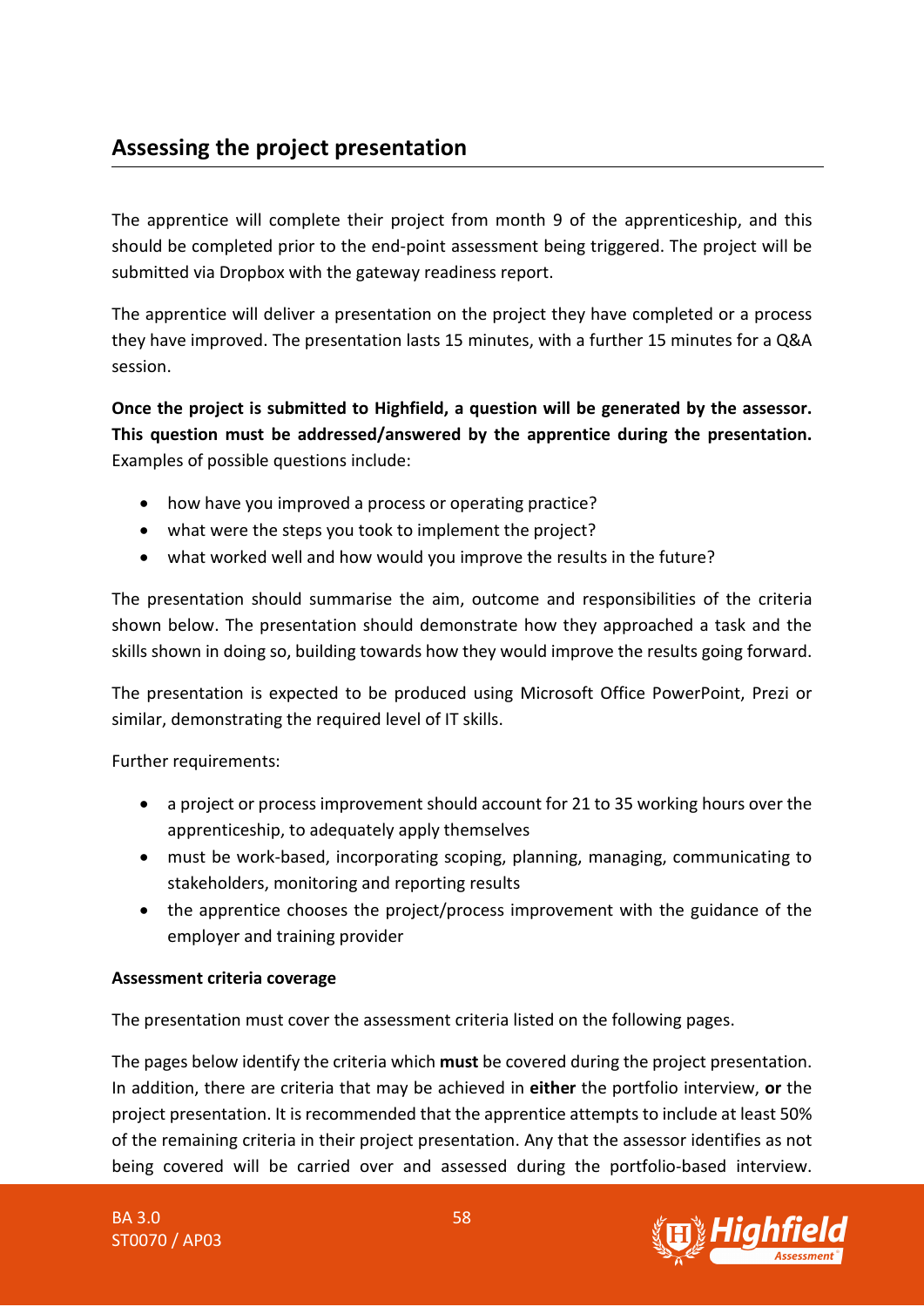Therefore, the project and presentation must be carefully planned to ensure coverage of as many criteria as reasonably possible to ensure sufficient time is afforded to the apprentice during each assessment component.

Apprentices must achieve 100% of the mandatory project presentation pass criteria to pass. In addition to this, apprentices must achieve 100% of the mandatory project presentation distinction criteria to achieve a distinction for this component. Where the other criteria have not been covered, these may be carried over to the portfolio-based interview, however it is strongly recommended that at least 50% of the remaining criteria is covered by this component to prevent carry over of a large amount to the interview.

#### **Before the assessment:**

Employers/training providers should:

- ensure the apprentice knows the date, time and location of the assessment
- ensure the apprentice knows which business administrator criteria will be assessed (outlined on the following pages)
- encourage the apprentice to reflect on their experience and learning on-programme to understand what is required to meet the standard
- be prepared to provide clarification to the apprentice and signpost them to relevant parts of their on-programme experience as preparation for this assessment

It is suggested that a mock assessment is carried out by the apprentice in advance of the endpoint assessment with the training provider/employer giving feedback on any areas for improvement.

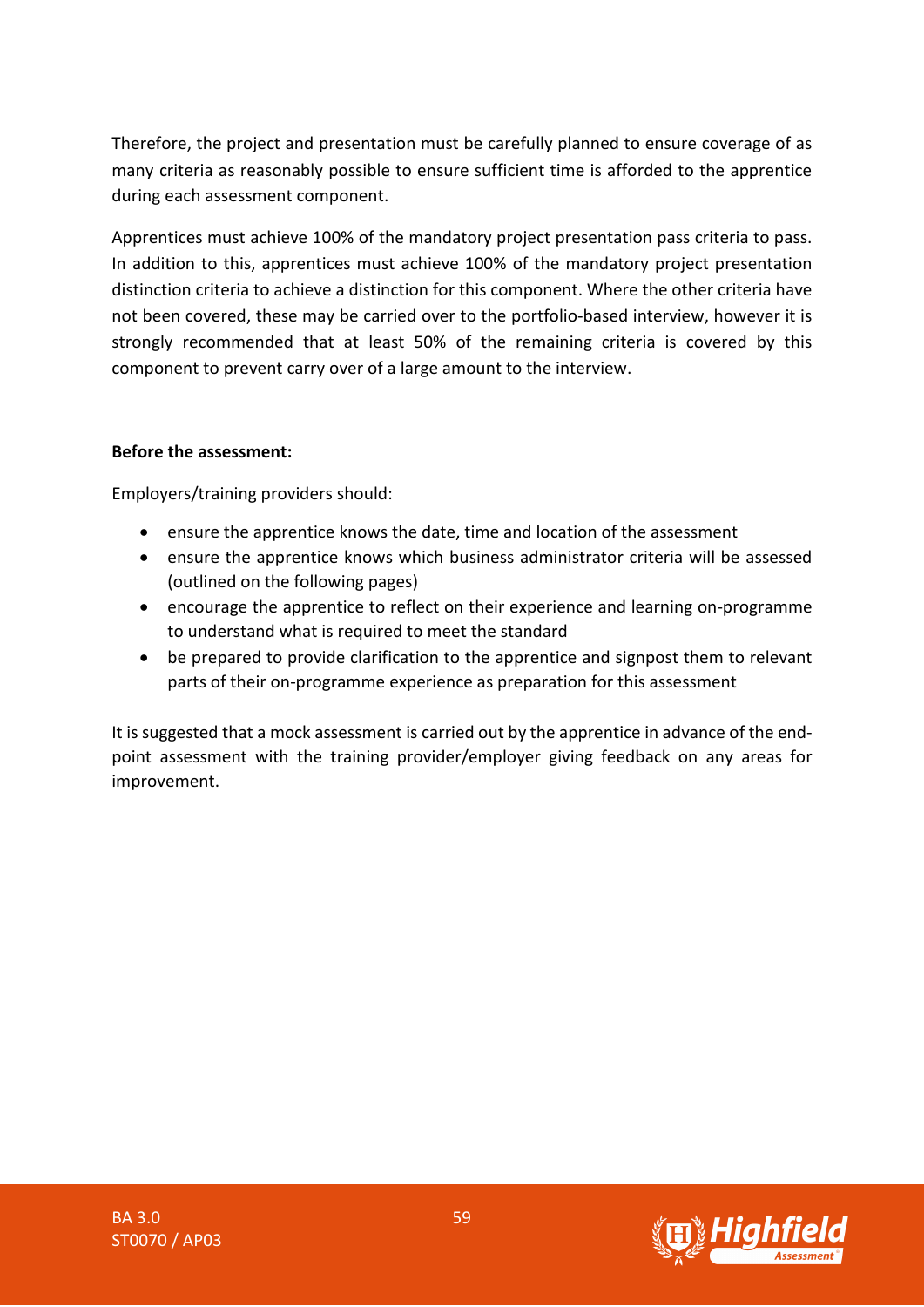### **Project presentation - mock assessment**

It is the employer/training provider's responsibility to prepare apprentices for their end-point assessment, and Highfield recommends that they complete a mock project presentation in preparation for the real thing.

The employer/training provider should carry out a mock assessment of the presentation. This would take the form of the apprentice presenting their project, which could then be marked against the criteria on the following pages.

Consider an audio recording of the mock, and to allow the mock to be observed by other apprentices, especially if it is not practicable for the employer/training provider to carry out a separate mock assessment with each apprentice.

Ensure that the apprentice's performance is assessed by a competent trainer/assessor, and that feedback is shared with the apprentice, to complete the learning experience. Mock marking grids are available to download from the Highfield Assessment website.

Examples of the types of question that may be asked during the Q&A include:

- 'If you had noticed an inefficiency in a process, how would you have resolved this?'
- 'If you believed your line manager had made a mistake, how would you communicate this?'
- 'Tell me about how you react to change within your organisation.'
- 'Tell me about your interactions with different stakeholders.'

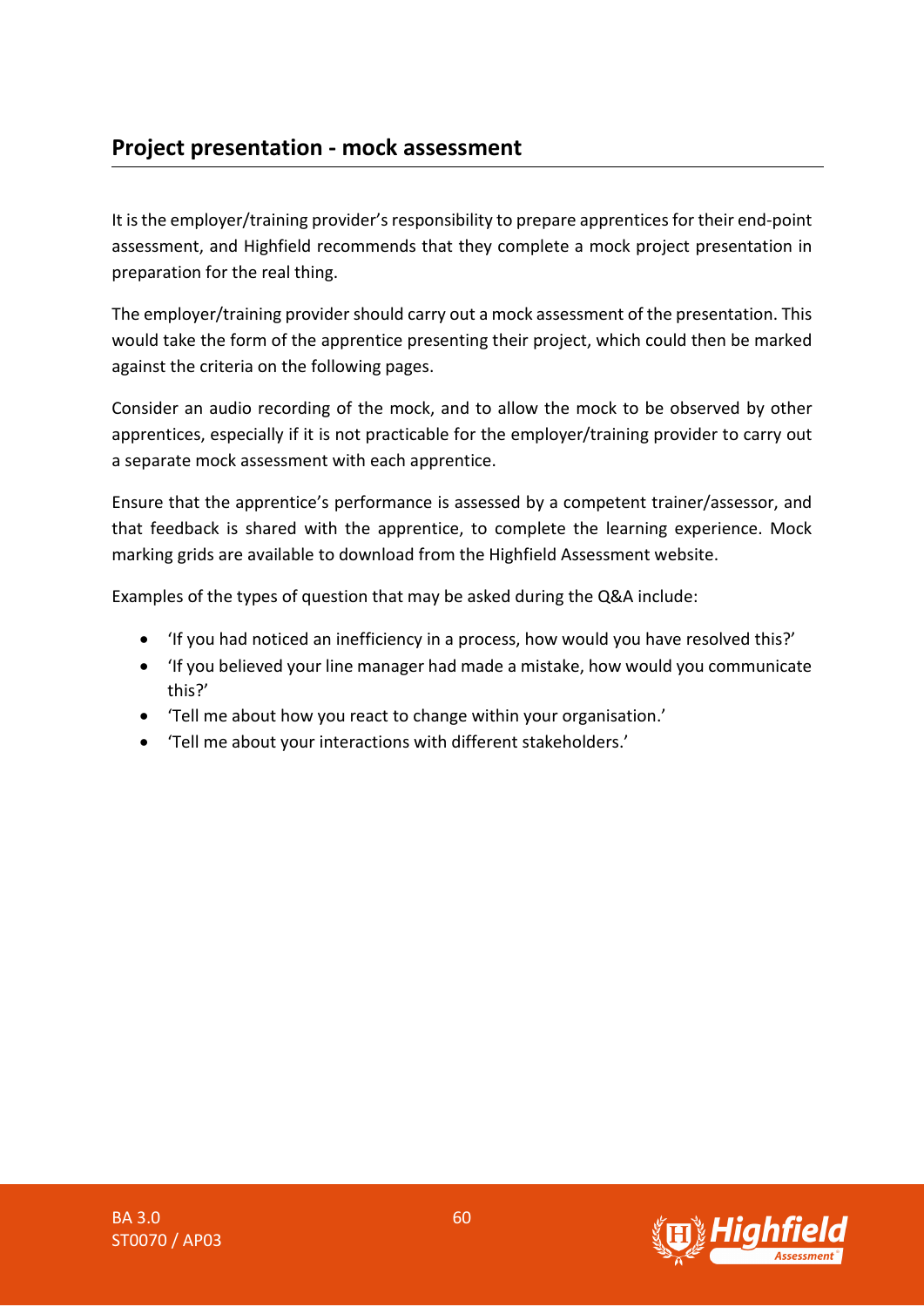# **Project presentation criteria**

| <b>Processes</b>                                             |                                                                     |  |
|--------------------------------------------------------------|---------------------------------------------------------------------|--|
| To pass, the following must be evidenced                     | To gain a distinction, the following must be evidenced              |  |
| PR1 Understands and consistently follows the organisation's  | PR3 Understands and follows organisational processes and            |  |
| processes                                                    | promotes their adherence and improvements                           |  |
| PR2 Makes suggestions for small improvements and supports on | PR4 Able to identify inefficiencies or ineffectiveness in a process |  |
| successful implementation                                    | and support on successful implementation                            |  |

The following are mandatory assessment criteria that **must** be covered during the project presentation.

| <b>Decision making</b>                                                                       |                                                                                                                                  |  |
|----------------------------------------------------------------------------------------------|----------------------------------------------------------------------------------------------------------------------------------|--|
| To pass, the following must be evidenced                                                     | To gain a distinction, the following must be evidenced                                                                           |  |
| DM1 Decisions are thought through, using a range of information to<br>make a sound judgement | DM4 Decisions are timely and consistently show good judgement<br>DM5 Decisions are continuously made by thoughtfully considering |  |
| DM2 Challenges appropriately and is polite when doing so                                     | different information and the risks of any action                                                                                |  |
| DM3 Exercises sound judgement when asking for advice by                                      | DM6 Decisions are fully evidenced and justifiable                                                                                |  |
| choosing the appropriate time, manner and person                                             | DM7 Consistently behaves and seeks advice in a mature way                                                                        |  |

| <b>Project management</b>                                                         |                                                                                                   |  |
|-----------------------------------------------------------------------------------|---------------------------------------------------------------------------------------------------|--|
| To pass, the following must be evidenced                                          | To gain a distinction, the following must be evidenced                                            |  |
| PM1 Effectively plans and manages small projects                                  | PM4 Plans and manages significant project and can describe what                                   |  |
| PM2 Able to lead small projects when required                                     | made it a success                                                                                 |  |
| PM3 Demonstrates some understanding of project management<br>tools and principles | PM5 Demonstrates strong leadership skills when managing a<br>project                              |  |
|                                                                                   | PM6 Understands and is able to apply a strong grasp of project<br>management tools and principles |  |

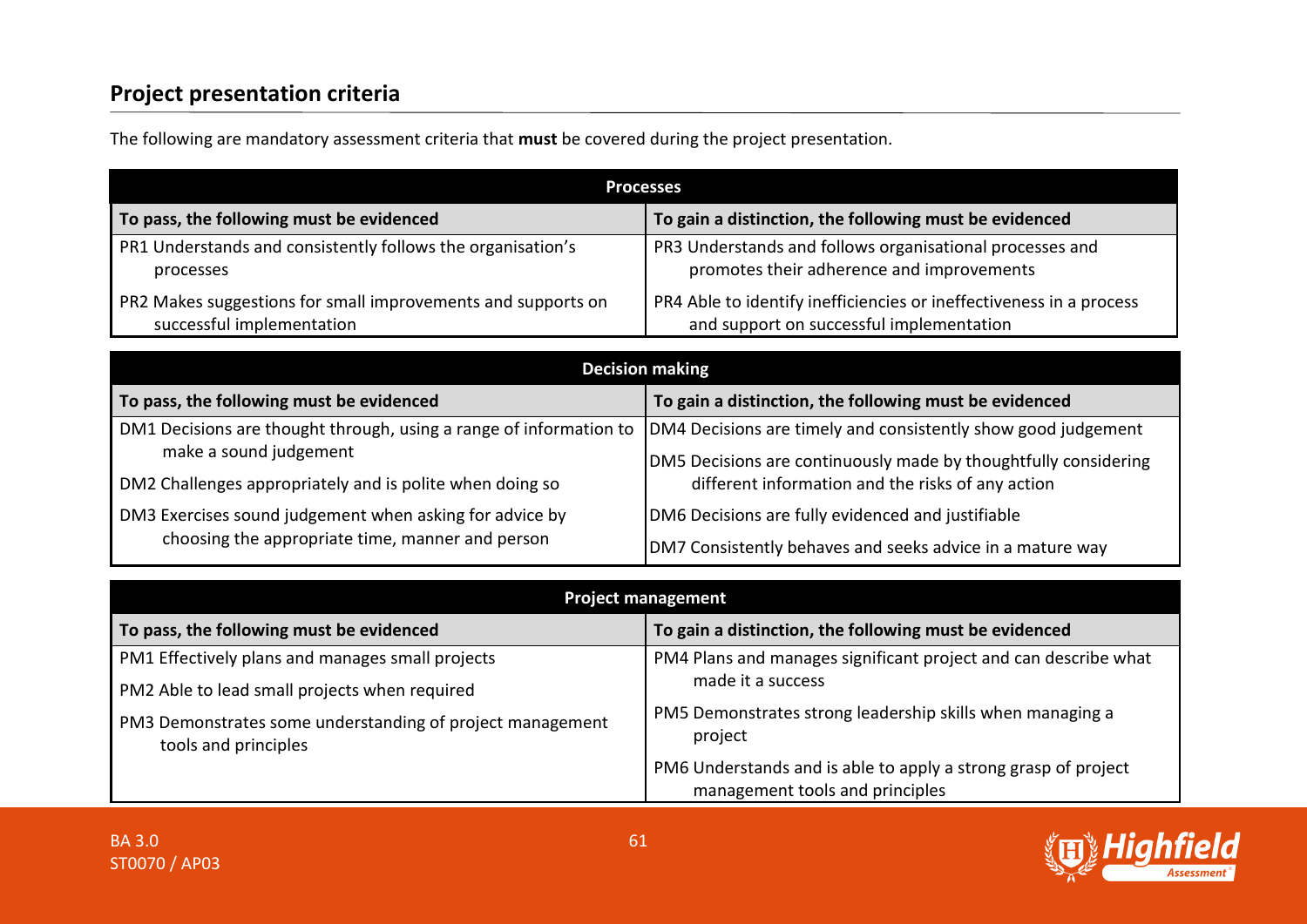# **Either/Or criteria**

The following assessment criteria may be assessed in either the project presentation OR the portfolio-based interview. If not covered during the project presentation, they may be covered by the portfolio-based interview. It is **strongly** recommended that at least 50% of the criteria below are covered during the project presentation, and so this must be carefully planned to allow the apprentice the best chance.

\*The criteria that lend themselves to the project presentation are indicated with an asterisk, however, this should be treated as guidance and as such is **not** a requirement of the end-point assessment.

| Value of their skills                                                               |                                                                                                                    |  |
|-------------------------------------------------------------------------------------|--------------------------------------------------------------------------------------------------------------------|--|
| To pass, the following must be evidenced                                            | To gain a distinction, the following must be evidenced                                                             |  |
| VS1 Understands the structure of the organisation and how their<br>work contributes | VS3 Understands the structure of the organisation and is able to<br>discuss how different teams support each other |  |
| VS2 Identifies their role within the team and value of their skills*                | VS4 Understands the contribution their work makes and promotes<br>its value*                                       |  |
|                                                                                     | VS5 Identifies their role within the team and is able to compare<br>their skills with others*                      |  |

| Stakeholders                                                    |                                                                  |  |
|-----------------------------------------------------------------|------------------------------------------------------------------|--|
| To pass, the following must be evidenced                        | To gain a distinction, the following must be evidenced           |  |
| ST1 Understands how to manage stakeholders, e.g. clarifying and | ST3 Understands and follows the principles of stakeholder        |  |
| delivering on expectations*                                     | management*                                                      |  |
| ST2 Demonstrates they have worked with stakeholders to achieve  | ST4 Goes beyond expectations to build constructive relationships |  |
| results*                                                        | with stakeholders                                                |  |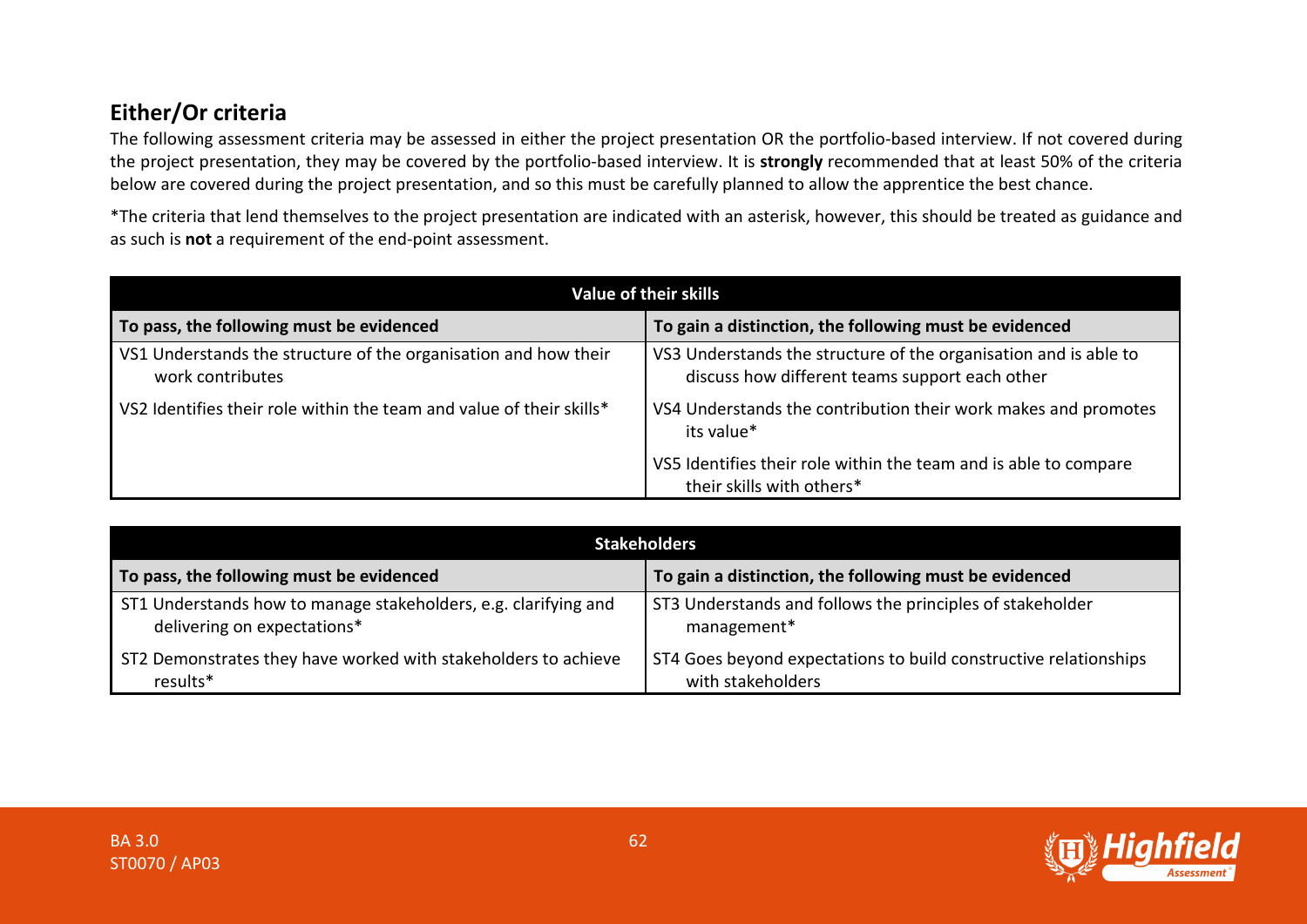| To pass, the following must be evidenced                           | To gain a distinction, the following must be evidenced             |  |
|--------------------------------------------------------------------|--------------------------------------------------------------------|--|
| IT1 Demonstrates they can use IT packages, specifically to write   | IT3 Consistently demonstrates they can use IT packages and can     |  |
| letters or emails, and to record and analyse information*          | provide varied, quality examples                                   |  |
| IT2 Able to perform tasks relevant to their role using IT packages | IT4 Able to perform tasks relevant to their role using IT packages |  |
| without supervision                                                | and can coach others in using IT                                   |  |

| <b>Interpersonal skills</b>                                       |                                                                |  |
|-------------------------------------------------------------------|----------------------------------------------------------------|--|
| To pass, the following must be evidenced                          | To gain a distinction, the following must be evidenced         |  |
| IS1 Works effectively with a range of people*                     | IS4 Influences managers as well as peers*                      |  |
| IS2 Influences and challenges peers when necessary*               | IS5 Constructively challenges managers, as well as peers, when |  |
| IS3 Supports others in the organisation and demonstrates coaching | necessary*                                                     |  |
| skills                                                            | IS6 Proactively offers to coach others and has had good        |  |
|                                                                   | performance recorded in feedback                               |  |

| <b>Communications</b>                                                                                   |                                                                                                         |  |
|---------------------------------------------------------------------------------------------------------|---------------------------------------------------------------------------------------------------------|--|
| To pass, the following must be evidenced                                                                | To gain a distinction, the following must be evidenced                                                  |  |
| CO1 Demonstrates they can communicate clearly, in both written<br>and verbal communication*             | CO5 Communication is consistently clear, both written and<br>verbally*                                  |  |
| CO2 Shows flexibility to different situations                                                           | CO6 Champions an appropriate choice of communication channels                                           |  |
| CO3 Uses appropriate communication channels dependent on the<br>subject matter                          | CO7 Consistently answers queries from both inside and outside of<br>the organisation in a confident way |  |
| CO4 Demonstrates ability to answer queries effectively from both<br>inside and outside the organisation |                                                                                                         |  |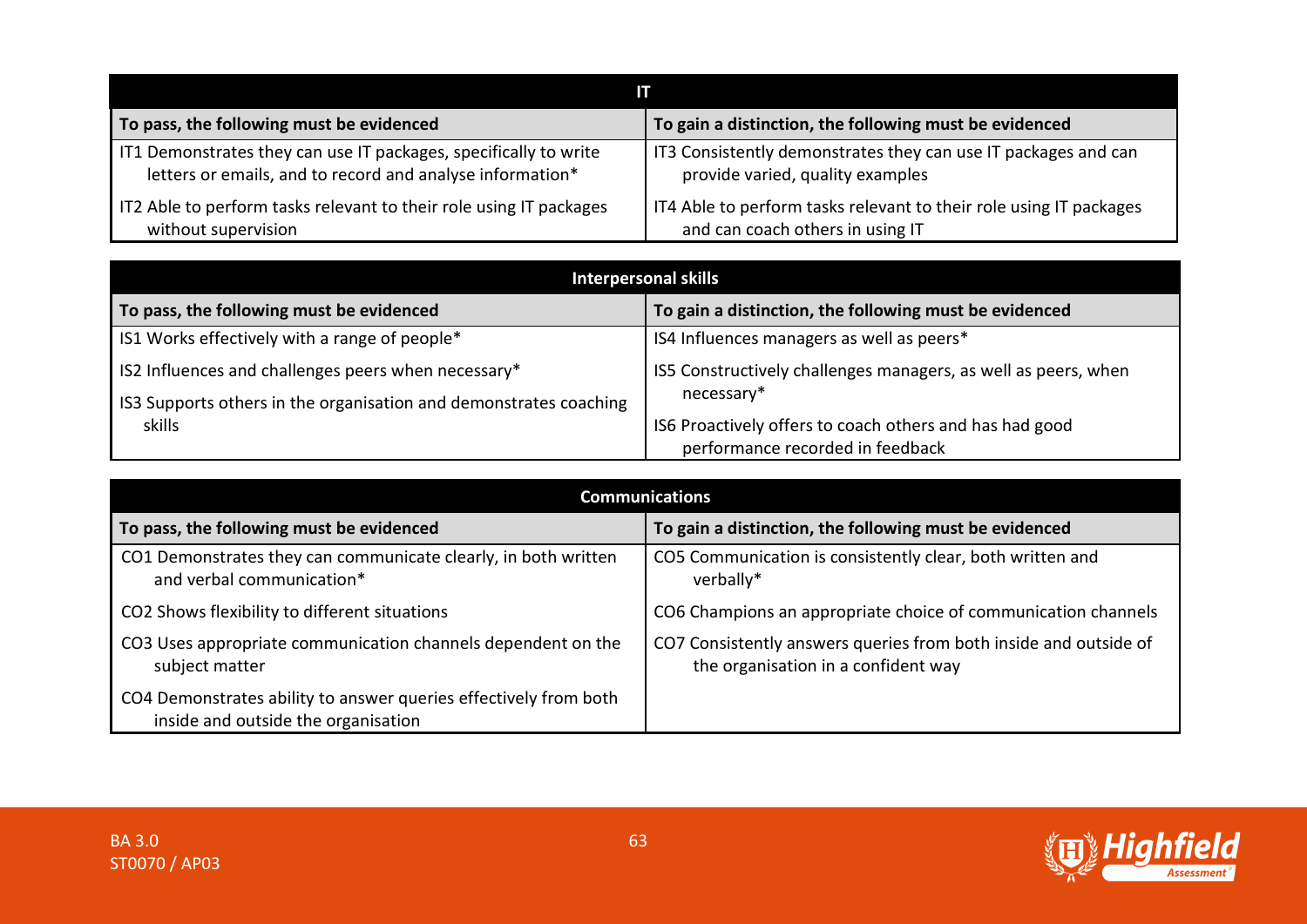| <b>Planning and organisation</b>                                |                                                                                                                    |
|-----------------------------------------------------------------|--------------------------------------------------------------------------------------------------------------------|
| To pass, the following must be evidenced                        | To gain a distinction, the following must be evidenced                                                             |
| PL1 Plans work and achieves deadlines*                          | PL5 Makes plans that efficiently maximise resources and personally                                                 |
| PL2 Shares areas to improve plans with others*                  | ensures results are achieved*                                                                                      |
| PL3 Effectively manages resources and meetings*                 | PL6 Improves the management of resources e.g. identifies cost<br>savings or process improvements*                  |
| PL4 Takes responsibility for logistics and can provide examples | PL7 Is proactive in taking responsibility for areas of logistics and has<br>excellent examples to demonstrate this |

| <b>Personal qualities</b>                                                      |                                                                                                                                                  |
|--------------------------------------------------------------------------------|--------------------------------------------------------------------------------------------------------------------------------------------------|
| To pass, the following must be evidenced                                       | To gain a distinction, the following must be evidenced                                                                                           |
| PQ1 Regularly shows integrity, reliability, positivity and self-<br>motivation | PQ2 Always shows integrity, reliability, positivity and self-motivation<br>and successfully encourages others to show more of these<br>qualities |

| <b>Managing performance</b>                                                |                                                                                                                                   |
|----------------------------------------------------------------------------|-----------------------------------------------------------------------------------------------------------------------------------|
| To pass, the following must be evidenced                                   | To gain a distinction, the following must be evidenced                                                                            |
| MP1 Clarifies requirements and takes responsibility for work<br>produced*  | MP4 Shows a strong personal responsibility for all aspects of their<br>work and can work with minimal supervision, whist adhering |
| MP2 Acts with responsibility and delivers their work to the right          | to policies, procedures and standards*                                                                                            |
| level of quality without requiring additional supervision and<br>coaching* | MP5 Takes feedback on board and continually assesses the quality<br>of their work                                                 |
| MP3 Asks for feedback and takes feedback on board*                         |                                                                                                                                   |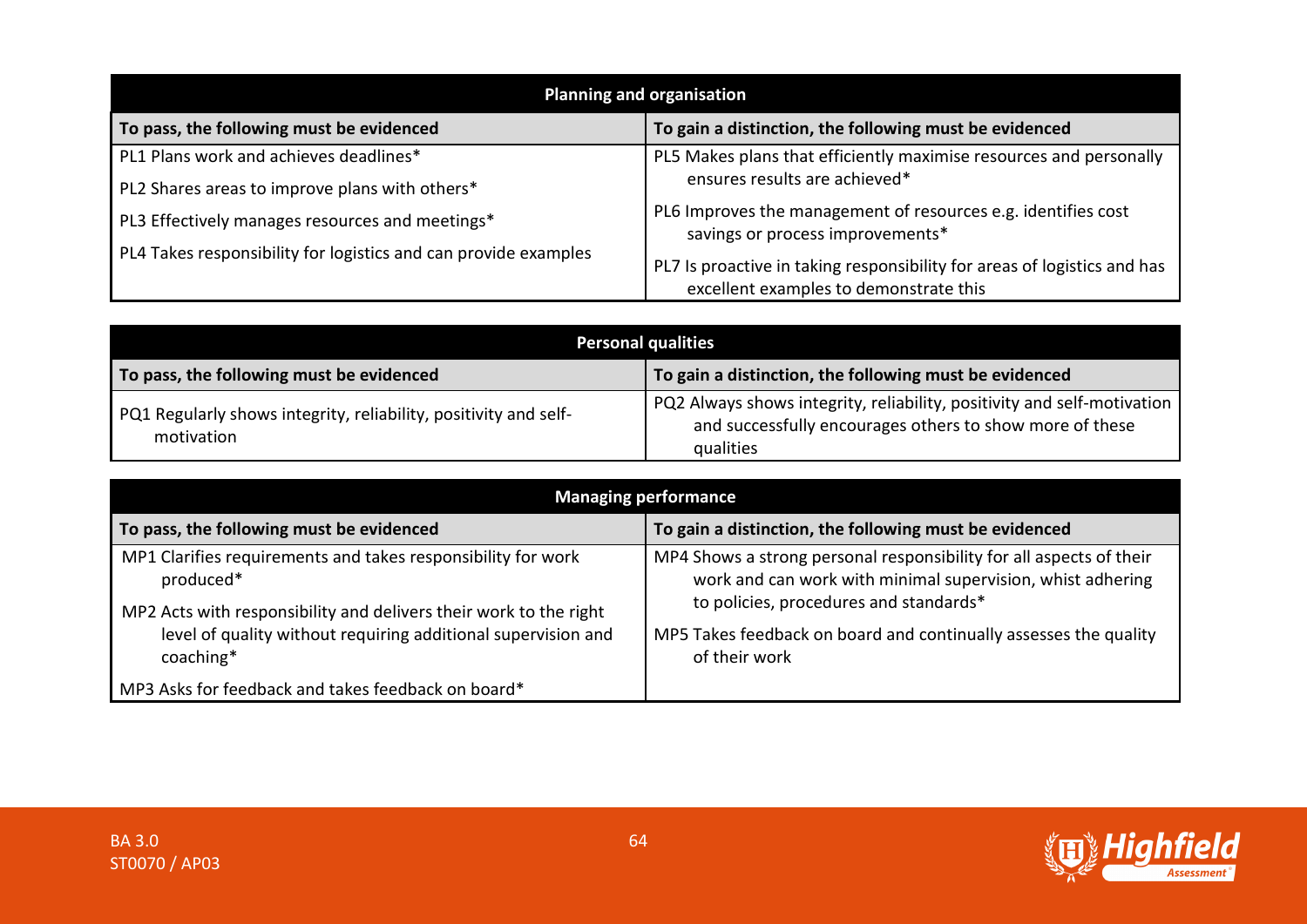| Adaptability                                  |                                                                                                     |
|-----------------------------------------------|-----------------------------------------------------------------------------------------------------|
| To pass, the following must be evidenced      | To gain a distinction, the following must be evidenced                                              |
| AD1 Accepts and responds positively to change | AD2 Accepts change, evaluates the impact of any change and seeks<br>to use it to improve their work |

| <b>Responsibility</b>                                                                                                       |                                                                                                   |
|-----------------------------------------------------------------------------------------------------------------------------|---------------------------------------------------------------------------------------------------|
| To pass, the following must be evidenced                                                                                    | To gain a distinction, the following must be evidenced                                            |
| RE1 Accepts personal responsibility for their own work, delivering<br>their work on time and to the right level of quality* | RE4 Role model who takes personal responsibility for themselves<br>and peers                      |
| RE2 Demonstrates ownership and willingness to see work<br>completed*                                                        | RE5 Aims to deliver work within targets and deliver more than<br>required in their role*          |
| RE3 Applies initiative in developing their own skills and behaviour                                                         | RE6 Proactively seeks opportunities to develop themselves and<br>shares this learning with others |

[Click here to return to contents](#page-0-0)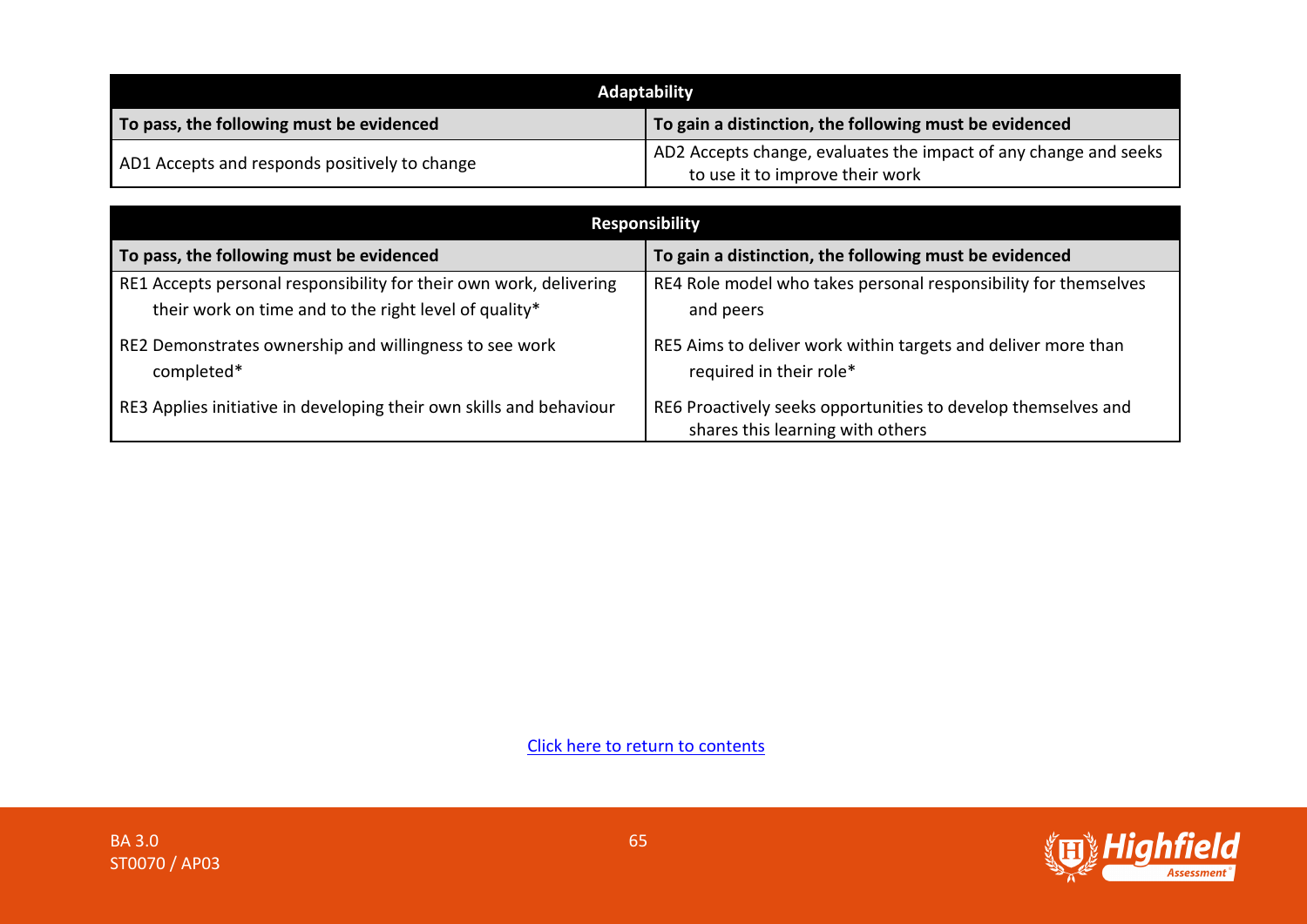### **Assessing the portfolio-based interview**

The interview will last 45 minutes. The portfolio of learning provides a structure for this conversation and should provide at least 1 piece of evidence for each of the knowledge, skills and behaviours outlined. A piece of evidence can cover more than 1 assessment criteria. This should be submitted to Highfield at gateway. Evidence is gathered on-programme and the employer should facilitate this through relevant tasks and support. The training provider should support where needed. The interview assesses the understanding and learning that is shown in the portfolio; the portfolio is not directly assessed.

The pages below identify the criteria which must be covered during the portfolio-based interview. Some criteria are open for assessment by the portfolio-based interview and the project presentation. Where possible, these criteria should be completed within the project presentation, however, they may be carried over to the portfolio interview if not covered.

Apprentices will be marked against the criteria included in the tables on the following pages. Apprentices must achieve 100% of the portfolio-based interview pass criteria **and** all either/or criteria not achieved within the project presentation to pass the assessment. In addition to this, apprentices must achieve 100% of the portfolio-based interview distinction criteria **and** all either/or distinction criteria not achieved within the project presentation to achieve a distinction for this component.

The apprentice is permitted to bring notes during the interview, however, these must be selfprepared notes and cannot be provided or influenced by the employer/training provider.

#### **The interview assesses:**

- understanding of the portfolio to validate competence shown
- self-reflection of performance, demonstrating knowledge and how appropriate skills and behaviours have been applied
- judgement and understanding to explain appropriate examples

#### **The portfolio should contain:**

- a minimum of 8-12 pages
- evidence of at least one of each of the minimum knowledge, skills and behaviours as outlined in the below assessment criteria
- documented evidence of practical observation and/or evaluation by the employer, such as acknowledgement of a skill shown or evidencing work completed on a particular project with manager comments, which is then discussed at interview

Note: the portfolio is not directly assessed; it is used to frame the discussion at interview, where criteria are to be demonstrated.

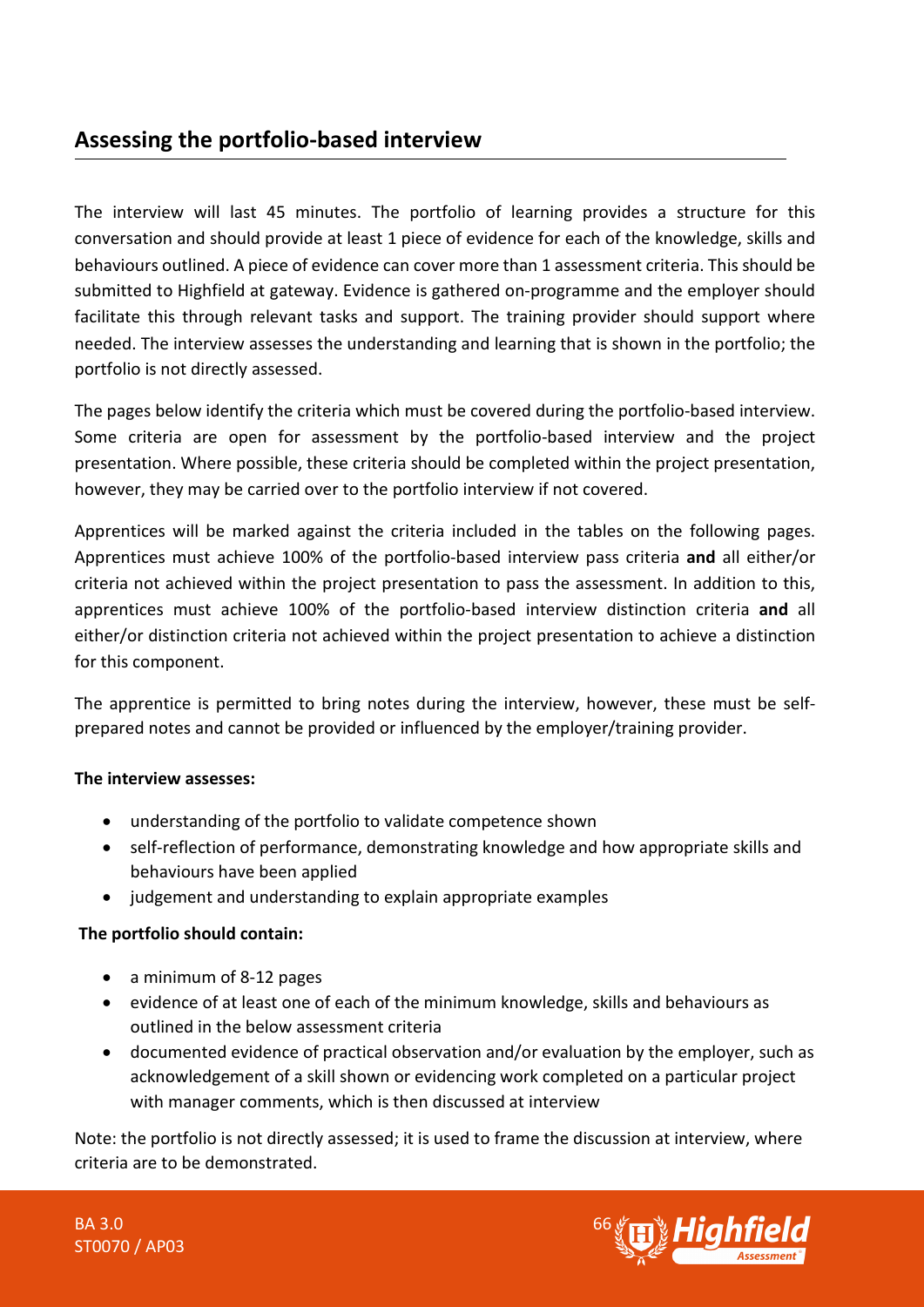#### **Before the assessment**

- Employers should undertake a mock marking activity around the portfolio that will help to plan for the interview
- Employers/training providers should plan a mock interview that relates to the portfolio and gives the apprentice the opportunity to demonstrate each of the required standards in the following pages

#### **Employers/training providers should:**

- ensure the apprentice knows the date, time and location of the assessment
- brief the apprentice on the activities to be carried out and the duration of the assessment (a minimum of 30-45 minutes)
- ensure the apprentice knows which business administrator criteria will be assessed (outlined on the following pages)
- encourage the apprentice to reflect on their experience and learning on-programme to understand what is required to meet the standard
- be prepared to provide clarification to the apprentice, and signpost them to relevant parts of their on-programme experience in preparation for their assessment

It is suggested that a mock assessment is carried out by the apprentice in advance of the end-point assessment with the training provider/employer giving feedback on any areas for improvement.

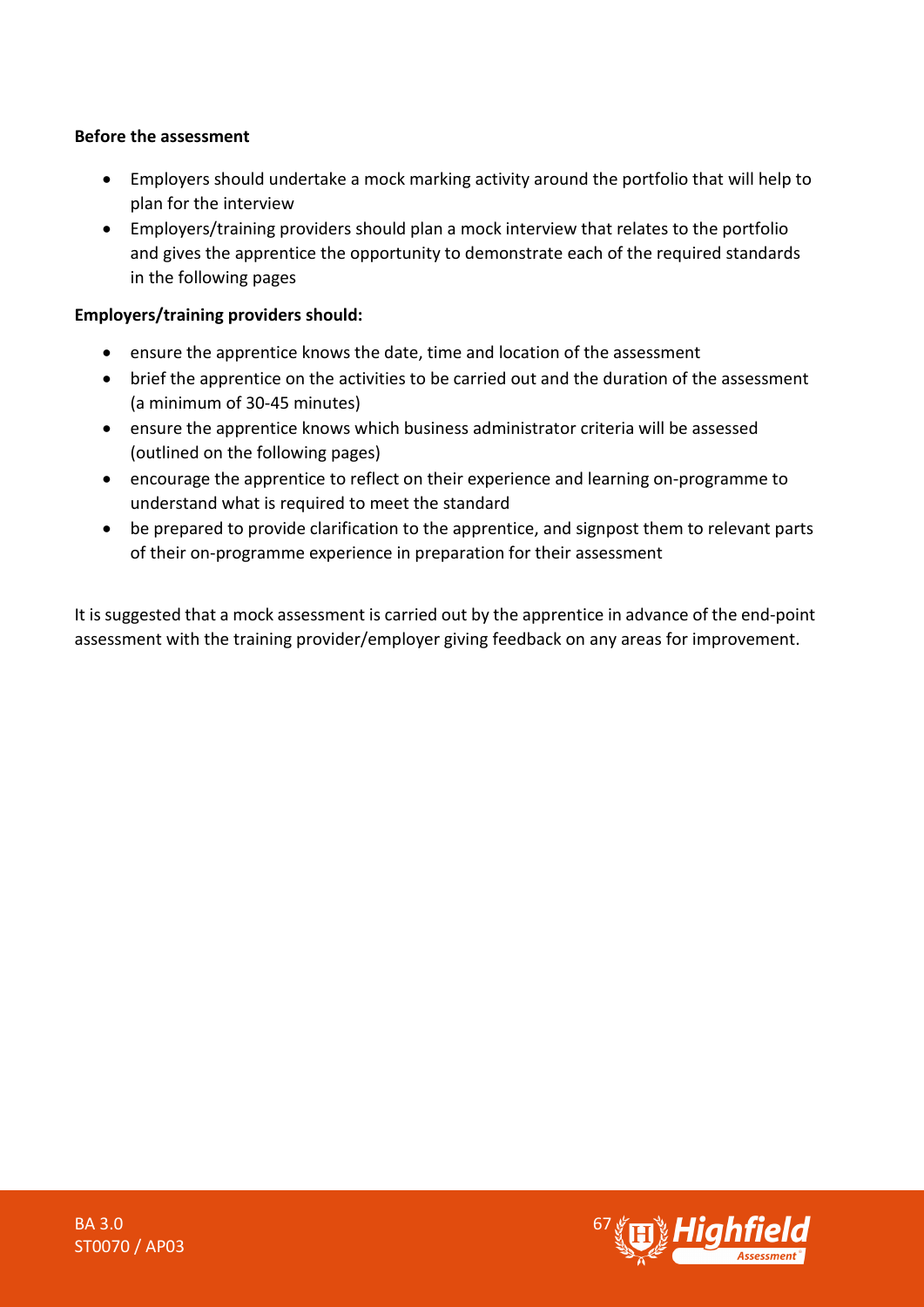# **The portfolio-based interview - mock assessment**

It is the employer/training provider's responsibility to prepare apprentices for their end-point assessment, and Highfield recommends that the apprentice experiences a mock portfolio-based interview in preparation for the real thing. The most appropriate form of mock assessment will depend on the apprentice's setting and the resources available at the time. In designing a mock assessment, the employer/training provider should include the following elements in its planning:

- a 45-minute time slot should be available for the complete the portfolio-based interview. If it is intended to be a complete mock assessment covering all relevant standards, however, this time may be split up to allow for progressive learning.
- consider a video recording of the mock assessment, and allow it to be observed by other apprentices, especially if it is not practicable for the employer/training provider to carry out a separate mock assessment with each apprentice.
- ensure that the apprentice's performance is assessed by a competent trainer/assessor, and that feedback is shared with the apprentice to complete the learning experience. The mock assessment sheets may be used for this purpose.

Mock marking grids are available to download from the Highfield Assessment website.

Examples of the types of question that may be used include:

- 'Tell me about your organisational aims and objectives.'
- 'Tell me about occasions in which you have worked with different stakeholders.'
- 'Tell me about any laws and regulations that are relevant to your organisation.'
- 'Tell me about any external factors that may influence your organisation.'
- 'Can you tell me about any behavioural qualities that you feel may help you to fulfil your role?'

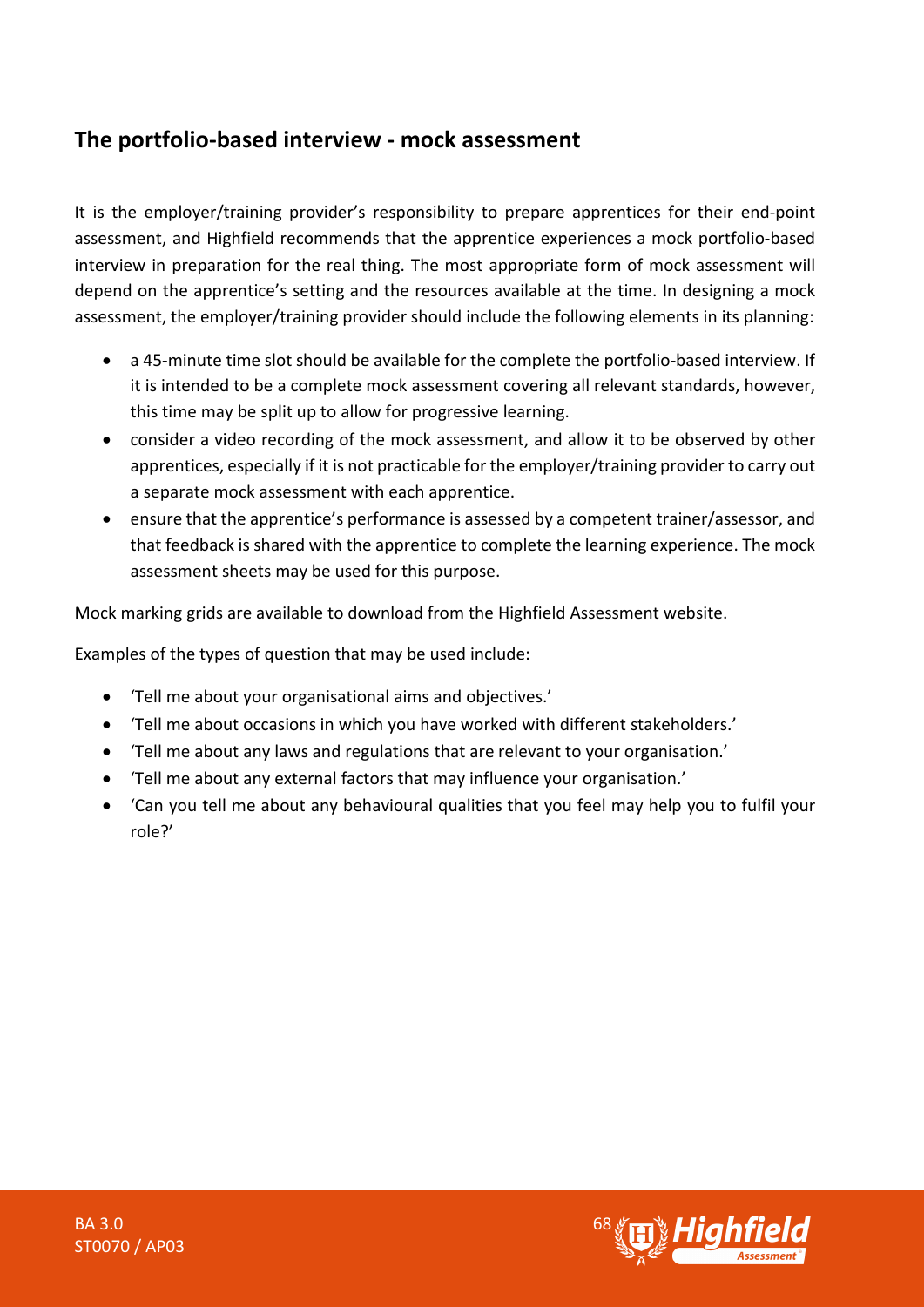# **Portfolio-based interview criteria**

The following are mandatory assessment criteria that **must** be covered during the portfolio-based interview. In addition, the 'either/or' criteria indicated may be covered if not previously met during the project presentation.

| The organisation                                                                                                                                        |                                                                                                                                                                         |
|---------------------------------------------------------------------------------------------------------------------------------------------------------|-------------------------------------------------------------------------------------------------------------------------------------------------------------------------|
| To pass, the following must be evidenced                                                                                                                | To gain a distinction, the following must be evidenced                                                                                                                  |
| TO1 Shows a working knowledge of the organisation's purpose,<br>aims and ways of working, putting it in context of the local (or<br>sector) environment | TO3 Shows a thorough understanding of the organisation's purpose,  <br>aims and way of working, putting it in context of the wider economy<br>and political environment |
| TO2 Provides some understanding of the political and economic<br>environment                                                                            |                                                                                                                                                                         |

| <b>Relevant regulation</b>                                                                  |                                                                                                  |
|---------------------------------------------------------------------------------------------|--------------------------------------------------------------------------------------------------|
| To pass, the following must be evidenced                                                    | To gain a distinction, the following must be evidenced                                           |
| RR1 Demonstrates knowledge of relevant laws and regulation and<br>consistently follows them | RR2 Shows a thorough knowledge of relevant laws and regulations<br>and consistently follows them |
|                                                                                             | RR3 Champions adherence to relevant laws and regulation within<br>the organisation               |

| <b>Policies</b>                                                  |                                                                   |
|------------------------------------------------------------------|-------------------------------------------------------------------|
| To pass, the following must be evidenced                         | To gain a distinction, the following must be evidenced            |
| PO1 Understands and follows the organisation's internal policies | PO2 Understands and promotes the organisation's internal policies |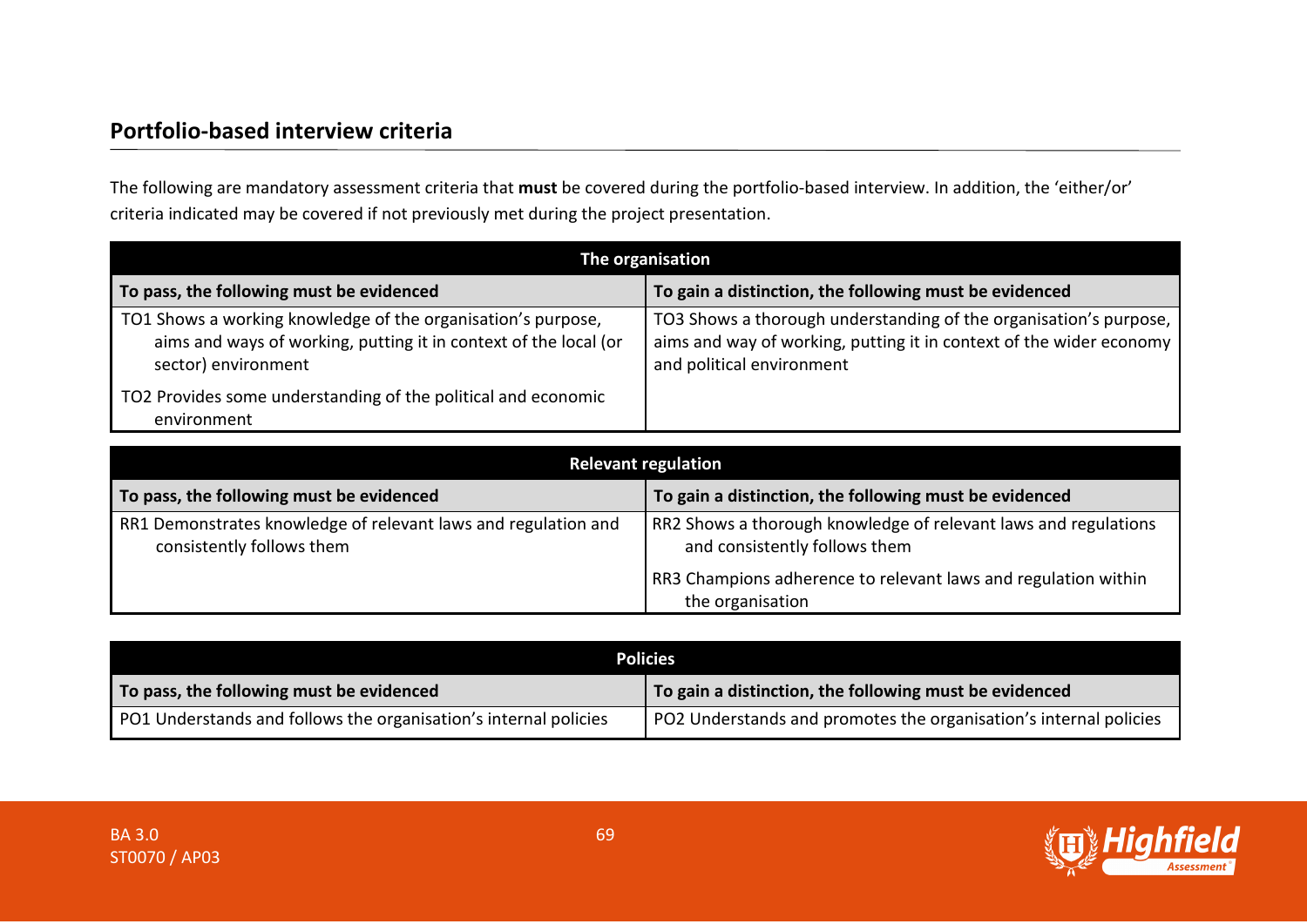| <b>External environment factors</b>                                                                 |                                                                                                                     |
|-----------------------------------------------------------------------------------------------------|---------------------------------------------------------------------------------------------------------------------|
| To pass, the following must be evidenced                                                            | To gain a distinction, the following must be evidenced                                                              |
| EE1 Understand the external factors affecting the organisation and<br>how they relate to their role | EE2 Shows a deep understanding of the external factors facing the<br>organisation and how they relate to their role |
|                                                                                                     | EE3 Seeks additional information about how those factors are<br>developing                                          |

| <b>Record and document production</b>                               |                                                                    |
|---------------------------------------------------------------------|--------------------------------------------------------------------|
| To pass, the following must be evidenced                            | To gain a distinction, the following must be evidenced             |
| RD1 Records are accurate, rarely require correction and are treated | RD4 Records are consistently accurate and confidential             |
| confidentially                                                      | RD5 Recommendations are insightful, clearly recorded and result in |
| RD2 Recommendations and solutions only need minor                   | a clear benefit to the organisation                                |
| improvements                                                        | RD6 Offers to coach others and good performance is recorded in     |
| RD3 Supports others in producing documents and can provide          | feedback                                                           |
| examples                                                            |                                                                    |

| Quality                                                        |                                                                                                     |
|----------------------------------------------------------------|-----------------------------------------------------------------------------------------------------|
| To pass, the following must be evidenced                       | To gain a distinction, the following must be evidenced                                              |
| QU1 Checks own work before submission and makes improvements   | QU5 Takes ownership for work and applies processes for checking                                     |
| QU2 Work is largely accurate and meets expectations            | work                                                                                                |
| QU3 Identifies areas for improvement and can justify why       | QU6 Work is consistently accurate and meets the agreed outcomes                                     |
| QU4 Promotes best practice examples of administration, such as | QU7 Recommends and implements process improvements                                                  |
| accurate records                                               | QU8 Proactively offers to coach others in an area of work and<br>communicates requirements for work |

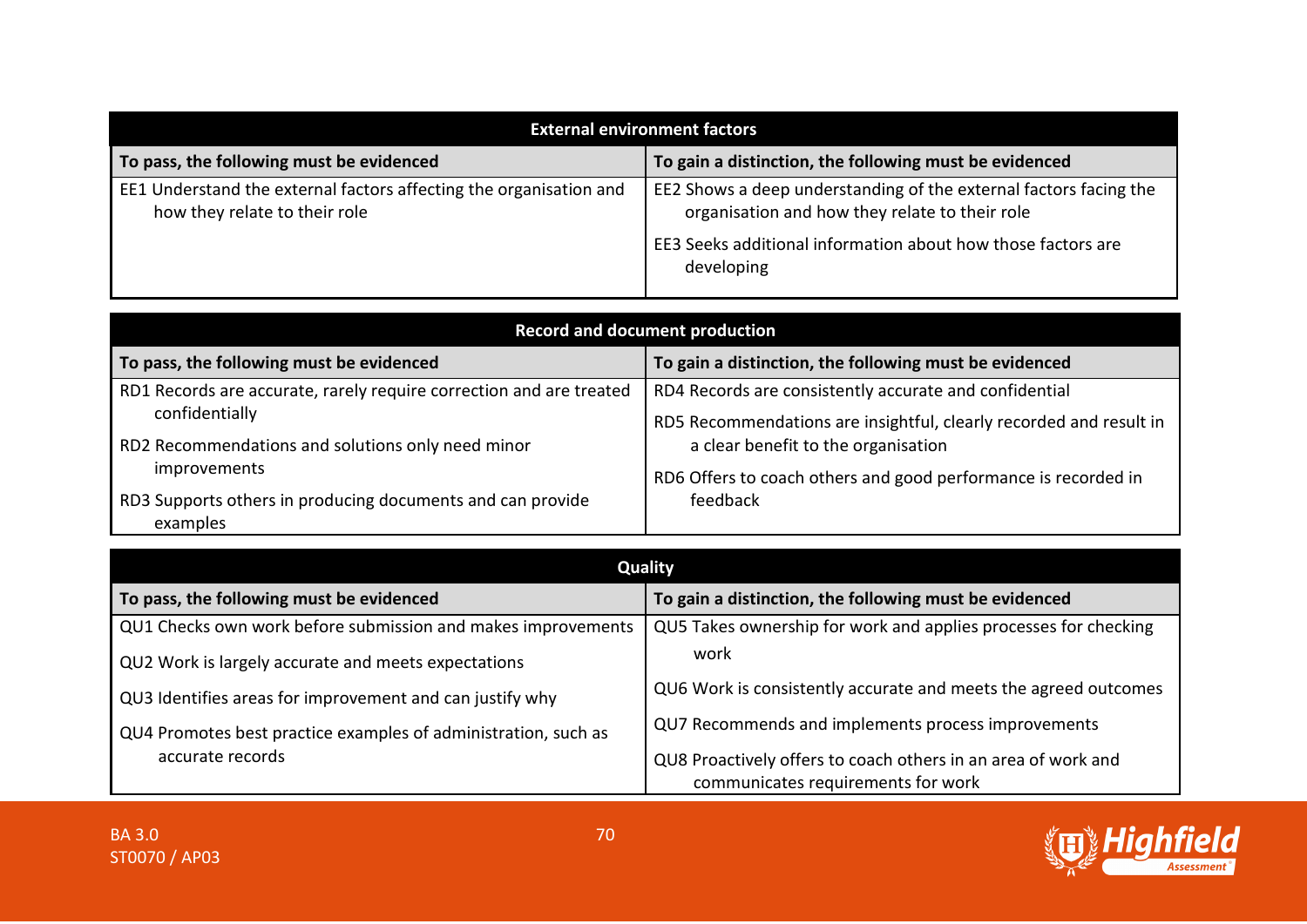| <b>Professionalism</b>                                                                                                                                                                   |                                                                                                                                                                                             |
|------------------------------------------------------------------------------------------------------------------------------------------------------------------------------------------|---------------------------------------------------------------------------------------------------------------------------------------------------------------------------------------------|
| To pass, the following must be evidenced                                                                                                                                                 | To gain a distinction, the following must be evidenced                                                                                                                                      |
| PF1 Consistently behaves in a professional way, showing<br>punctuality, respect for others and personal presentation<br>PF2 Follows the standard of conduct required by the organisation | PF3 Is a role model employee, showing professionalism in their<br>conduct, punctuality, presentation and respect for others,<br>irrespective of background, even in difficult circumstances |
|                                                                                                                                                                                          | PF4 Can be relied upon to represent the team and be an<br>ambassador for the organisation                                                                                                   |

# **Either/Or criteria**

The following assessment criteria may be assessed in either the project presentation OR the portfolio-based interview. **If not covered during the project presentation,** they may be covered by the portfolio-based interview.

| <b>Value of their skills</b>                                                        |                                                                                                                    |
|-------------------------------------------------------------------------------------|--------------------------------------------------------------------------------------------------------------------|
| To pass, the following must be evidenced                                            | To gain a distinction, the following must be evidenced                                                             |
| VS1 Understands the structure of the organisation and how their<br>work contributes | VS3 Understands the structure of the organisation and is able to<br>discuss how different teams support each other |
| VS2 Identifies their role within the team and value of their skills                 | VS4 Understands the contribution their work makes and promotes<br>its value                                        |
|                                                                                     | VS5 Identifies their role within the team and is able to compare<br>their skills with others                       |

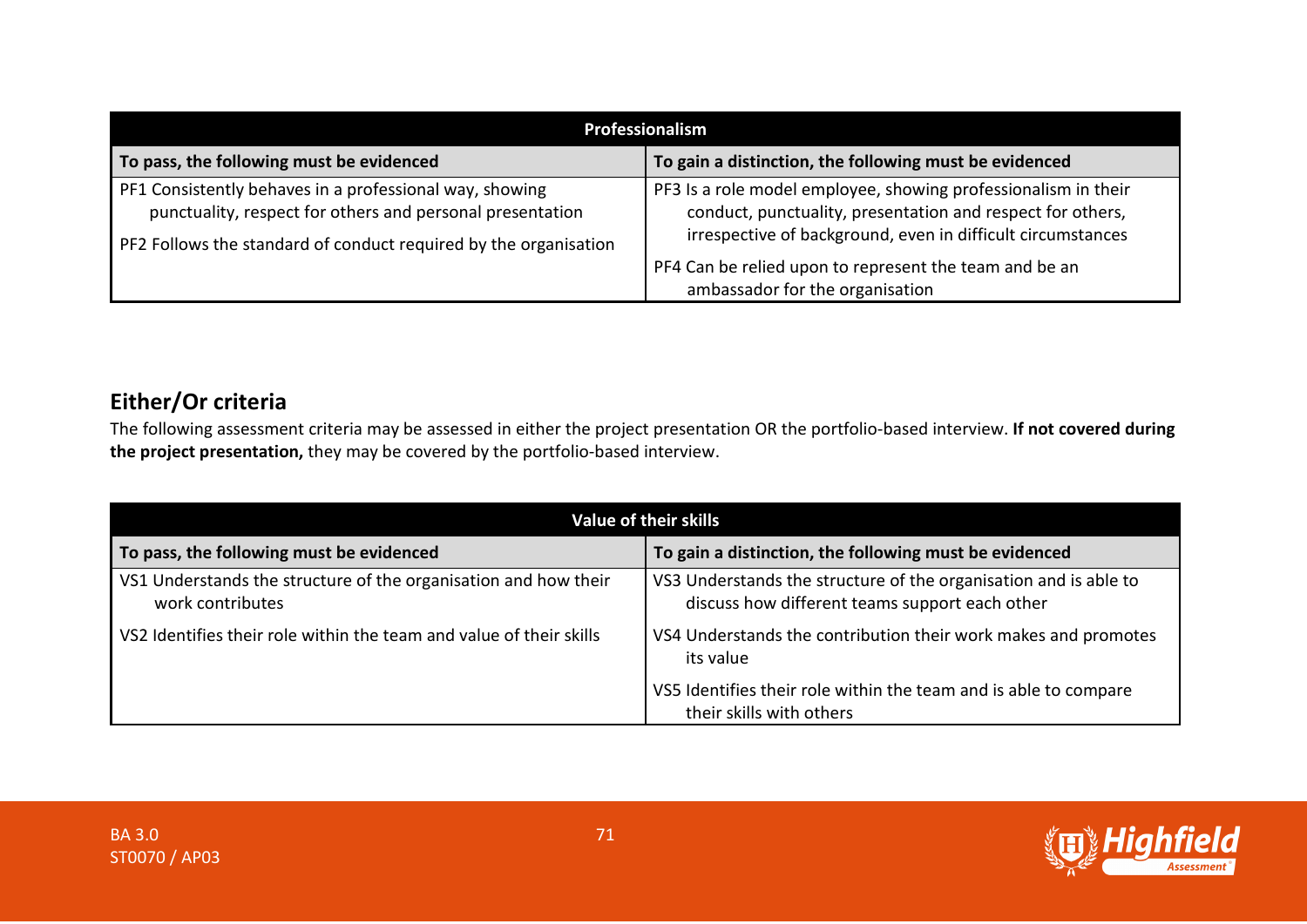| <b>Stakeholders</b>                                             |                                                                  |
|-----------------------------------------------------------------|------------------------------------------------------------------|
| To pass, the following must be evidenced                        | To gain a distinction, the following must be evidenced           |
| ST1 Understands how to manage stakeholders, e.g. clarifying and | ST3 Understands and follows the principles of stakeholder        |
| delivering on expectations                                      | management                                                       |
| ST2 Demonstrates they have worked with stakeholders to achieve  | ST4 Goes beyond expectations to build constructive relationships |
| results                                                         | with stakeholders                                                |

| To pass, the following must be evidenced                           | To gain a distinction, the following must be evidenced             |
|--------------------------------------------------------------------|--------------------------------------------------------------------|
| IT1 Demonstrates they can use IT packages, specifically to write   | IT3 Consistently demonstrates they can use IT packages and can     |
| letters or emails, and to record and analyse information           | provide varied, quality examples                                   |
| IT2 Able to perform tasks relevant to their role using IT packages | IT4 Able to perform tasks relevant to their role using IT packages |
| without supervision                                                | and can coach others in using IT                                   |

| <b>Interpersonal skills</b>                                       |                                                                |
|-------------------------------------------------------------------|----------------------------------------------------------------|
| To pass, the following must be evidenced                          | To gain a distinction, the following must be evidenced         |
| IS1 Works effectively with a range of people                      | IS4 Influences managers as well as peers                       |
| IS2 Influences and challenges peers when necessary                | IS5 Constructively challenges managers, as well as peers, when |
| IS3 Supports others in the organisation and demonstrates coaching | necessary                                                      |
| skills                                                            | IS6 Proactively offers to coach others and has had good        |
|                                                                   | performance recorded in feedback                               |

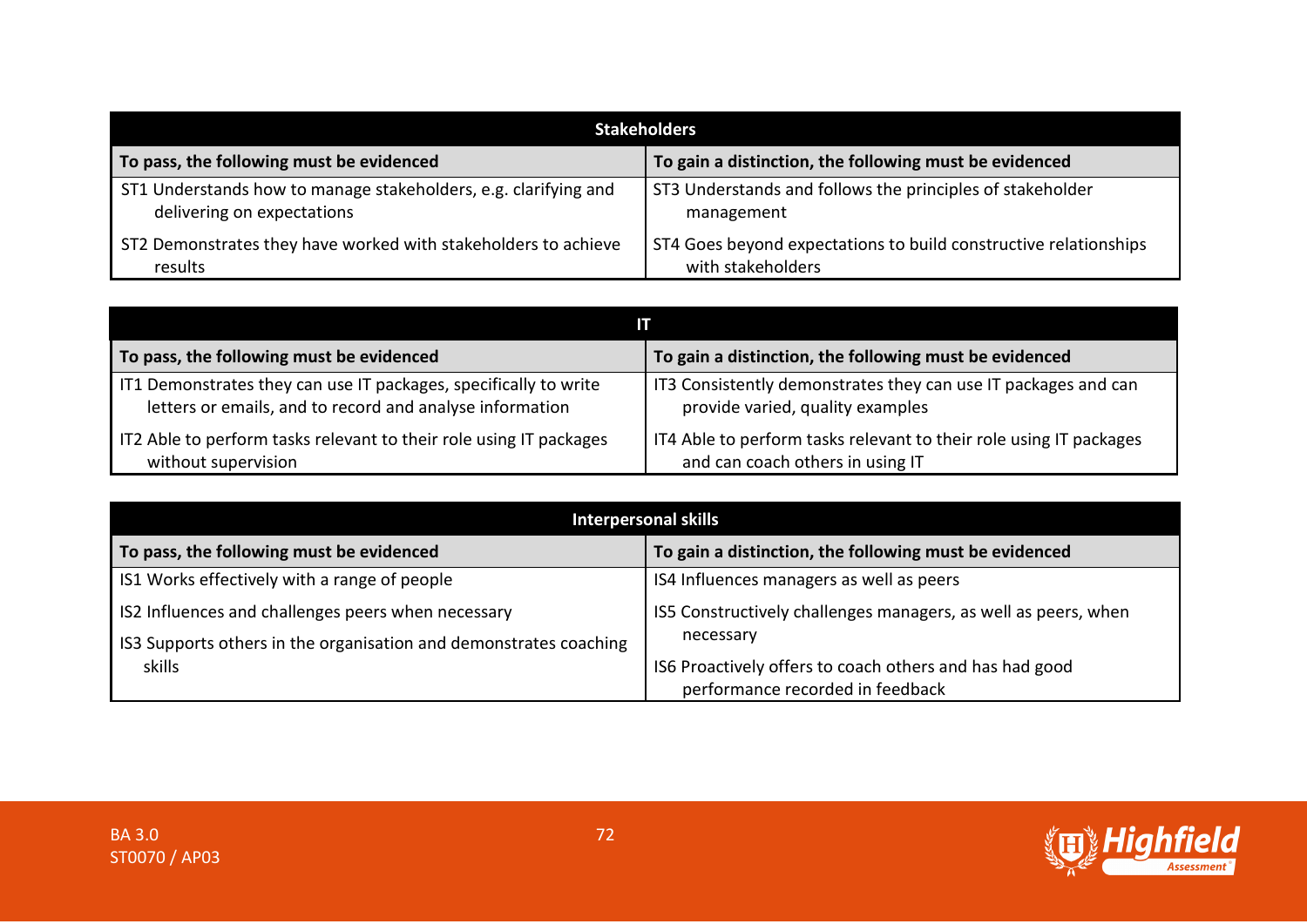| <b>Communications</b>                                                                                   |                                                                                                                                     |
|---------------------------------------------------------------------------------------------------------|-------------------------------------------------------------------------------------------------------------------------------------|
| To pass, the following must be evidenced                                                                | To gain a distinction, the following must be evidenced                                                                              |
| CO1 Demonstrates they can communicate clearly, in both written<br>and verbal communication              | CO5 Communication is consistently clear, both written and verbally<br>CO6 Champions an appropriate choice of communication channels |
| CO2 Shows flexibility to different situations                                                           | CO7 Consistently answers queries from both inside and outside of                                                                    |
| CO3 Uses appropriate communication channels dependent on the<br>subject matter                          | the organisation in a confident way                                                                                                 |
| CO4 Demonstrates ability to answer queries effectively from both<br>inside and outside the organisation |                                                                                                                                     |

| <b>Planning and organisation</b>                                |                                                                                                                    |
|-----------------------------------------------------------------|--------------------------------------------------------------------------------------------------------------------|
| To pass, the following must be evidenced                        | To gain a distinction, the following must be evidenced                                                             |
| PL1 Plans work and achieves deadlines                           | PL5 Makes plans that efficiently maximise resources and personally                                                 |
| PL2 Shares areas to improve plans with others                   | ensures results are achieved                                                                                       |
| PL3 Effectively manages resources and meetings                  | PL6 Improves the management of resources e.g. identifies cost<br>savings or process improvements                   |
| PL4 Takes responsibility for logistics and can provide examples | PL7 Is proactive in taking responsibility for areas of logistics and has<br>excellent examples to demonstrate this |

| <b>Personal qualities</b>                                        |                                                                       |
|------------------------------------------------------------------|-----------------------------------------------------------------------|
| To pass, the following must be evidenced                         | To gain a distinction, the following must be evidenced                |
| PQ1 Regularly shows integrity, reliability, positivity and self- | PQ2 Always integrity, reliability, positivity and self-motivation and |
| motivation                                                       | successfully encourages others to show more of these qualities        |